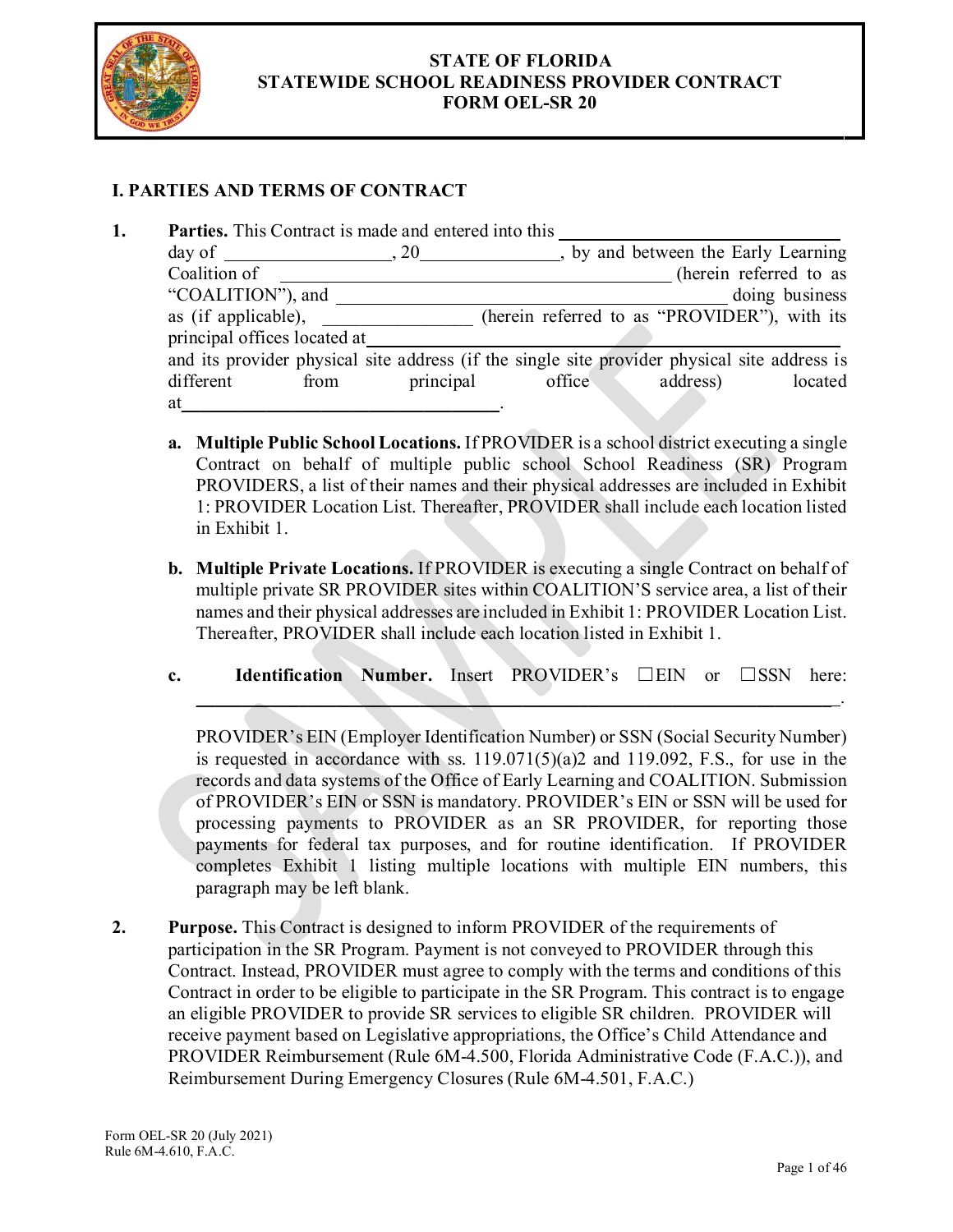- **3. Term.** This Contract begins on of the fiscal year (20<sup>-</sup>) or on the date on which the Contract is signed and dated by the last party required to sign the Contract, whichever occurs last, and the Contract ends on June  $30<sup>th</sup>$  of the fiscal year 20\_\_\_\_.
- **4. Payment Limitations.** PROVIDER will not receive nor be entitled to payment for SR Program services performed before this Contract is fully executed by both parties or after expiration of the Contract.
- **5. Applicable Law.** PROVIDER and COALITION agree that the following, including any revision made after the execution of this Contract, are the provisions governing the SR Program and that PROVIDER and COALITION will be bound by the same:
	- **-** 42 U.S.C. §9858, et seq.;
	- **-** 45 C.F.R. §98;
	- 45 C.F.R. §99;
	- Chapter 1002, Florida Statutes;
	- Chapter 6M-4, Florida Administrative Code; and
	- Chapter 6M-9, Florida Administrative Code.
- **6.** Not Transferrable. This Contract is not transferrable or assignable to another entity. A change in ownership requires execution of a new contract. In the event of a change of ownership, sale, sale of assets, conveyance of ownership or other transfer of ownership interest, the PROVIDER shall notify the COALITION no later than 30 calendar days prior to the transfer of ownership.

# **II. PROVIDER ELIGIBILITY**

# **7. General Eligibility**

**a. PROVIDER Type.** To be eligible to deliver the School Readiness Program, PROVIDER must be one of the PROVIDER types identified in section (s.) 1002.88(1)(a), F.S., listed below.

Check the box to indicate PROVIDER's type:

 $\Box$  A child care facility licensed under s. 402.305, F.S. (Form OEL-SR 20L is hereby incorporated by reference and must be completed as an authorized attachment to this Contract.)

A family day care home licensed or registered under s. 402.313, F.S. (Form OEL-SR 20L is hereby incorporated by reference and must be completed as an authorized attachment to this Contract.)

A large family child care home licensed under s. 402.3131, F.S. (Form OEL-SR 20L is hereby incorporated by reference and must be completed as an authorized attachment to this Contract.)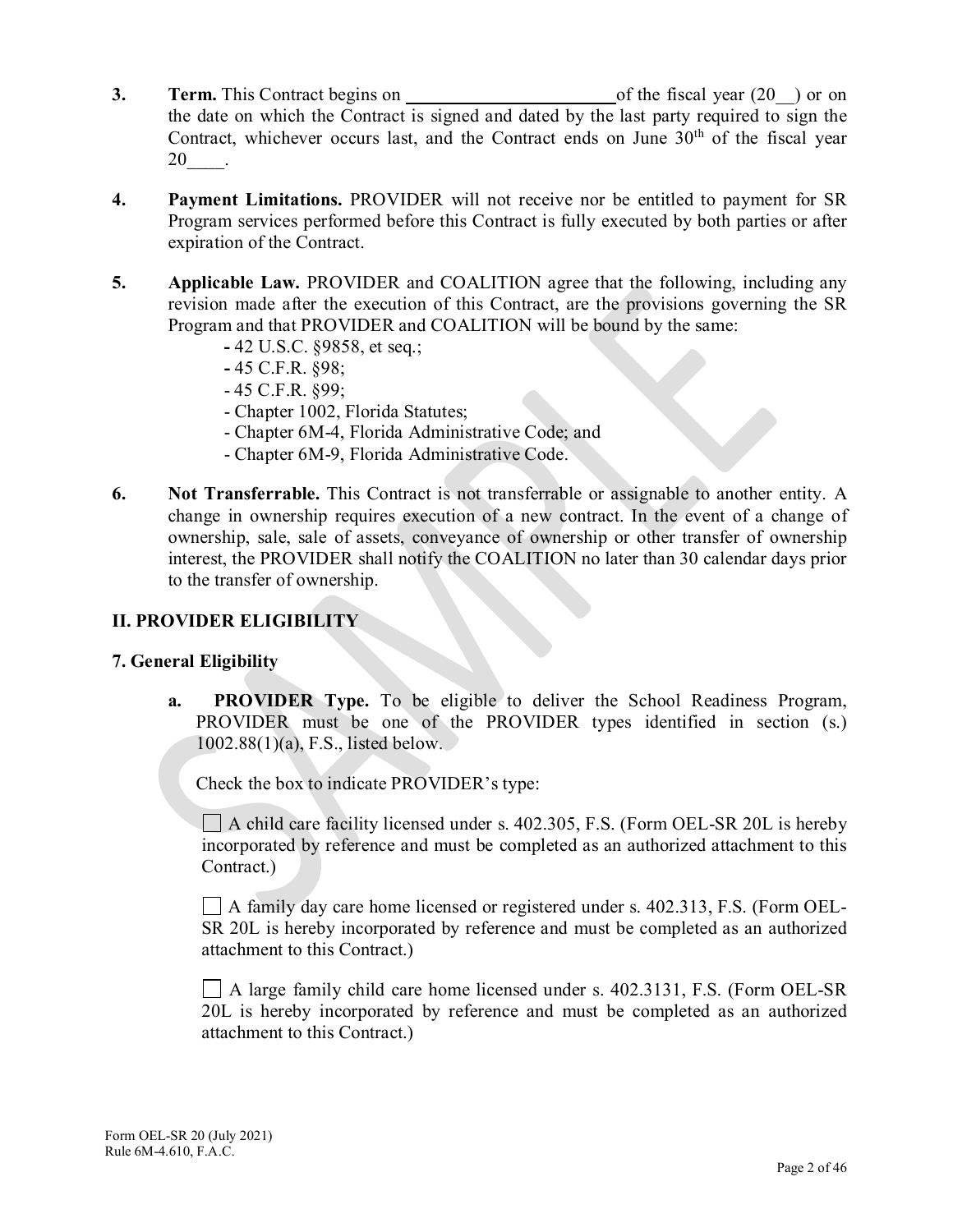$\Box$  A public school or nonpublic school exempt from licensure under s. 402.3025, F.S. (Form OEL-SR 20LE is hereby incorporated by reference and must be completed as an authorized attachment to this Contract.)

A faith-based child care PROVIDER exempt from licensure under s. 402.316, F.S. (Form OEL-SR 20LE is hereby incorporated by reference and must be completed as an authorized attachment to this Contract.)

 $\Box$  A before-school or after-school program described in s. 402.305(1)(c), F.S.

For a licensed before-school or after-school program described in s. 402.305(1)(c), F.S., Form OEL-SR 20L must be completed as an authorized attachment to this Contract.

 $\Box$  For a license exempt or programs that are not required to be licensed as described in Rule 65C-22.008, F.A.C., before-school or after-school program described in s. 402.305(1)(c), F.S., Form OEL-SR 20LE must be completed as an authorized attachment to this Contract.

An informal child care PROVIDER to the extent authorized in the state's Child Care and Development Fund Plan as approved by the United States Department of Health and Human Services pursuant to 45 C.F.R. s. 98.18. (Form OEL-SR 20FFN is hereby incorporated by reference and must be completed as an authorized attachment to this Contract.)

- **b. Eligibility pursuant to s. 1002.91(5), F.S.** PROVIDER represents that PROVIDER, or an owner, officer, or board director thereof, has not been convicted of, found guilty of, or pled guilty or nolo contendere to, regardless of adjudication, public assistance fraud pursuant to s. 414.39, F.S., within the last five (5) years and is not acting as the beneficial owner for someone who has been convicted of, found guilty of, or pled guilty or nolo contendere to, regardless of adjudication, public assistance fraud pursuant to s. 414.39, F.S., within the last five (5) years.
- **c. Eligibility pursuant to s. 1002.91(7), F.S.** PROVIDER represents that PROVIDER is not on the United States Department of Agriculture National Disqualified List nor does PROVIDER share an officer or board director with a PROVIDER that is on the United States Department of Agriculture National Disqualified List.
- **d. Eligibility pursuant to the successful completion of terms of existing Quality Improvement Plan, corrective action plans or probation.** PROVIDER represents that PROVIDER agrees to successfully complete previous Quality Improvement Plan, corrective action or terms of probation due to noncompliance determinations from a prior Contract, as applicable, for the duration of this Contract. PROVIDER also represents that currently PROVIDER, or an owner, officer, or board director thereof, has not had their eligibility to provide School Readiness services revoked. For multisite PROVIDERS, such as corporate chains or school districts, eligibility revocation is per site and not all locations unless specifically determined otherwise by the COALITION pursuant to criteria referenced in Paragraph 71 of this contract.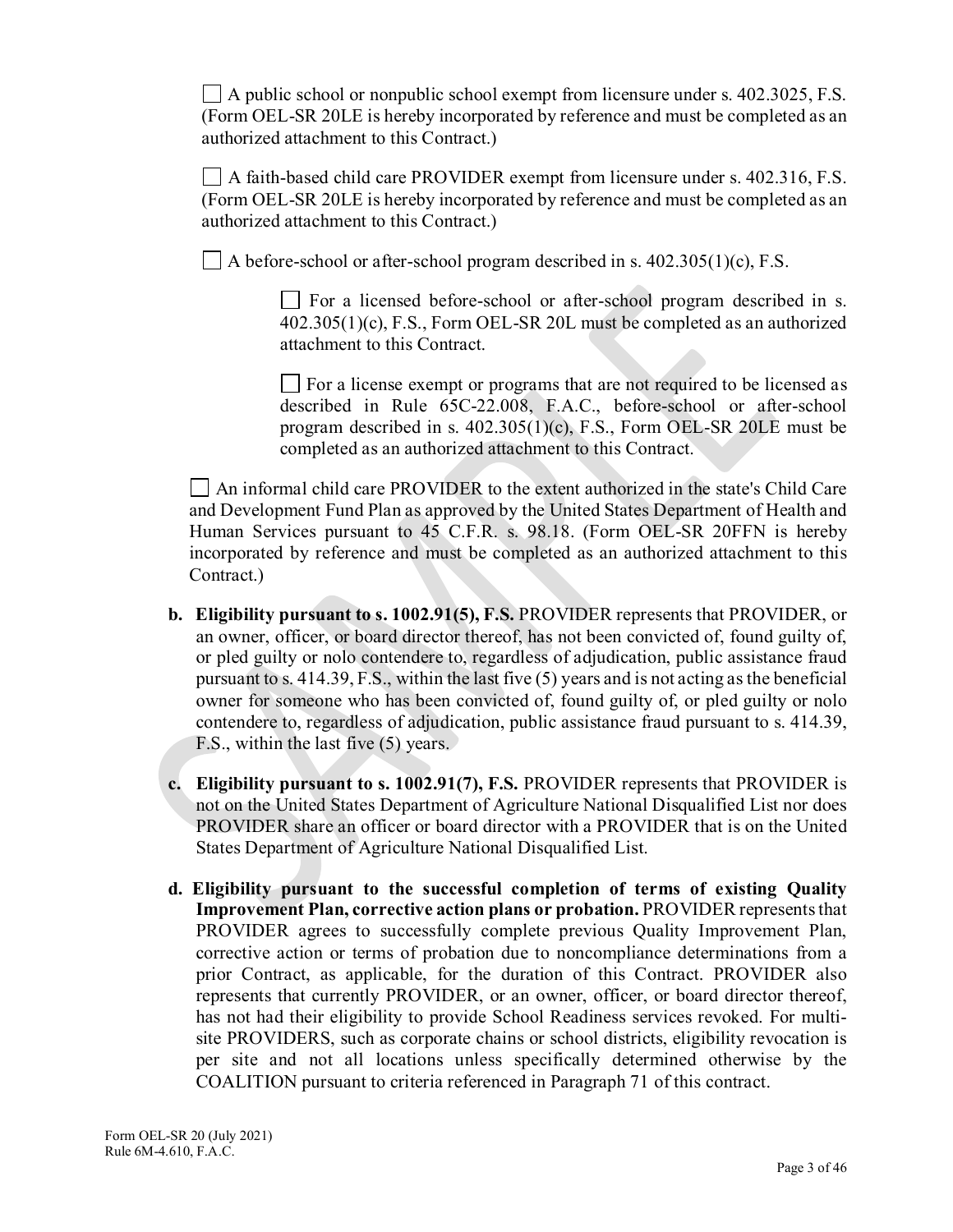- **e. Eligibility pursuant to ss. 1002.82 and 1002.88, F.S.** PROVIDER represents that PROVIDER must have a pre-contractual inspection conducted by the Department of Children and Families or local licensing agency (as applicable) to ensure compliance with health and safety standards and checklist(s) established pursuant to Rule  $6M-4.620$ , F.A.C to be eligible to deliver the School Readiness Program.
- **f. Eligibility pursuant to ss. 1002.82(2)(n) F.S.** PROVIDER acknowledges that PROVIDER must have a program assessment score that meets the contract minimum threshold or be implementing a current Quality Improvement Plan prior to contracting in accordance with Rules 6M-4.740 and 6M-4.741, F.A.C.

PROVIDER's composite program assessment score: If PROVIDER has multiple sites, the program assessment score for each site is listed in Exhibit 1.

The COALITION has determined the PROVIDER is exempt from the program assessment requirement pursuant to Rule 6M-4.740, F.A.C. If PROVIDER has multiple sites, the exemption for each site is listed in Exhibit 1.

 $\Box$ Yes  $\Box$ No

The PROVIDER waives the PROVIDERS exemption and agrees to comply with the requirements of Rules 6M-4.740, F.A.C. If PROVIDER has multiple sites, the waived exemption for each site is listed in Exhibit 1.

 $\Box$ Yes  $\Box$ No  $\Box$ N/A

**g. Eligibility pursuant to s. 448.095, F.S.** PROVIDER acknowledges that PROVIDER must register with and use the E-Verify system to verify the work authorization status of all newly hired employees. PROVIDER represents that it does not employ, contract with or subcontract with an unauthorized alien, and shall provide an affidavit affirming this prior to the effective date of the contract. PROVIDER further acknowledges violation of s. 448.09(1), F.S. may result in termination of this contract.

## **8. Contracted Slots Eligibility**

**a.** The COALITION participates in the Contracted Slots Program.

☐Yes ☐No

**b.** To participate in the Contracted Slots Program, PROVIDER must have no Class 1 licensing violations and no more than three of the same Class II licensing violations as cited by the Department of Children and Families or local licensing agency, as applicable, within a two year period and meet the criteria established in the COALITION'S SR Plan, pursuant to Rule 6M-9.115, F.A.C.

**c.** The COALITION has determined the PROVIDER eligible to participate in the Contracted Slots Program.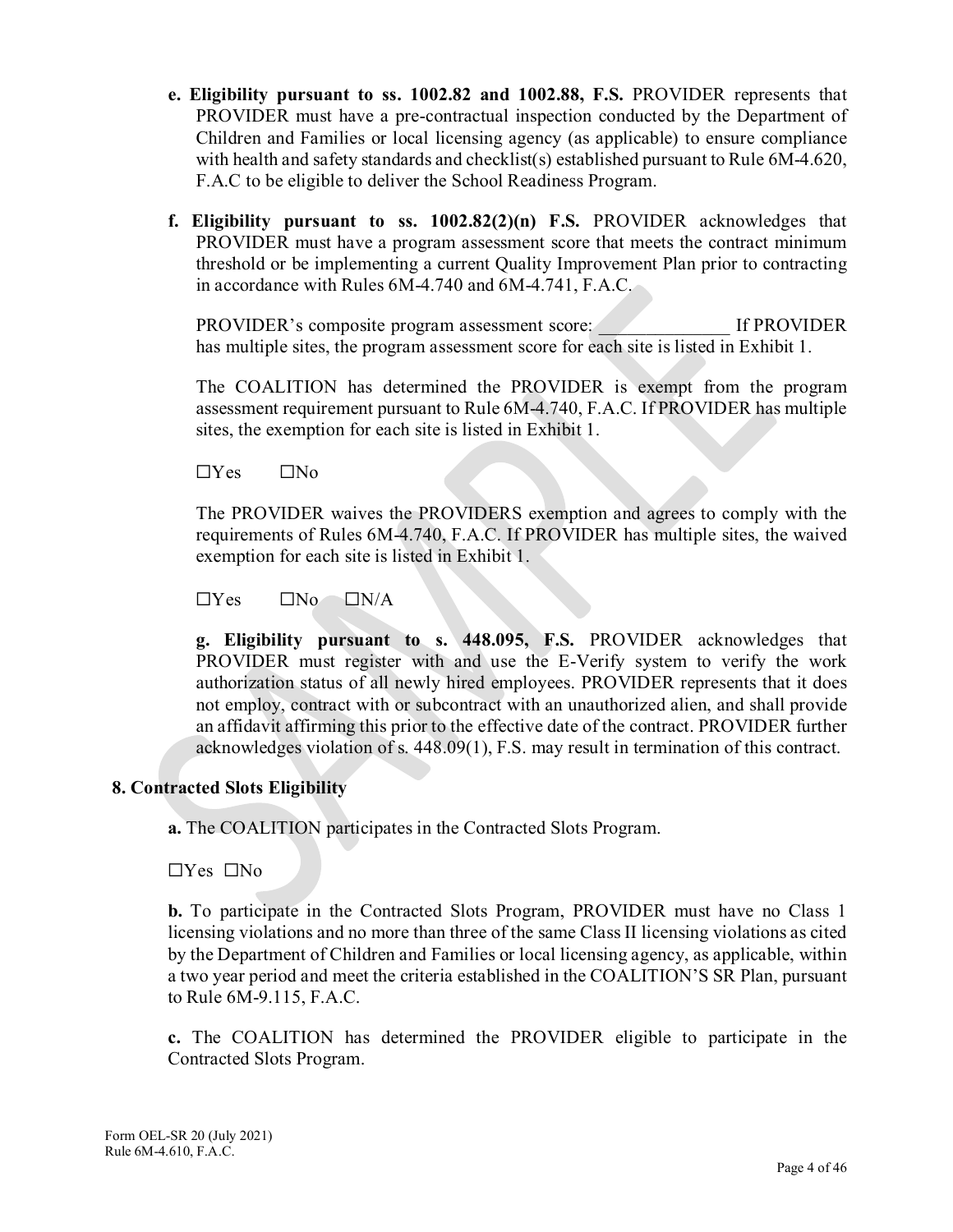☐Yes ☐No ☐NA

# **III. PROVIDER RESPONSIBILITIES AND SCOPE OF WORK**

- **9. Child Enrollment.** PROVIDER agrees to enroll eligible children for the SR Program only with authorization from COALITION which will be provided in the form of a child care certificate from the single statewide information system. PROVIDER also understands that it will not be reimbursed for services provided to a child beyond the service begin and end date identified by COALITION on the child care certificate, or if the child's eligibility is terminated prior to the end date. As described in s. 1002.87(2), F.S., PROVIDER also agrees to serve children enrolled into its SR Program according to the services and location established by COALITION on the child care certificate indicating authorized hours of care. In the event that PROVIDER has multiple locations, PROVIDER shall notify and obtain approval from COALITION prior to changing the location where the child shall be served.
- **10. Child Care.** PROVIDER agrees to provide child care and to supervise enrolled children at the care level designated by the child care certificate received from the COALITION. Pursuant to 45 C.F.R s. 98.2, child care is defined as the care given to an eligible child by an eligible child care PROVIDER. PROVIDER will comply with all applicable state and federal laws, regulations and other standards and requirements in providing child care services under this agreement.
- **11. Instruction and Activities.** In accordance with s. 1002.88(1)(b), F.S., PROVIDER agrees to offer instruction and activities to enhance the age-appropriate progress of each child in attaining the child development standards established by the *Florida Early Learning and Developmental Standards: Birth to Kindergarten,* Form OEL-SR 30, adopted by the Office of Early Learning in Rule 6M-4.700, F.A.C. PROVIDER agrees to include activities to foster brain development in infants and toddlers; provide an environment that is rich in language and appropriate and child-friendly music and filled with objects of various colors, shapes, textures, and sizes to stimulate visual, tactile, auditory, and linguistic senses; and include at least thirty (30) minutes of reading to children each day.

# **12. General Health and Safety.**

**a.** PROVIDER agrees to provide a healthy and safe environment for children in care pursuant to s. 1002.88 F.S., Rule 6M-4.620, F.A.C, and all Forms adopted by reference, as applicable, and as verified pursuant to s. 402.311, F.S. Health and Safety requirements are specifically addressed in the administration of the Child Care and Development Block Grant pursuant to 45 CFR 98 and in each PROVIDER type attachment.

**b. Supervision**. PROVIDER agrees to provide minimum staff-to-children ratio by PROVIDER type at all times and direct supervision to ensure the health and safety of children in care.

**c. Background Screening**. PROVIDER agrees to background screening for the operator, program personnel, volunteers and substitutes pursuant to ss. 402.305 and 402.3055, F.S., and Rule 6M-4.620, F.A.C.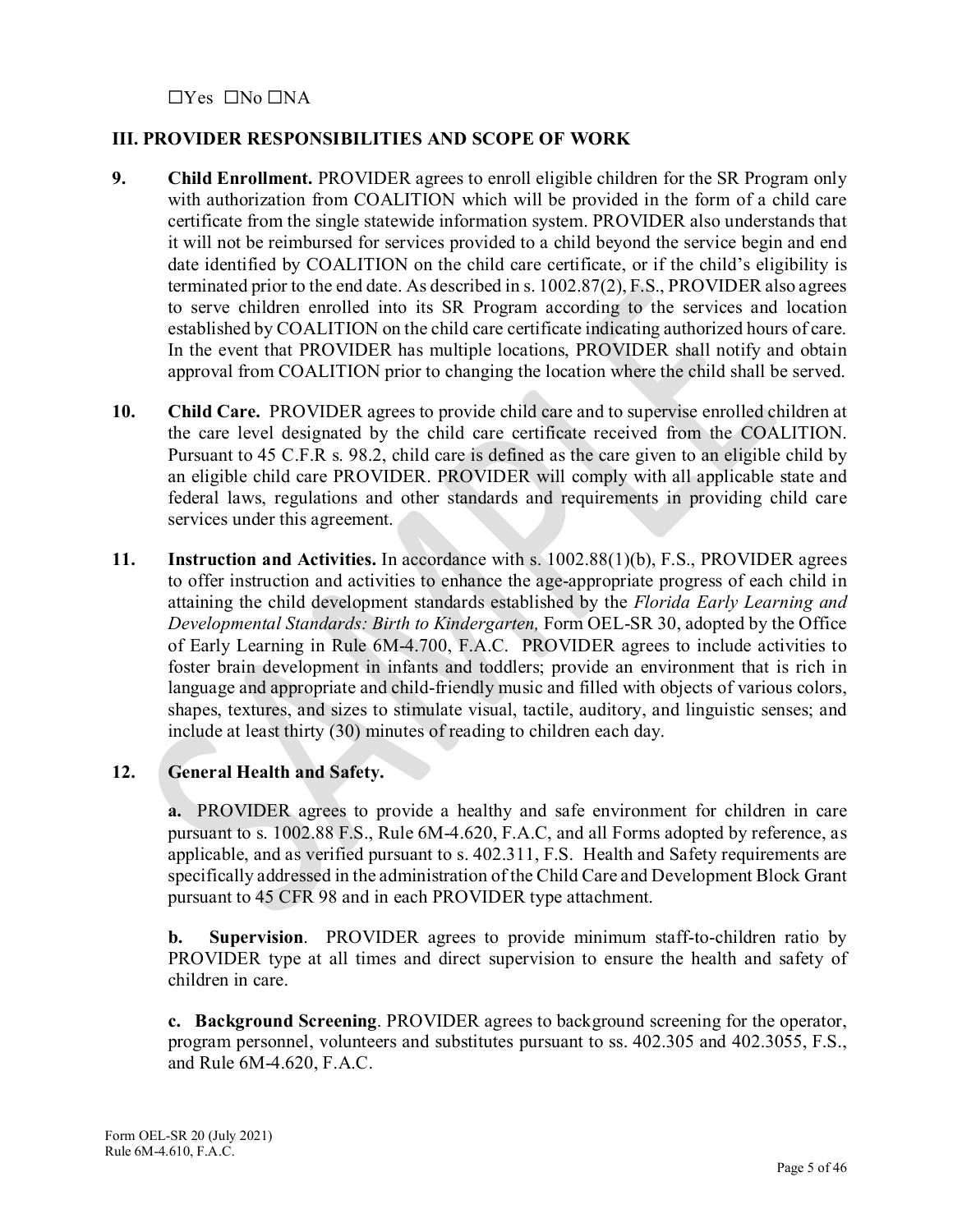## **13. Program Assessments and Quality Improvement Plans.**

**a.** Pursuant to s.  $1002.82(2)(n)$ , F.S., PROVIDER agrees to comply with program assessment requirements defined in Rule 6M-4.740, F.A.C.

**b.** Quality Improvement Plan. If the PROVIDER is required to complete a Quality Improvement Plan during the contract period in accordance with Rule 6M-4.740, F.A.C. the PROVIDER agrees to the PROVIDER responsibilities outlined in Exhibit 3 of this contract. COALITION must notify PROVIDER in writing if it is required to complete a Quality Improvement Plan. The notice must identify the specific requirement(s) which PROVIDER is required to complete and set a deadline for completion of the Quality Improvement Plan. If PROVIDER has multiple sites, the requirement to complete a Quality Improvement Plan is designated in Exhibit 1.

**c.** The COALITION has determined the PROVIDER is required to participate in a Quality Improvement plan.

☐Yes ☐No

d. PROVIDER program assessment results and Quality Improvement Plans may be shared with other COALITIONS and REDLANDS CHRISTIAN MIGRANT ASSOCIATION (RCMA) that have an executed and current School Readiness contract with the PROVIDER for the purposes of minimizing the administrative burden on the COALITIONS and RCMA and the PROVIDER.

- **14. Smoke Free Environment.** In accordance with Part C of Public Law 107-110 (No Child Left Behind), the "Pro-Children Act of 2001," no child care facility shall permit smoking within any indoor facility (or portion of such facility) operated by PROVIDER, to provide routine child care or early childhood development services to children. This does not apply to any portion of such facility that is used for a private residence. Individuals in violation are subject to a \$1,000 fine, administrative compliance or both.
- **15. Curricula.** In accordance with s. 1002.88(1)(f), F.S., PROVIDER agrees to use the following state-approved curriculum or curricula in the provision of the SR Program:

#### edition or date:

If PROVIDER is using different curricula at different PROVIDER sites listed in Exhibit 1, PROVIDER must complete the column in Exhibit 1 indicating the name of the curriculum or curricula being used at each site. If PROVIDER is offering school age programs exclusively, PROVIDER may insert "Not Applicable" in the space provided. This requirement is not applicable to licensed PROVIDERs who only offer before or after school programs that include 4 year-olds.

, where the contract of the contract of the contract of the contract of the contract of the contract of the contract of the contract of the contract of the contract of the contract of the contract of the contract of the c

**16. Character Development Program.** In accordance with s. 1002.88(1)(g), F.S., PROVIDER agrees to implement the following character development program to develop basic values, if not included in the PROVIDERS curricula: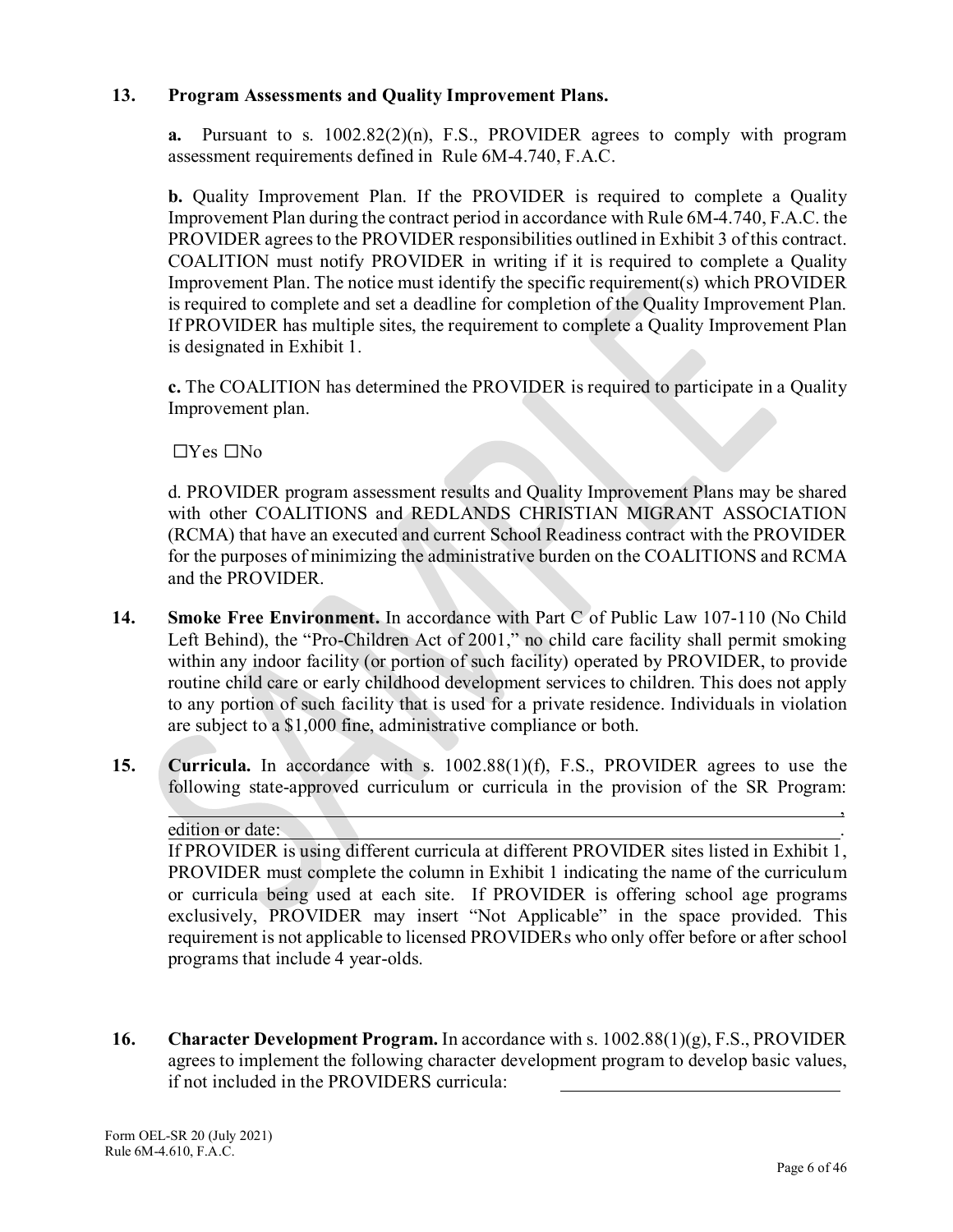.

If PROVIDER does not use a professionally published character development program and it is not included in the approved curriculum the PROVIDER uses, describe the program here: .

If PROVIDER is using a different program at different PROVIDER sites listed in Exhibit 1, PROVIDER must complete the column in Exhibit 1 indicating the name of the character development program being used at each site. If PROVIDER is offering school age programs exclusively, PROVIDER may insert "Not Applicable" in the space provided.

**17. Developmental Screenings.** In accordance with s. 1002.88(1)(i), F.S. and Rule 6M-4.720, F.A.C., must collaborate with COALITION to complete initial screening for each child, age birth to kindergarten entry, within forty-five  $(45)$  calendar days after the child's first or subsequent enrollment in the School Readiness Program, to identify a child who may need individualized supports. PROVIDER acknowledges that COALITION is responsible for initiating individualized supports in accordance with Rule 6M-4.720, F.A.C.,. PROVIDER and COALITION acknowledge that pursuant to s. 1002.84(5), F.S., screening shall not be a requirement of entry into the School Readiness Program and shall be only given with parental consent.

PROVIDER acknowledges that the set of the set of the set of the set of the set of the set of the set of the set of the set of the set of the set of the set of the set of the set of the set of the set of the set of the set developmental screenings for each child age birth to kindergarten entry in accordance with Rule 6M-4.720, F.A.C.

**Subsequent Screenings.** PROVIDER acknowledges that is responsible for subsequent screenings. Subsequent screenings will be conducted at a minimum annually in accordance with Rule 6M-4.720, F.A.C.

- **18. Prohibited Forms of Discipline.** In accordance with s. 1002.88(1)(j), F.S., PROVIDER agrees to implement minimum standards for child discipline practices that are ageappropriate and consistent with the requirements in s. 402.305(12), F.S. Such standards must provide that children not be subjected to discipline that is severe, humiliating or frightening. The discipline must not be associated with food, rest or toileting. Spanking or any other form of physical punishment is prohibited. Children may not be denied active play as a consequence of misbehavior.
- **19. Child Immunizations and Health Screenings.** In accordance with s. 1002.88(1)(k), F.S., within thirty (30) calendar days of enrolling a child, PROVIDER agrees to obtain and retain information from the parent regarding the child's age-appropriate immunizations, physical development and other health requirements as indicated on the Student Health Examination form DH 3040 and Florida Certification of Immunization form Part A-1, B, or C DH 680 or the Religious Exemption from Immunization form DH 681.
- **20. Program Operation.** In accordance with s. 1002.88(1)(1), F.S., if PROVIDER offers before-school or after-school programs, PROVIDER agrees those programs shall meet or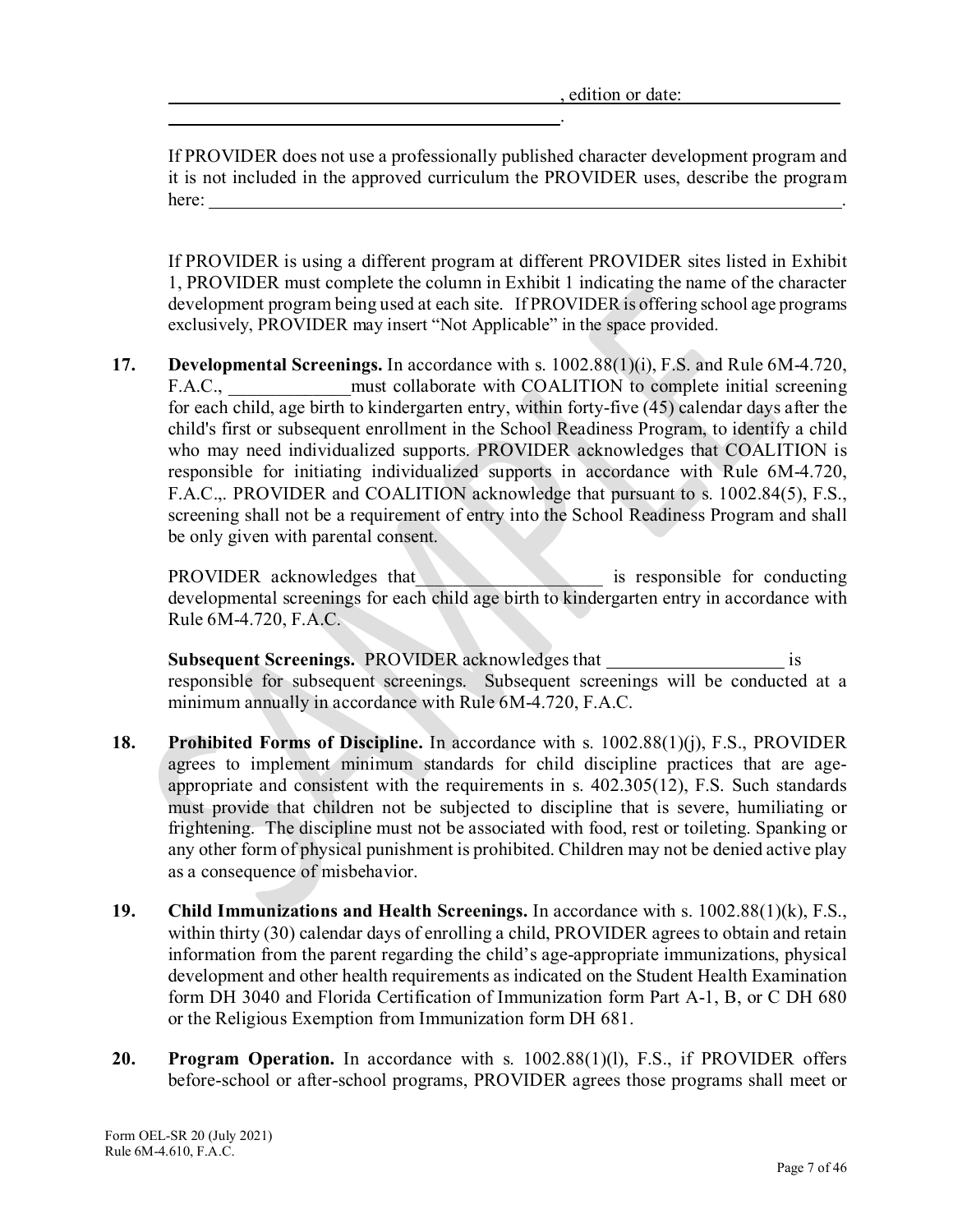exceed the requirements of s.  $402.305(5)$ ,  $(6)$ , and  $(7)$ , F.S. In accordance with s. 1002.88(1)(r), F.S., and as identified in Exhibit 5, PROVIDER agrees to operate on a fulltime and part-time basis and provide extended-day and extended-year services to the maximum extent possible without compromising the quality of the program to meet the needs of parents who work.

- **21. Workers' Compensation and Reemployment Assistance.** In accordance with s. 1002.88(1)(o), F.S., PROVIDER agrees to obtain and maintain any required workers' compensation insurance under Chapter 440, F.S., and any required reemployment assistance or unemployment compensation coverage under Chapter 443, F.S.
- **22. Sign-In/Sign-Out Process.** PROVIDER agrees to maintain daily attendance documentation, including a documented "sign-in/sign-out" process in accordance with Rule 6M-4.500(1)(c), F.A.C. which accurately documents attendance and absences. PROVIDER agrees to retain the attendance documentation in accordance with COALITION's records retention requirement established in accordance with s. 1002.84(10), F.S.
- 23. Child Absences. In accordance with s. 1002.87(8), F.S., PROVIDER agrees to notify COALITION in writing if a child enrolled is absent for five (5) consecutive days with no contact from the parent by the close of the fifth  $(5<sup>th</sup>)$  day. In accordance with ss. 1002.81(5) and 1002.87(7), F.S., if the need for care cannot be re-established, then the COALITION will notify the PROVIDER and the parent that School Readiness funding will be discontinued. The end of eligibility for funded child care services will be fourteen (14) days from the fifth  $(5<sup>th</sup>)$  day that the child was not in attendance with no contact from the parent.
- **24. Rilya Wilson Act and At-Risk Children.** PROVIDER agrees to abide by the provisions of the "Rilya Wilson Act" (s. 39.604, F.S.) for each at-risk child under the age of school entry who is enrolled in the School Readiness Program.
- **25. Parental Choice.** PROVIDER agrees that the parent has the right to choose the PROVIDER of child care services for his/her children. In the event the parent chooses to change to a different SR PROVIDER, it is within the parent's rights to do so, except as limited by s. 1002.84(8), F.S., as described in paragraph 55.c.
- **26. Parental Access.** PROVIDER agrees to afford authorized parents unlimited access to their children in SR Programs, during normal hours of PROVIDER operation and whenever the children are in the care of the PROVIDER. Access may be subject to appropriate safety procedures.
- **27. Single Statewide Information System.** PROVIDER agrees to utilize the single statewide information system as referenced in s. 1002.82(2)(p), F.S., as available, to submit information and updates regarding the SR Program. The PROVIDER shall register and execute this Contract on the PROVIDER Portal found on [https://PROVIDERservices.floridaearlylearning.com.](https://providerservices.floridaearlylearning.com/)
- **28. Child Care Resource and Referral.** PROVIDER agrees to participate in the annual update process coordinated by each Child Care Resource and Referral agency as described in Rule 6M-9.300(8), F.A.C.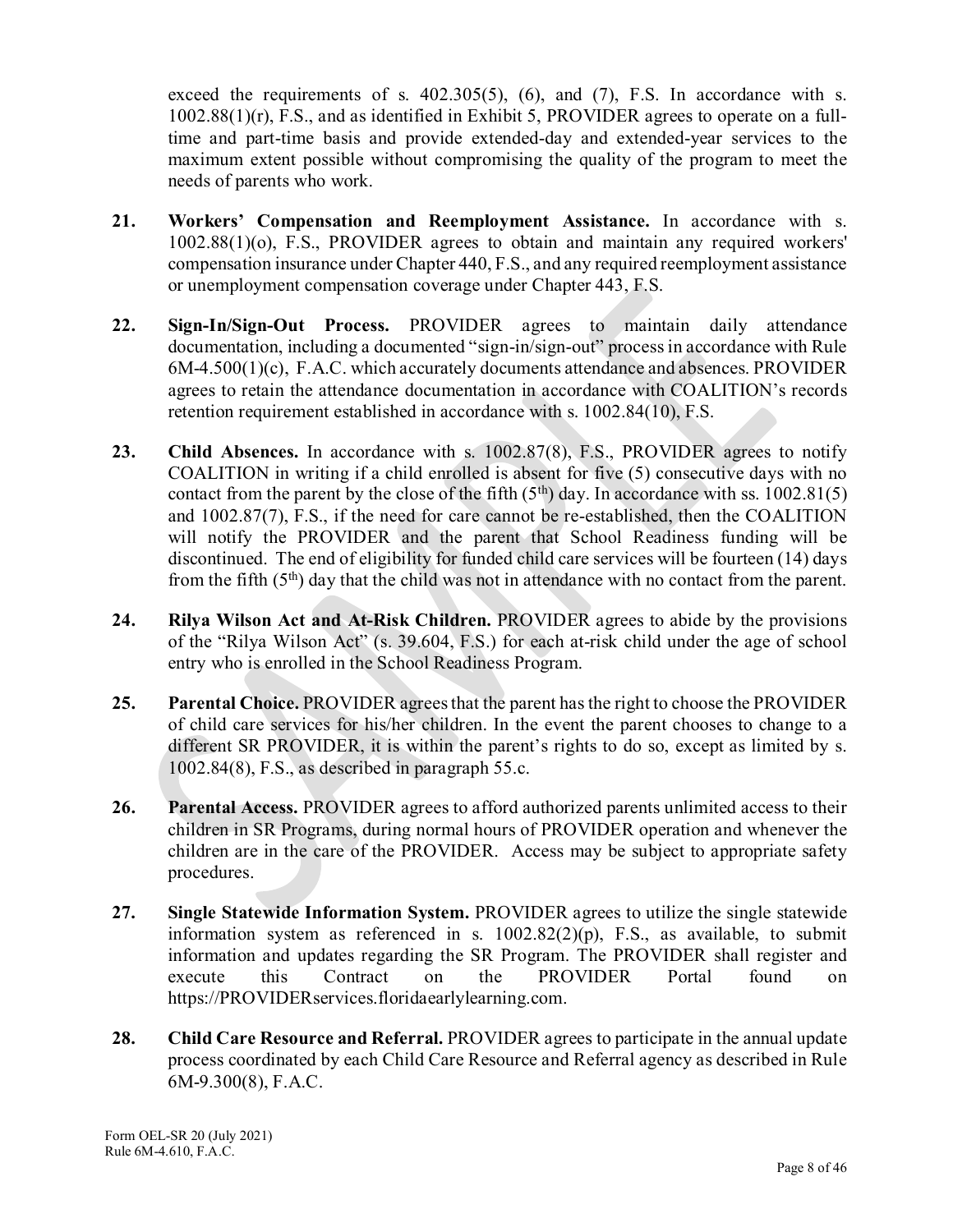- **29. Direct Deposit.** PROVIDER agrees to provide information necessary to facilitate direct deposit in order to receive SR reimbursement for services rendered. PROVIDER agrees to provide alternative reimbursement arrangements if PROVIDER choosesto opt out of Direct Deposit, however, the reimbursement may be delayed up to 21 calendar days should the PROVIDER choose to opt out.
- **30. Contracted Slots**. If applicable, does the eligible PROVIDER, pursuant to paragraph 8, elect to participate in the Contracted Slots Program? By selecting "Yes" PROVIDER agrees to the PROVIDER responsibilities outlined in Exhibit 4.

☐Yes ☐No

- **31**. **Orientation**. PROVIDER agrees to participate in a SR Program Orientation conducted by the COALITION prior to the execution of this Contract, if offered by the COALITION.
- **32. Child Assessment**. If applicable, the eligible PROVIDER, agrees to conduct child assessments using a reliable assessor as defined by the child assessment tool, that meet the criteria described in s. 1002.82(2)(k), F.S., at least three times per year and will submit valid and reliable data to the single statewide information system. PROVIDER agrees to conduct child assessments in accordance with Rule 6M-4.500(11), F.A.C. using the as the assessment tool. If the PROVIDER selects to conduct child assessments, PROVIDER understands the requirements of the rule must be met to receive the child assessment differential.

☐Yes ☐No

If PROVIDER has multiple sites listed in Exhibit 1, PROVIDER must complete the column in Exhibit 1 indicating if PROVIDER conducts child assessments at each site.

# **33. Deliverables**

| <b>Deliverable</b>                  | <b>Tasks and Activities</b>                                                | <b>Due Date</b> | <b>Payment</b>                                                            |
|-------------------------------------|----------------------------------------------------------------------------|-----------------|---------------------------------------------------------------------------|
| One month of<br>child care services | Child enrollment activities per<br>the requirements in section III         | Monthly         | Per the level of service:<br>established by the child<br>care certificate |
|                                     | Instruction and activities per<br>the requirements in section III          |                 | provided to the<br>PROVIDER by the<br>COALITION; at the                   |
|                                     | Health and safety activities per<br>the requirements in section III        |                 | rates specified in<br><b>Exhibit 5: PROVIDER</b><br>Reimbursement Rates;  |
|                                     | Use of curriculum per the<br>requirements in section III                   |                 | and documented<br>through an approved                                     |
|                                     | Character development<br>activities per the requirements<br>in section III |                 | monthly attendance<br>report                                              |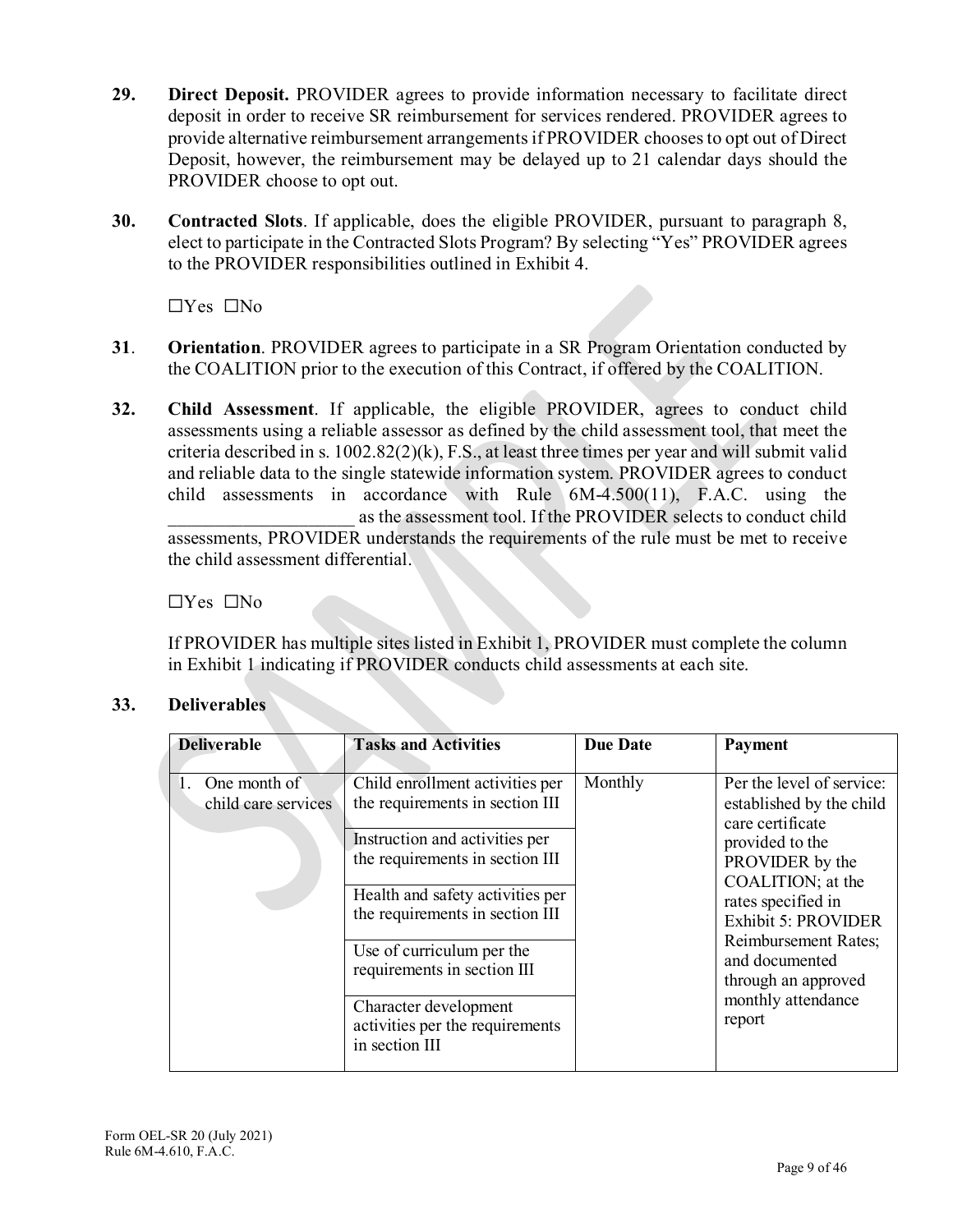| <b>Deliverable</b>                                                                                             | <b>Tasks and Activities</b>                                                                                                                                          | <b>Due Date</b>                                                                                                          | Payment |
|----------------------------------------------------------------------------------------------------------------|----------------------------------------------------------------------------------------------------------------------------------------------------------------------|--------------------------------------------------------------------------------------------------------------------------|---------|
| Monthly<br>2.<br>attendance report                                                                             | Monthly attendance report<br>submitted by the PROVIDER<br>to the COALITION per the<br>requirements in section VII                                                    | Monthly by the<br>day indicated in<br>section VII                                                                        | N/A     |
| Proof of<br>3.<br>Developmental<br>Screening                                                                   | If applicable:                                                                                                                                                       |                                                                                                                          | N/A     |
| Applies to<br><b>PROVIDERs</b><br>responsible for<br>developmental<br>screening as indicated<br>in section III | Developmental screenings for<br>each child age birth to<br>kindergarten entry per the<br>requirements in section III.                                                | Within 45 days<br>after the child's<br>first or<br>subsequent<br>enrollment in the<br><b>School Readiness</b><br>Program |         |
| Proof of<br>Developmental<br>Screening (continued)                                                             | Subsequent screenings<br>conducted annually.<br>PROVIDER shall submit the<br>child's screening results to the<br><b>COALITION</b>                                    | Annually                                                                                                                 |         |
|                                                                                                                | PROVIDER shall enter the<br>data into an electronic system<br>PROVIDER shall provide in<br>writing the screening results<br>for each child to the child's<br>parent. | In accordance<br>with Rule 6M-<br>4.720, F.A.C.<br>In accordance<br>with Rule 6M-<br>4.720, F.A.C.                       |         |

# **IV. COALITION RESPONSIBILITIES**

- **34. Training and Technical Assistance.** COALITION will notify PROVIDER of the availability of training, technical assistance, and other targeted assistance in support of the provision of quality SR services.
- **35. Developmental and Subsequent Screenings.** Applicable if PROVIDER is responsible for Developmental Screenings and Subsequent Screenings as indicated in paragraph 17. COALITION shall give notification to PROVIDER a minimum of thirty (30) calendar days prior to the date the child must be screened. COALITION will have staff persons available to explain screening results if requested by a parent.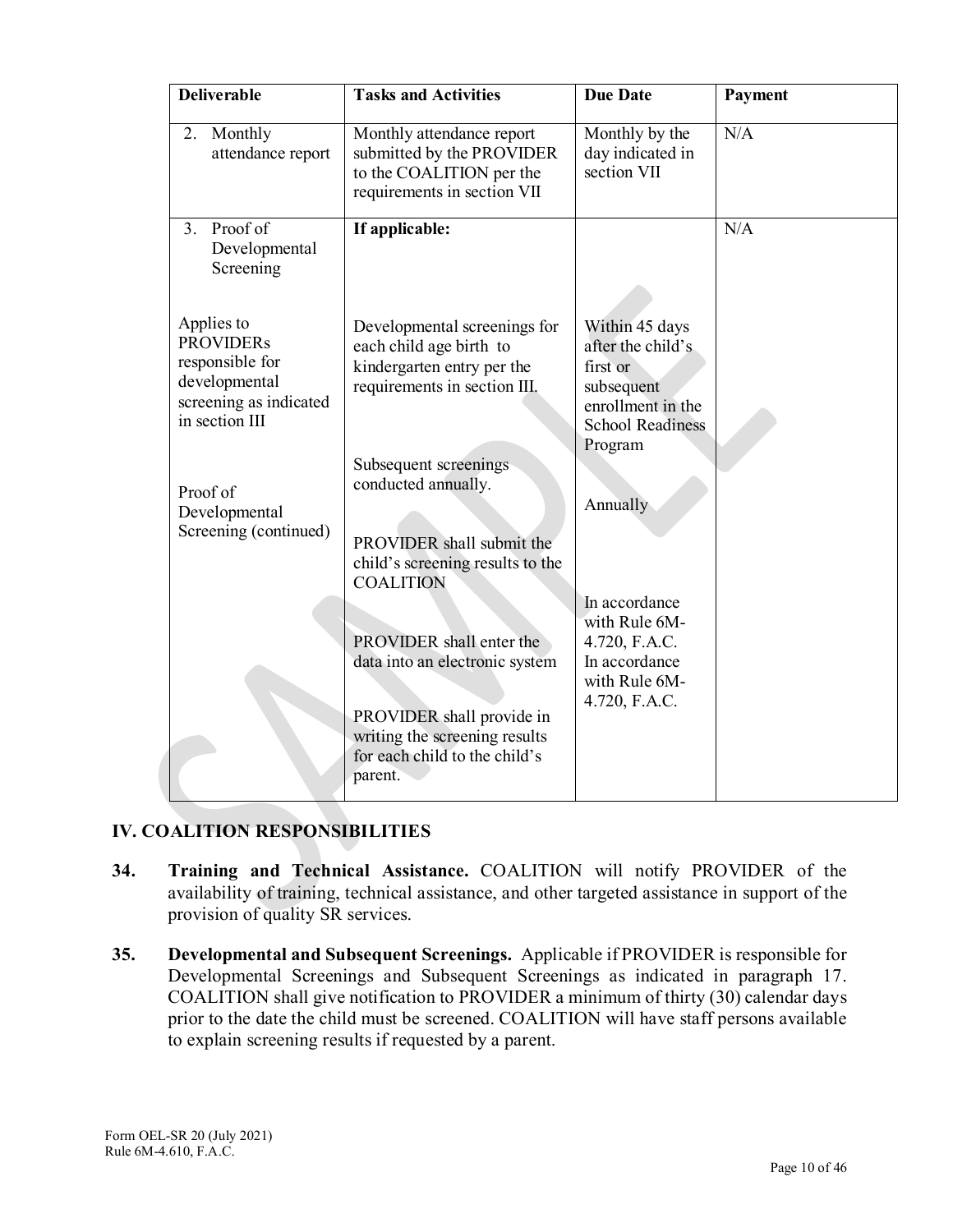- **36. Child Eligibility.** COALITION has the responsibility for determining the eligibility of children enrolling in the SR Program. COALITION will issue forms that make up a child care certificate (also known as a payment certificate), as described in s. 1002.82(6)(b) and (c), F.S., to the parent of each eligible child who enrolls in the SR Program.
- **37. Limitations on Authority.** COALITION may not impose any requirement on PROVIDER that exceeds the authority provided under Chapter 1002, F.S., or rules adopted pursuant to Chapter 1002, F.S.; or require PROVIDER to administer a child assessment.

# **V. MONITORING, AUDITING AND ACCESS**

## **38. Monitoring.**

**a.** COALITION will monitor PROVIDER for compliance with this Contract and the provisions governing the SR Program listed in paragraph 5, in accordance with s. 1002.85(2)(h), F.S. PROVIDER will be monitored in accordance with the COALITION monitoring plan, or in response to a parental complaint using the Form OEL-SR20M incorporated by Rule 6M-4.630, F.A.C.

b. PROVIDER monitoring results may be shared with other COALITIONS that have an executed and current School Readiness contract with the PROVIDER for the purposes of minimizing the administrative burden on the COALITIONS and the PROVIDER.

- **39. Physical Access.** PROVIDER agrees to allow the Office of Early Learning, the Department of Children and Families or Local Licensing Agency, if applicable, and COALITION staff or sub-contractors immediate access to the facilities and spaces used to offer the SR Program during normal business hours, except as otherwise restricted by government facilities.
- **40. Records Access.** PROVIDER agrees to allow COALITION staff or sub-contractors, the Department of Children and Families or Local Licensing Agency, if applicable, the Office of Early Learning or the United States Department of Health and Human Services to inspect and copy records pertaining to the SR Program during normal business hours and upon request by COALITION, the Department of Children and Families, the Office of Early Learning or the United States Department of Health and Human Services. Records that are stored off-site shall be provided within seventy-two (72) hours.

# **VI. MAINTENANCE OF RECORDS, DATA, AND CONFIDENTIALITY**

**41. Record Confidentiality.** PROVIDER agrees to protect the confidentiality of child and family records. PROVIDER agrees to have all staff complete confidentiality agreements and have processes in place to protect the privacy of child and family information. Confidentiality agreements will be maintained by the PROVIDER and provided to the COALITION upon request. Information associated with the SR Program shall only be made available in accordance with the restrictions of s. 1002.97, F.S. For the purposes of records of children enrolled in the SR Program, this Contract is considered an interagency agreement for the purpose of implementing the SR Program as described in s.  $1002.97(3)(g)$ , F.S. Accordingly, to the extent that PROVIDER receives School Readiness records in order to carry out its official functions, PROVIDER must maintain and protect the data as required in s. 1002.97, F.S., and as explained below. Individuals and organizations eligible to receive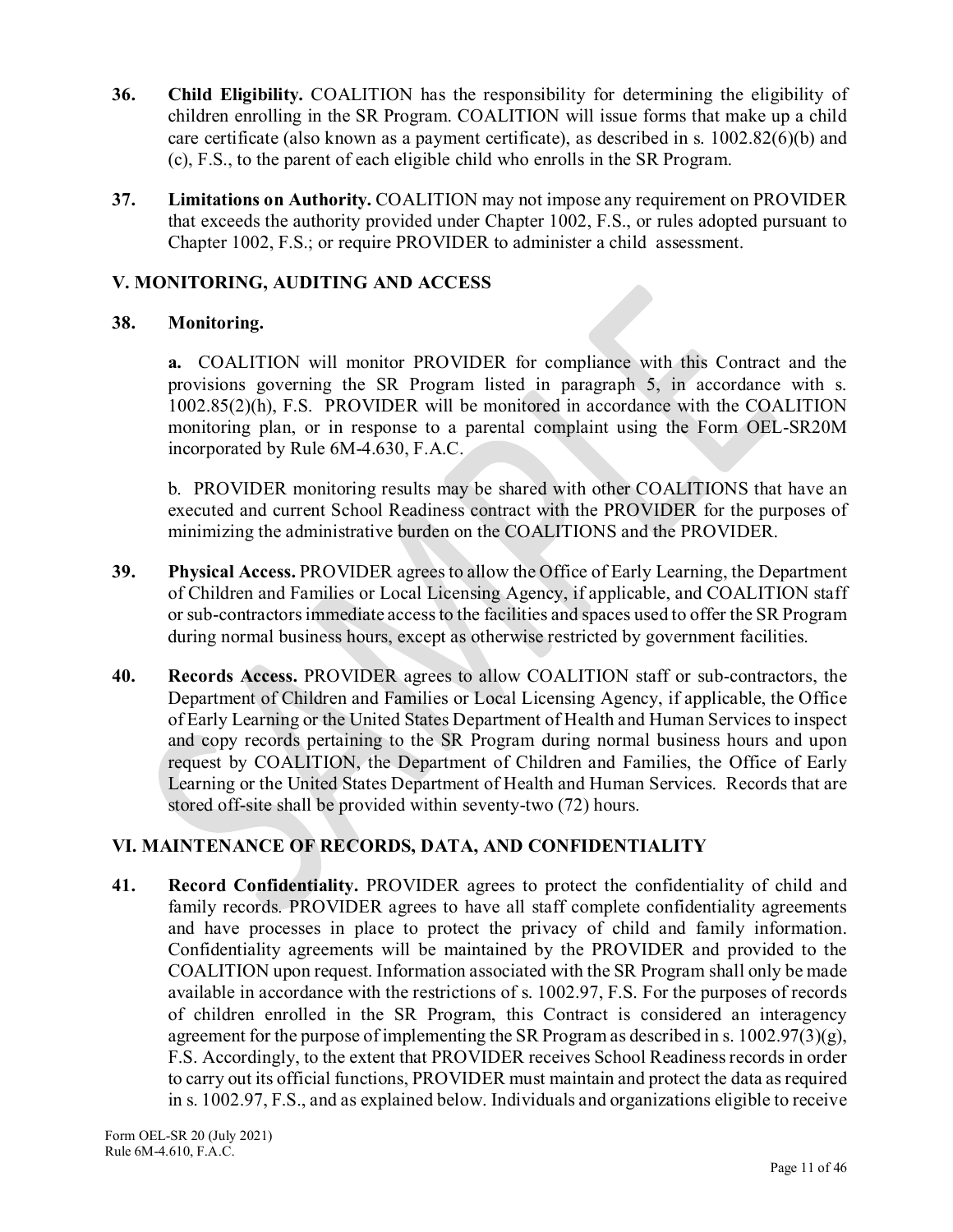records include PROVIDER, the parent, COALITION, Office of Early Learning, and other entities identified in s. 1002.97, F.S.

- **42. Record Maintenance.** PROVIDER agrees to maintain records, including sign in and sign out documentation, enrollment and attendance certification, documentation to support excused absences and proof of parent co-payments for children funded by the SR Program. The records must be maintained for audit purposes for a period of five (5) years from the date of the last reimbursement request for that fiscal year or until the resolution of any audit findings or any litigation related to this Contract, whichever occurs last. PROVIDER may maintain records in an electronic medium and if the PROVIDER does so, then the PROVIDER shall back up records on a regular basis to safeguard against loss.
- **43. Record Transfer on Termination.** In the event that PROVIDER permanently ceases to offer the SR Program before the conclusion of the retention period for SR records as described in paragraph 42, whether as a result of unilateral or mutual termination of PROVIDER's eligibility to offer the SR Program or as a result of PROVIDER ceasing to do business, PROVIDER shall transfer all SR records required to be maintained under paragraph 42 to COALITION no later than the close of business on the day PROVIDER ceases to offer the SR Program. Failure to remit all SR Program records required to be maintained will result in COALITION withholding final payment until the requirements of this paragraph are met.

# **VII. COMPENSATION AND FUNDING**

- **44. Method of Payment.** PROVIDER reimbursement for eligible children will be based on the child care certificate (also known as a payment certificate) issued by COALITION and presented by a parent, and through the use of the procedures outlined herein.
- **45. Reimbursement Rates Established.** PROVIDER agrees to provide documentation of its published private child care rates included in Exhibit 5. PROVIDER agrees to accept the approved PROVIDER reimbursement rate which is the lesser of the COALITION maximum reimbursement rate established by COALITION and approved by Office of Early Learning, identified in Exhibit 5. PROVIDER is paid based on budget availability, at the approved PROVIDER reimbursement rate less any parent co-payments assessed by COALITION as reflected on the child care certificate.
- **46**. **Gold Seal Rate**. PROVIDER agrees to provide documentation of its Gold Seal Quality Designation. Gold Seal PROVIDERs shall receive the Gold Seal rate identified in Exhibit 5 for all care levels which have received a Gold Seal Quality Designation. The reimbursement rate for the Gold Seal differential may be up to twenty (20) percent above an early learning COALITION's approved reimbursement rate for each care level and unit of care.
- **47**. **Quality Performance Incentive Rate**. If PROVIDER is not on a Quality Improvement Plan, the PROVIDER will receive a Quality Performance Incentive Rate pursuant to s.  $1002.82(2)(o)$ , F.S. and Rule  $6M-4.500(10)$ , F.A.C., as identified in Exhibit 5 of this contract.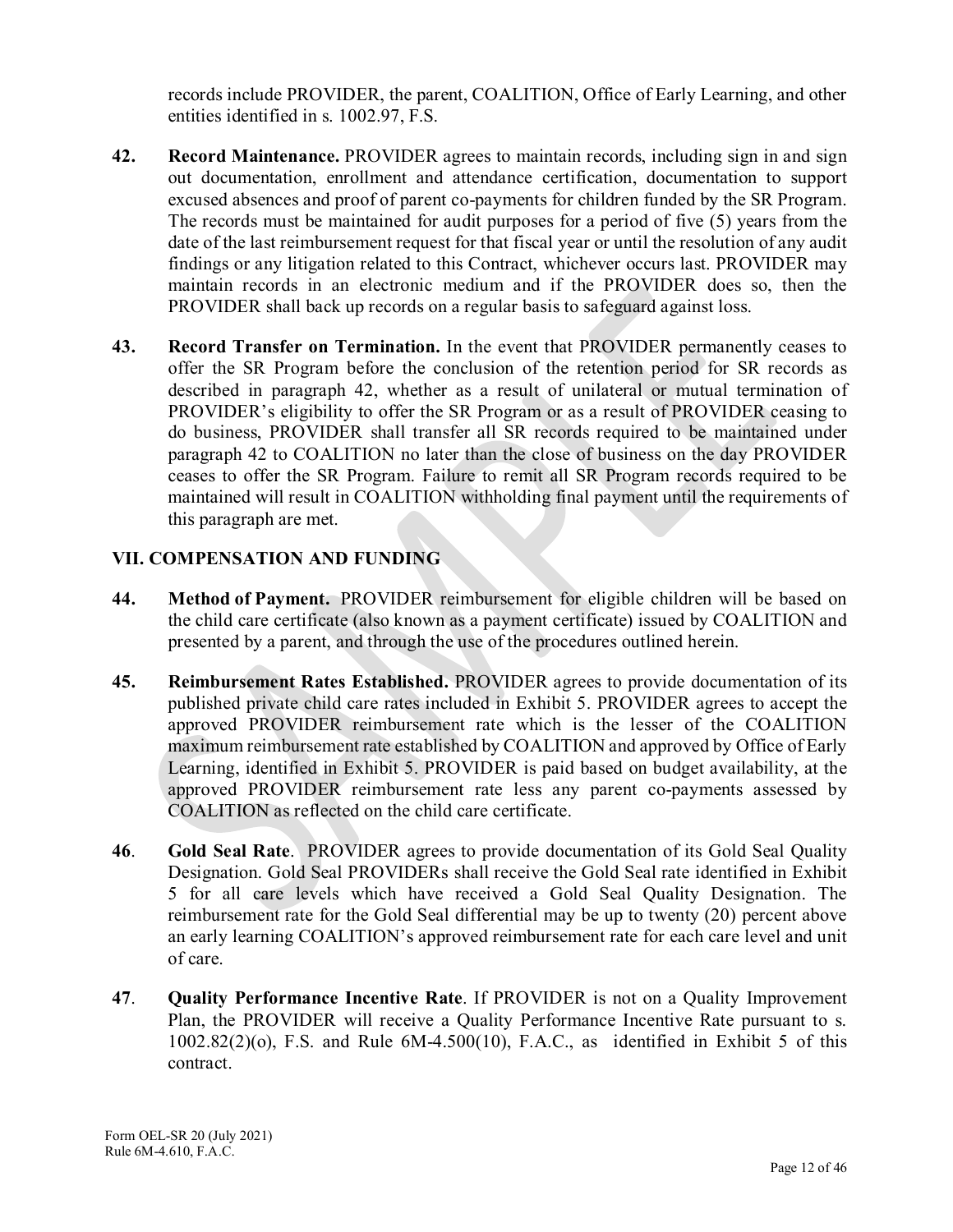- **48**. **Child Assessment Rate**. Eligible PROVIDERS that agree to conduct child assessments pursuant to paragraph 32 of this contract will receive a Child Assessment rate pursuant to s. 1002.82(2)(o), F.S. and Rule 6M-4.500(11), F.A.C., as identified in Exhibit 5.
- **49. Contracted Slots Rate**. Eligible PROVIDERS, pursuant to paragraph 8 of this contract will receive the Contracted Slots Rate pursuant to Rule 6M-4.500(5), F.A.C., as identified in Exhibit 5, if applicable.
- **50. Special Needs Rate.** PROVIDER may receive a special needs rate identified in Exhibit 5 when providing services to a child with an identified special need in accordance with Rule  $6M-4.500(7)(a)$  and (b), F.A.C.
- **51. Registration Fees.** If a PROVIDER indicates in Exhibit 5 that it charges a registration fee, the COALITION shall pay the PROVIDER a registration fee for each child enrolled in the School Readiness Program in accordance with Rule 6M-4.500(6), F.A.C.
- **52. Rate Changes and Limitations.** PROVIDER agrees to report any changes in its published child care rates or its Gold Seal status, if applicable. PROVIDER acknowledges that COALITION is prohibited from paying an Approved PROVIDER Reimbursement Rate included in Exhibit 5 of this contract, which would exceed PROVIDER's private payment rate. In the event that any information submitted by PROVIDER in Exhibit 5 changes, PROVIDER must notify COALITION in writing of the change 14 days prior to the change. COALITION may amend PROVIDER's reimbursement rate based on the information submitted by PROVIDER or any of the factors identified in this paragraph. COALITION must notify PROVIDER, in writing, of any change in reimbursement rate at least thirty (30) calendar days before the change is implemented.
- **53. Rates and Fees for Parents.** PROVIDER acknowledges that it is prohibited from charging parents receiving SR services a higher rate than that charged to private pay parents. In addition to the parent co-payment assessed by COALITION, PROVIDER must provide the parent with a list of any fees it charges and, if applicable, written notice of the difference between the private pay rate and SR reimbursement, prior to the parent enrolling his/her child in PROVIDER's SR Program. PROVIDER is prohibited from charging any fees other than the parent co-payment or those fees provided to the parent on the fee list described above.
- **54. Military Subsidies.** PROVIDER agrees that it will notify COALITION if it receives military subsidy payments through or from the Child Care Aware of America© (formally NACCRRA) or any legal successor organizations, on behalf of any child enrolled in PROVIDER's SR Program. PROVIDER understands that its SR reimbursement rate may be changed as a result of receipt of such military subsidy payments. If PROVIDER fails to report receipt of such military subsidy payments, PROVIDER will be subject to fraud investigation for violation of the requirements of the SR Program.
- **55. Co-payment.** As required by s. 1002.84(8), F.S., PROVIDER shall collect the assessed parent co-payment or graduated phase-out co-payment in accordance with Rule 6M-4.400, F.A.C., from the parent.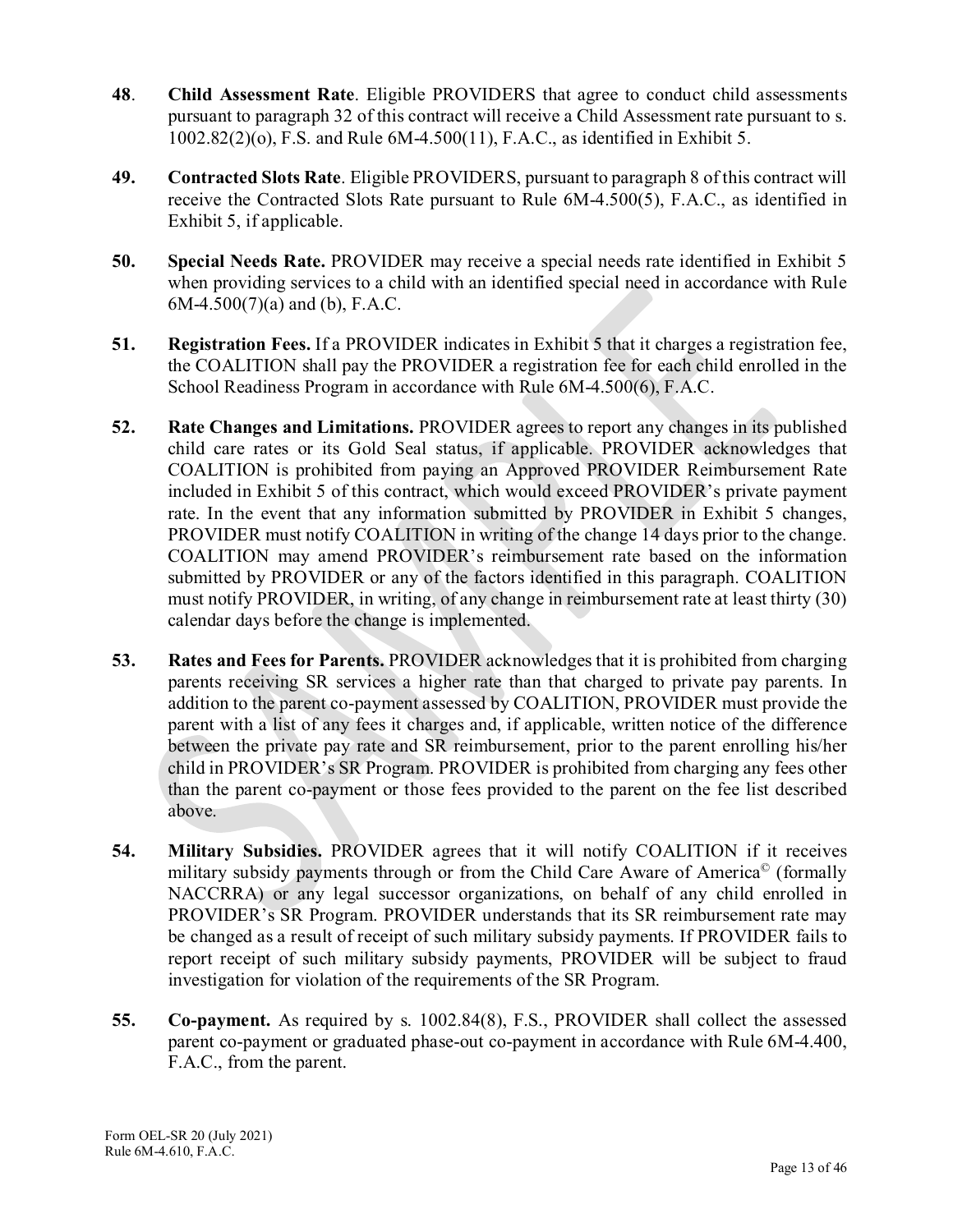- **a. Co-payment Amount or Graduated Phase-Out Co-payment Amount.** The amount of the co-payment or graduated phase-out co-payment which must be collected for each child is included on his or her child care certificate. In the event that an assessed parent co-payment or graduated phase-out co-payment is changed by COALITION, COALITION will send the PROVIDER written notice of the change. Only co-payment or graduated phase-out co-payment changes from the COALITION are valid.
- **b. Co-payment or Graduated Phase-out Co-payment Assessment and Collection.**  Assessed parent co-payments or graduated phase-out co-payments are automatically deducted from PROVIDER's monthly reimbursement. PROVIDER is required to collect parent co-payments or graduated phase-out co-payments.
- **c. Co-payment or Graduated Phase-out Co-payment Documentation.** PROVIDER must give the parent a receipt for each co-payment or graduated phase-out co-payment made by the parent and retain receipt records for all child care co-payments or graduated phase-out co-payments. Upon request, PROVIDER shall provide a current accounting and copy of co-payment or graduated phase-out co-payment receipt records to the COALITON. COALITION will use this documentation to ensure parents who transfer their children to another child care PROVIDER have met their co-payment or graduated phase-out co-payment obligations before receiving additional School Readiness services.
- **56. Holiday Schedule.** PROVIDER agrees to follow the holiday schedule approved by COALITION for PROVIDER's program, which includes up to days per year as set forth in Exhibit 6: Holiday Schedule and understands that these are the only holidays for which PROVIDER will receive reimbursement. Pursuant to Rule 6M-4.500, F.A.C., reimbursement may be made for up to twelve (12) recognized holidays per year.
- **57. Attendance Documentation.** PROVIDER agrees to document daily attendance and submit monthly attendance reports for payment. PROVIDER agrees to submit all required attendance records to COALITION on or before the third (3rd) business day of each month. If the due date falls on a holiday, PROVIDER agrees to submit all required attendance records to COALITION on the preceding business day. Records submitted late will be processed and paid in the next open payment cycle.
- **58. Reimbursement Summary Review.** PROVIDER agrees to review the reimbursement summary provided with the monthly reimbursement statement. PROVIDER agrees to report to COALITION any discrepancy, overpayment, or underpayment within sixty (60) calendar days of transmission of the reimbursement summary.
- **59. Emergency Temporary Closure.** PROVIDER agrees all requests for compensation for temporary closures beyond PROVIDER's control will be handled in accordance with Rule 6M-4.501, F.A.C.
- **60. Disallowed Costs.** PROVIDER understands expenditures submitted for reimbursement shall be disallowed if PROVIDER does not adhere to the provisions governing the SR Program as described in paragraph 5. Any disallowed expenditure may be deducted from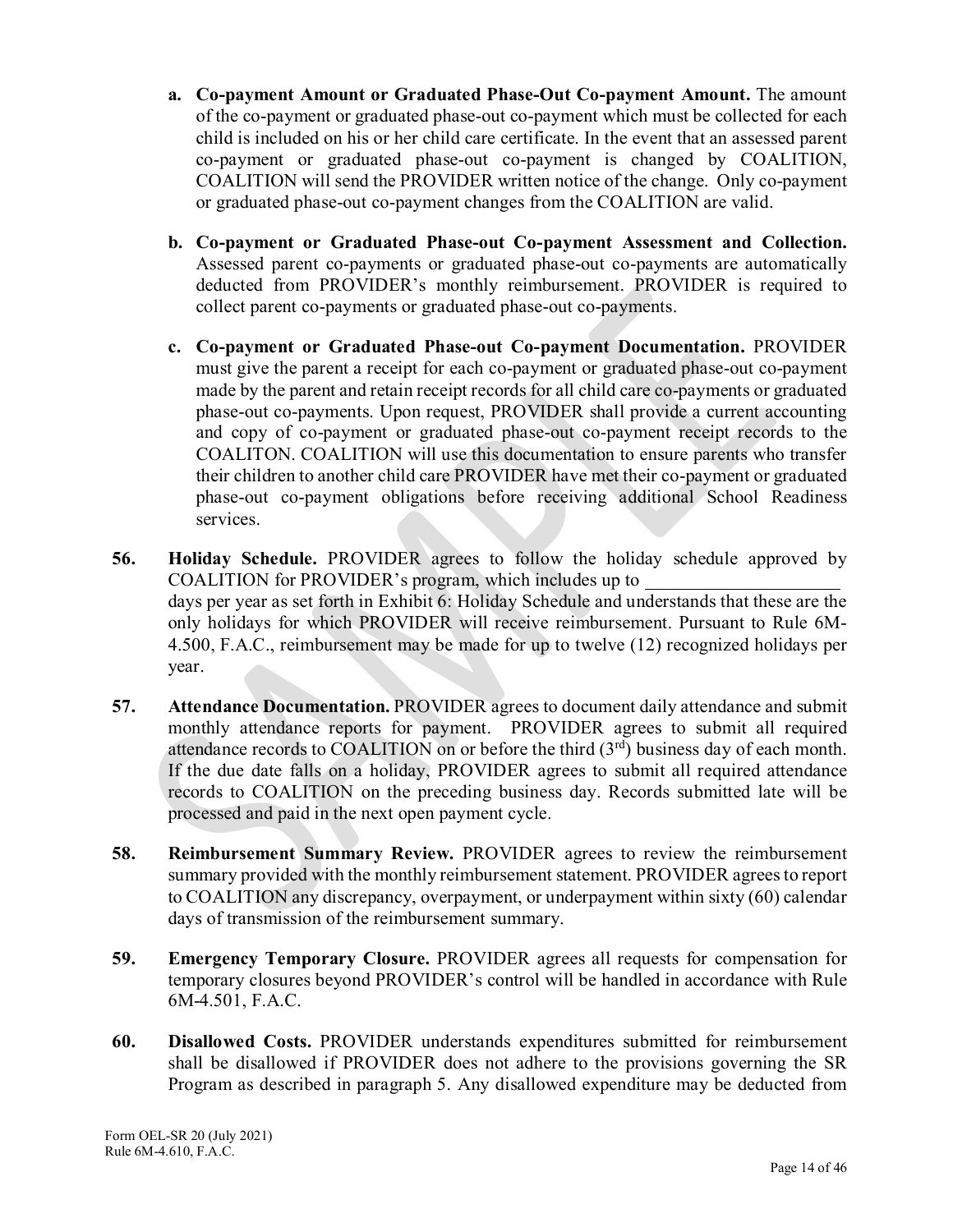any future reimbursement. PROVIDER agrees to return to COALITION any funds received as a result of error or overpayment or disallowed cost. If PROVIDER ceases to offer the SR Program before the payment is fully recovered, PROVIDER agrees to return the funds it was overpaid. If PROVIDER fails to return the funds it was overpaid, PROVIDER will be subject to collection efforts and restitution.

- **61. Reconciliation.** PROVIDER agrees that, if the reconciliation of services and payments reveals that PROVIDER received payments in excess of the amount owed to PROVIDER, COALITION will offset the overpayment against the final payment owed to PROVIDER for the program year and any future payments issued to PROVIDER for early learning programs. If PROVIDER ceases to offer early learning programs before the repayment is fully offset, PROVIDER agrees to return the funds. If PROVIDER fails to return the funds it was overpaid, PROVIDER will be subject to collection efforts.
- **62. Head Start Agencies.** If PROVIDER is a Head Start Agency, PROVIDER understands that, in accordance with federal law, PROVIDER's Head Start programs must be "in addition to, and not in substitution for, comparable services previously provided without Federal assistance." (42 U.S.C., s. 9835(c))
- **63. Title 20 Schools.** If PROVIDER receives federal funds under Title 20, United States Code, ss. 6311-6322, PROVIDER understands that, in accordance with federal law, PROVIDER may use "Federal funds to supplement, [but] not [to] supplant non-Federal funds." (20 U.S.C., s.  $6314(a)(3)(B)$

# **VIII. FINANCIAL CONSEQUENCES**

**64**. **Financial Consequences.** As a result of PROVIDER's failure to provide the minimum level of services required by this Contract, COALITION shall temporarily withhold reimbursement, disallow all or part of services not in compliance with the terms of this contract or terminate the contract.

# **IX. NONDISCRIMINATION**

**65. Discrimination Prohibited.** PROVIDER agrees not to discriminate against children, families and staff on the basis of race, national origin, ethnic background, sex, religious affiliation, or disability. PROVIDER will comply with the terms of 45 C.F.R. §98.49 regarding non-discrimination against staff persons on the basis of religion.

# **X. NONCOMPLIANCE, PROBATION AND TERMINATION**

## **66. Noncompliance Determination.**

**a. Corrective Action Notice.** If COALITION determines PROVIDER has failed to comply with the provisions governing the SR Program as described in paragraph 5, or the requirements of this Contract, and COALITION concludes that corrective action will resolve the failure to comply, COALITION must notify PROVIDER in writing. ("Corrective action" means implementation of specific action(s) designed to correct the failure to meet a specific requirement.) The notice must identify the specific requirement(s) which PROVIDER failed to meet and describe how PROVIDER failed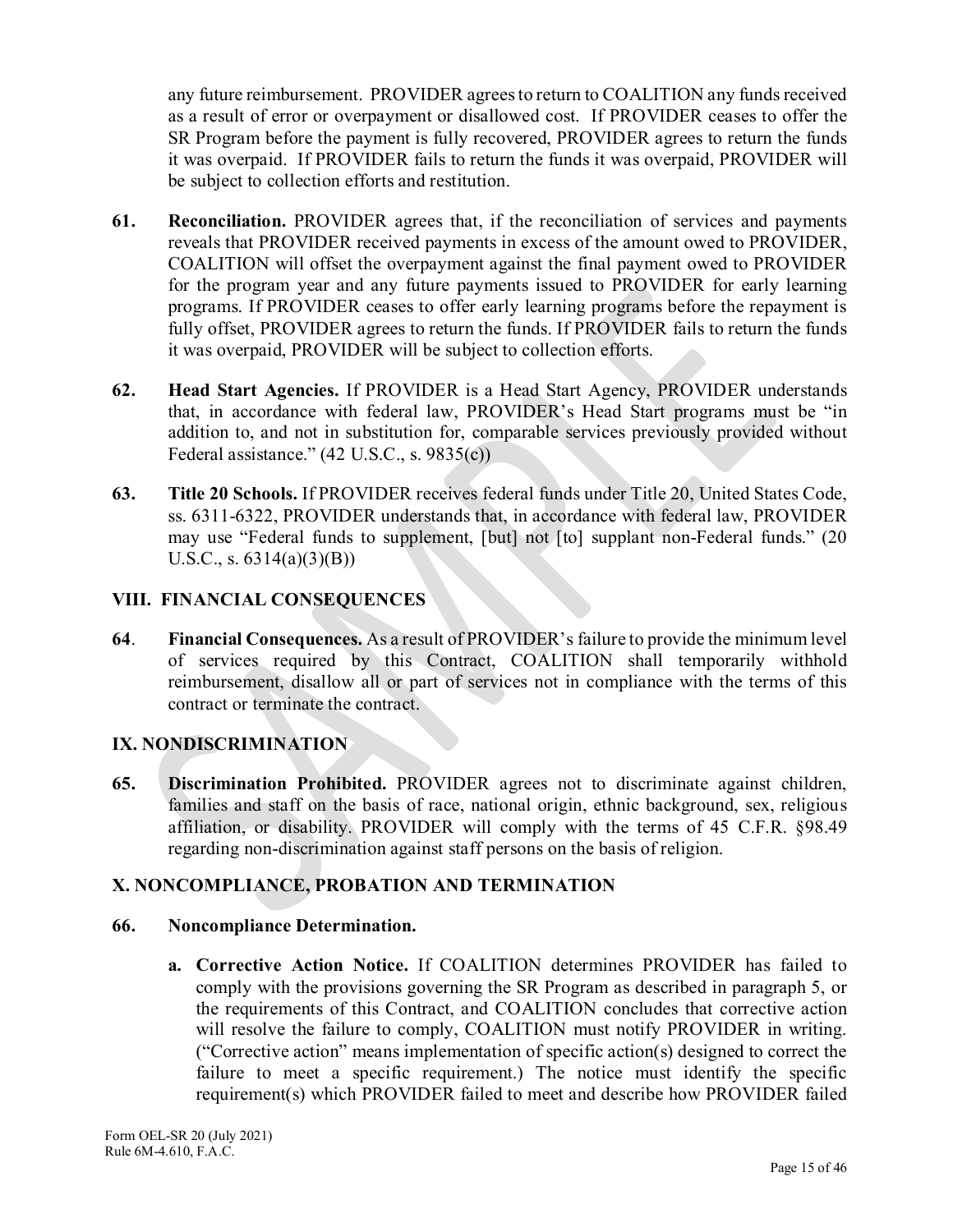to meet each requirement. In addition, the notice must provide a detailed description of any required corrective action and set a deadline for completion of the corrective action. Finally, the notice must state that PROVIDER may request a review of the determination as described in paragraph 76. Upon determining that the PROVIDER has satisfactorily completed the corrective action, the COALITION shall notify the PROVIDER in writing. If the PROVIDER has not satisfactorily implemented its corrective actions by the end of this CONTRACT, the PROVIDER will still be held accountable for implementing the remainder of the corrective actions accepted under the previous contract if the PROVIDER remains eligible to deliver the School Readiness Program and executes a new CONTRACT with the COALITION.

**b. Probation.** If COALITION concludes that PROVIDER has received a corrective action notice for the same violation two or more times or have had multiple corrective action plans within the contract year or if the corrective action plan is not completed within the prescribed timelines, PROVIDER shall be placed on probation for a period up to six (6) months. Probation may include one or more of the following conditions: training or staff development, monitoring or technical assistance by COALITION or submission of documentation related to the violation. COALITION must notify PROVIDER in writing of the terms and duration of the probation, including required timelines. The terms of the probation must correlate to the basis of the corrective action. If the PROVIDER has not satisfactorily completed the terms of its probation by the end of this CONTRACT, the PROVIDER will still be held accountable for the terms of the probation of the previous contract if the PROVIDER remains eligible to deliver the School Readiness Program and executes a new CONTRACT with the COALITION.

## **67. Termination for Cause.**

- **a. Basis of Termination for Cause.** PROVIDER agrees that COALITION has the right to terminate this Contract for cause at any time. The following are grounds for termination for cause: (a) Action, or lack of action, which threatens the health, safety or welfare of children or citation for a Class I violation by the Department of Children and Families or local licensing agency, as applicable (b) The material failure to comply with one or more of the terms of this Contract, including, but not limited to, failure to verify all new hires work authorizations status using E-Verify system as described in paragraph 7 above, failure to implement the Quality Improvement Plan, corrective action or comply with the terms of probation as described in paragraph 66 above; (c) The refusal to accept any notice described under this Contract which COALITION is required to send to PROVIDER; or (d) Reasonable or probable cause for COALITION to suspect that fraud has been committed by PROVIDER as described in paragraph 75.
- **b. Notice of Termination for Cause.** In order to terminate PROVIDER for cause, COALITION must send a written notice of termination for cause to PROVIDER. Such notice must be sent, with proof of delivery, at least five (5) business days before termination. The notice must state the date of, and the specific basis for, termination. Finally, the notice must state that PROVIDER may request a review of the determination as described in paragraph 76. Notwithstanding PROVIDER's refusal of delivery of the notice, this Contract shall be terminated on the date identified in the notice. COALITION shall document any refusal of delivery.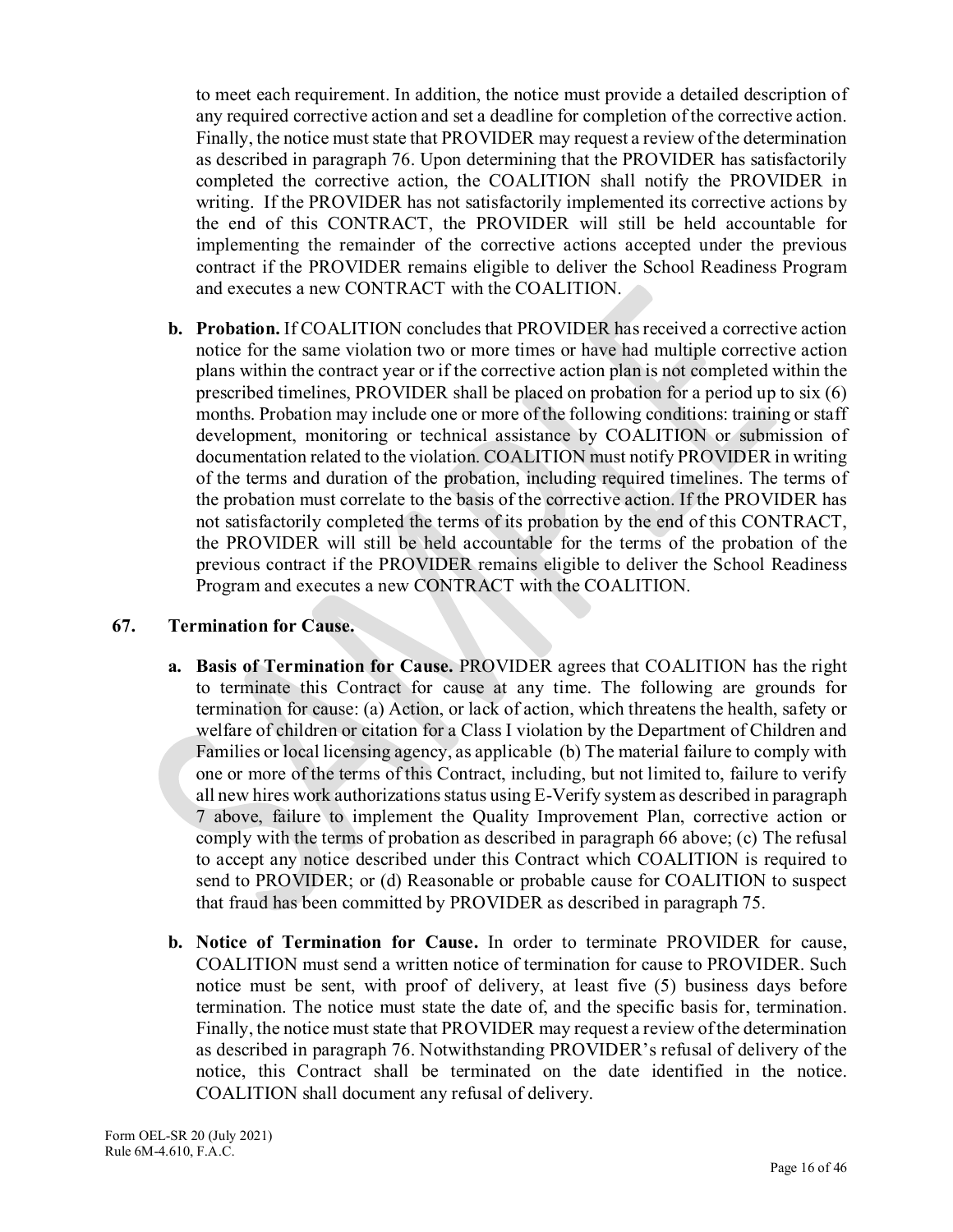- **68. Emergency Termination.** COALITION must immediately terminate this Contract on an emergency basis upon notification by the Department of Children and Families (DCF) or local licensing agency of actions or inactions of a PROVIDER that pose an immediate and serious danger to the health, safety, or welfare of children. COALITION will terminate this Contract on an emergency basis by sending PROVIDER written notice of emergency termination at least twenty-four (24) hours prior to termination. The written notice must specifically state the basis of COALITION's determination. Finally, the notice must state that PROVIDER may request a review of the determination as described in paragraph 76.
- **69. Termination for Health and Safety Violations.** PROVIDER agrees that COALITION has the right to terminate this Contract based on Health and Safety violations, verified by the Department of Children and Families or Local Licensing Agency, if applicable, in accordance with ss. 1002.82 and 1002.84, F.S., and Rule 6M-4.620, F.A.C., and applicable adopted forms. This is considered termination for cause and is subject to the notice requirements of paragraph 67(b).

## **70**. **Termination and Revocation of Eligibility for Program Assessment**.

- **a**. PROVIDER agrees that COALITION shall terminate this Contract if the PROVIDER refuses to participate in program assessment requirements, refuses to participate in Quality Improvement Plan or fails to maintain the Contract Minimum Threshold Score on the Program Assessment, in accordance with Rule 6M-4.741, F.A.C., for a period of up to five (5) years, unless the COALITION has determined the PROVIDER essential to meeting local child care capacity needs based on the Community Assessment as approved in the COALITION SR Plan pursuant to Rule 6M-9.115, F.A.C. Termination under this paragraph is subject to the notification requirements of Rule 6M-4.740, FAC.
- **b**. In determining whether to revoke PROVIDER'S eligibility and the duration of the revocation, the COALITION shall consider the following factors: the severity of the PROVIDER'S actions leading to the termination of the contract, the health, safety and welfare of children enrolled at the PROVIDER, the financial impact of the PROVIDER'S actions, the impact that the revocation would have upon the local community, consistency with COALITION'S actions against other PROVIDERS for similar violations of the Contract or program requirements, the length of time that PROVIDER provided services under contract with the COALITION, and whether the PROVIDER had previously violated the terms of this Contract and prior contracts with the COALITION. COALITION shall provide notice of its intent to revoke PROVIDER'S eligibility at the same time that it provides written notice of intent to terminate the contract to PROVIDER.

# **71. Revocation of Eligibility.**

**a.** In accordance with s. 1002.88(2), F.S., if PROVIDER's Contract is terminated under paragraph 67, 68, or 69, COALITION may revoke PROVIDER's eligibility to deliver the School Readiness Program for a period of five (5) years. The only statutorily authorized period of revocation is five (5) years (s.1002.88(2), F.S.). In determining whether to revoke PROVIDER'S eligibility, the COALITION shall consider the following factors: the severity of the PROVIDER'S actions leading to the termination of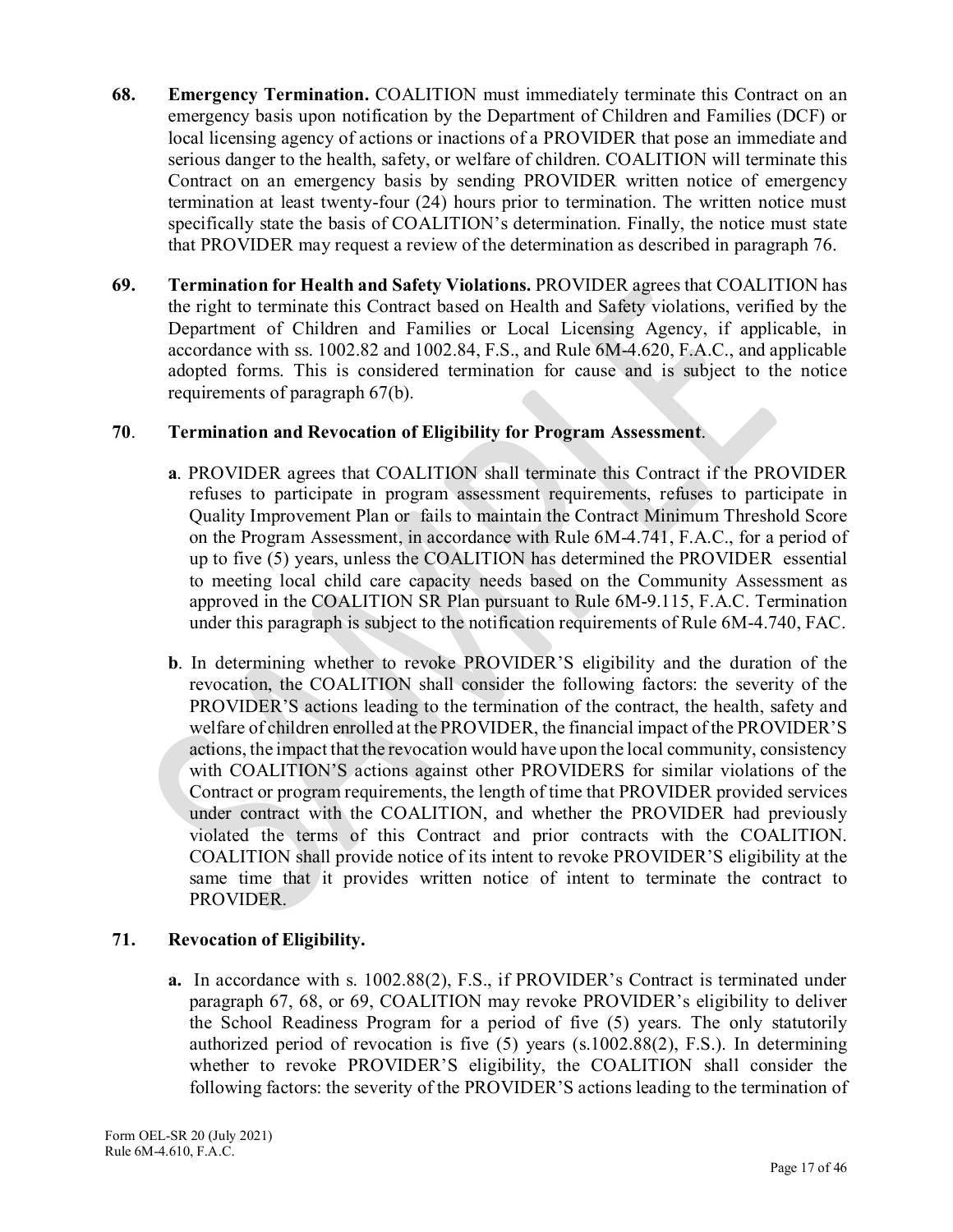the contract, the health, safety and welfare of children enrolled at the PROVIDER, the financial impact of the PROVIDER'S actions, the impact that the revocation would have upon the local community, consistency with COALITION'S actions against other PROVIDERS for similar violations of the Contract or program requirements, the length of time that PROVIDER provided services under contract with the COALITION, and whether the PROVIDER had previously violated the terms of this Contract and prior contracts with the COALITION. COALITION shall provide notice of its intent to revoke PROVIDER'S eligibility at the same time that it provides written notice of intent to terminate the contract to PROVIDER. For multi-site providers, such as corporate chains or school districts, School Readiness program ineligibility is per site and may not apply to all locations unless specifically determined otherwise by the coalition.

- **b.** The PROVIDER agrees that in the event that this contract is terminated under the provisions of paragraphs 67, 68, or 69, and the PROVIDER'S eligibility is not revoked for a period of five (5) years under paragraph 70 part a, the parties may not enter into another contract for School Readiness services for the remainder of the contract term of this contract.
- **72. Termination of Contract by PROVIDER.** PROVIDER and COALITION may agree to terminate this Contract by mutual consent or PROVIDER may unilaterally terminate this Contract at will. Written notice of termination must be given at least thirty (30) calendar days before the termination date in order for the COALITION to make alternative arrangements for uninterrupted services for children served under this Contract. If sufficient notice of termination is not provided, COALITION may refuse to issue the final reimbursement payment to PROVIDER. If PROVIDER unilaterally terminates this Contract during the pendency of an inquiry due to suspected noncompliance with parts V and VI of chapter 1002, of the Florida Statues, and Chapters 6M, Florida Administrative Code, the COALITION may revoke the PROVIDER'S eligibility to offer the SR Program for a period of 5 years in accordance with s.1002.88(2), F.S., if the noncompliance is upheld by the early learning COALITION review committee.
- **73. Legislative Appropriation.** Any obligation for payment under this Contract is contingent upon an appropriation by the Florida Legislature. If funds required to finance this Contract are unavailable, COALITION shall terminate this Contract after providing written notice, with proof of delivery, at least twenty-four (24) hours before termination of this Contract. In the event of termination of this Contract under this paragraph, PROVIDER shall be paid for the documented SR hours completed prior to termination of this Contract.
- **74. Eligible Child Care PROVIDER.** In order to receive state or federal funds under this Contract, PROVIDER must be an eligible child care PROVIDER as defined under 45 C.F.R. §98.2. Failure to maintain status as an eligible child care PROVIDER shall be considered an immediate and serious danger to the health, safety, or welfare of children, which is grounds for emergency termination of this Contract as described in paragraph 68. PROVIDER certifies that each location at which PROVIDER offers the SR Program is an eligible child care PROVIDER. PROVIDER agrees to notify COALITION immediately if it ceases to be an eligible child care PROVIDER.

## **75. Fraud.**

Form OEL-SR 20 (July 2021) Rule 6M-4.610, F.A.C.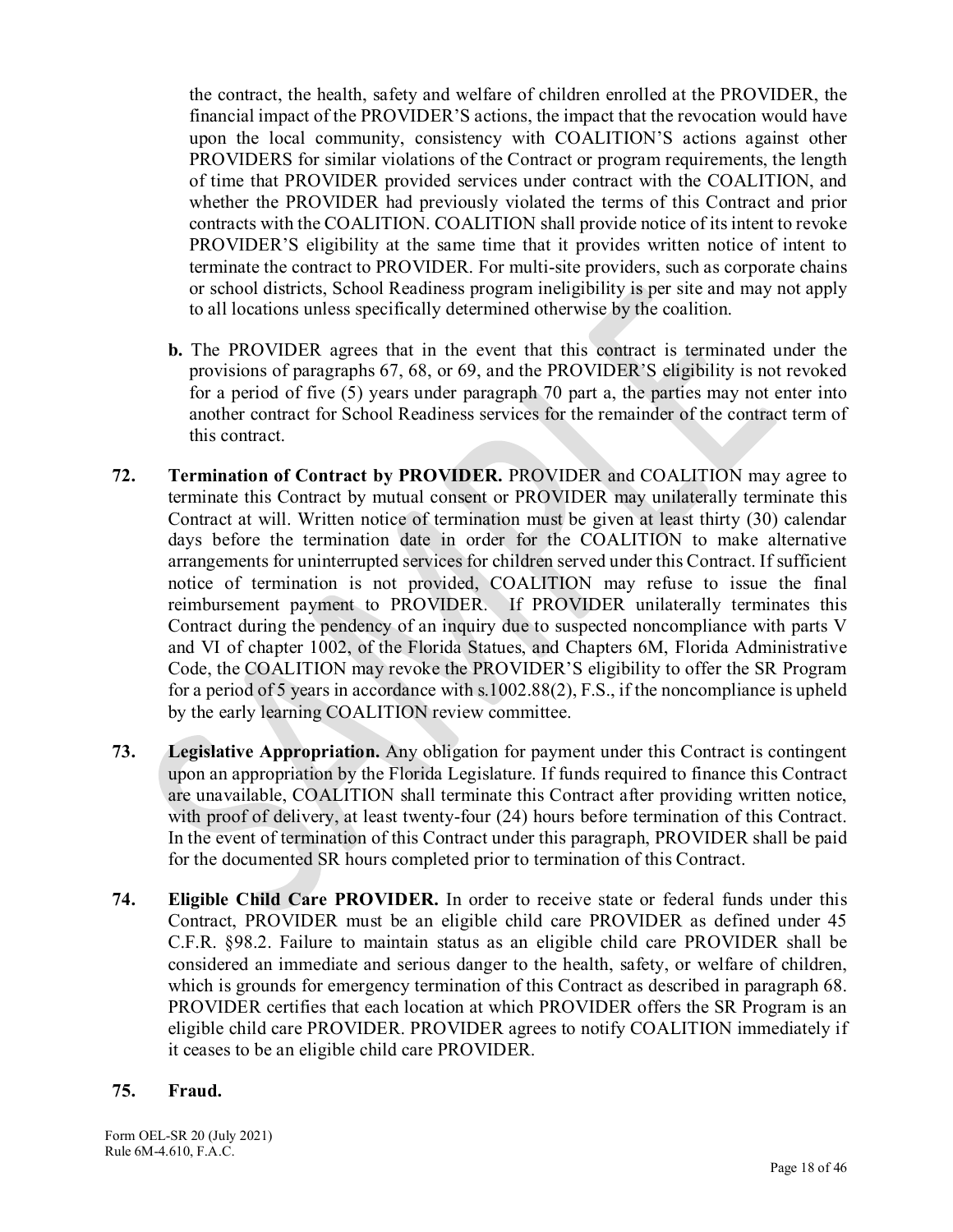- **a. Payment Certificate Fraud Investigation.** In accordance with s. 1002.82(6)(d), F.S., if it is determined that PROVIDER has given any cash or other consideration to the beneficiary in return for receiving a payment certificate, COALITION or its fiscal agent shall refer the matter to the Department of Financial Services pursuant to s. 414.411, F.S., for investigation.
- **b. Suspension for Suspected Fraud.** In accordance with s. 1002.91(4), F.S., COALITION may suspend or terminate PROVIDER from participation in the School Readiness Program when it has reasonable cause to believe that PROVIDER has committed fraud. PROVIDER may request a review of COALITION's determination to suspend PROVIDER as described in paragraph 76. This review shall be limited to a determination of whether the COALITION has reasonable belief fraud occurred. If suspended, PROVIDER shall remain suspended until the completion of any investigation by the Office of Early Learning, the Department of Financial Services, or any other state or federal agency, and any subsequent prosecution or other legal proceeding.
- **c. Termination for Fraud.** In accordance with s. 1002.91(5), F.S., if PROVIDER, or an owner, officer, or board director thereof, is convicted of, found guilty of, or pleads guilty or nolo contendere to, regardless of adjudication, public assistance fraud pursuant to s. 414.39, F.S., or is acting as the beneficial owner for someone who has been convicted of, found guilty of, or pleads guilty or nolo contendere to, regardless of adjudication, public assistance fraud pursuant to s. 414.39, F.S., the COALITION shall refrain from contracting with, or using the services of, PROVIDER for a period of five (5) years. In addition, COALITION shall refrain from contracting with, or using the services of, any PROVIDER that shares an officer or board director with a PROVIDER that is convicted of, found guilty of, or pleads guilty or nolo contendere to, regardless of adjudication, public assistance fraud pursuant to s. 414.39, F.S. for a period of five (5) years.
- **d. Termination for National Disqualification.** In accordance with s. 1002.91(7), F.S., if PROVIDER is placed on the United States Department of Agriculture National Disqualified List, COALITION must terminate this Contract for cause. In addition, if PROVIDER shares an officer or board director with a PROVIDER that is on the United States Department of Agriculture National Disqualified List, COALITION must terminate this Contract for cause.
- **76. Due Process Procedures.** PROVIDER may request a review of determinations made by COALITION under this Contract. Reviews will be conducted in accordance with Exhibit 7: Due Process Procedures. While a request for a review is being examined, PROVIDER is not required to implement corrective action. In accordance with s. 1002.82(2)(m), F.S., PROVIDER may not offer any School Readiness services while a request for a review regarding termination of PROVIDER's School Readiness Contract is being examined.
- **77. Severability of PROVIDER Location.** If PROVIDER has executed this Contract on behalf of multiple locations and one or more of the locations is terminated pursuant to Section X of this Contract, then in lieu of re-executing a new contract for the remaining locations, COALITION may modify Exhibit 1 to indicate which location(s) previously part of this Contract has been removed by submitting an amendment on Form OEL-SR 20A. This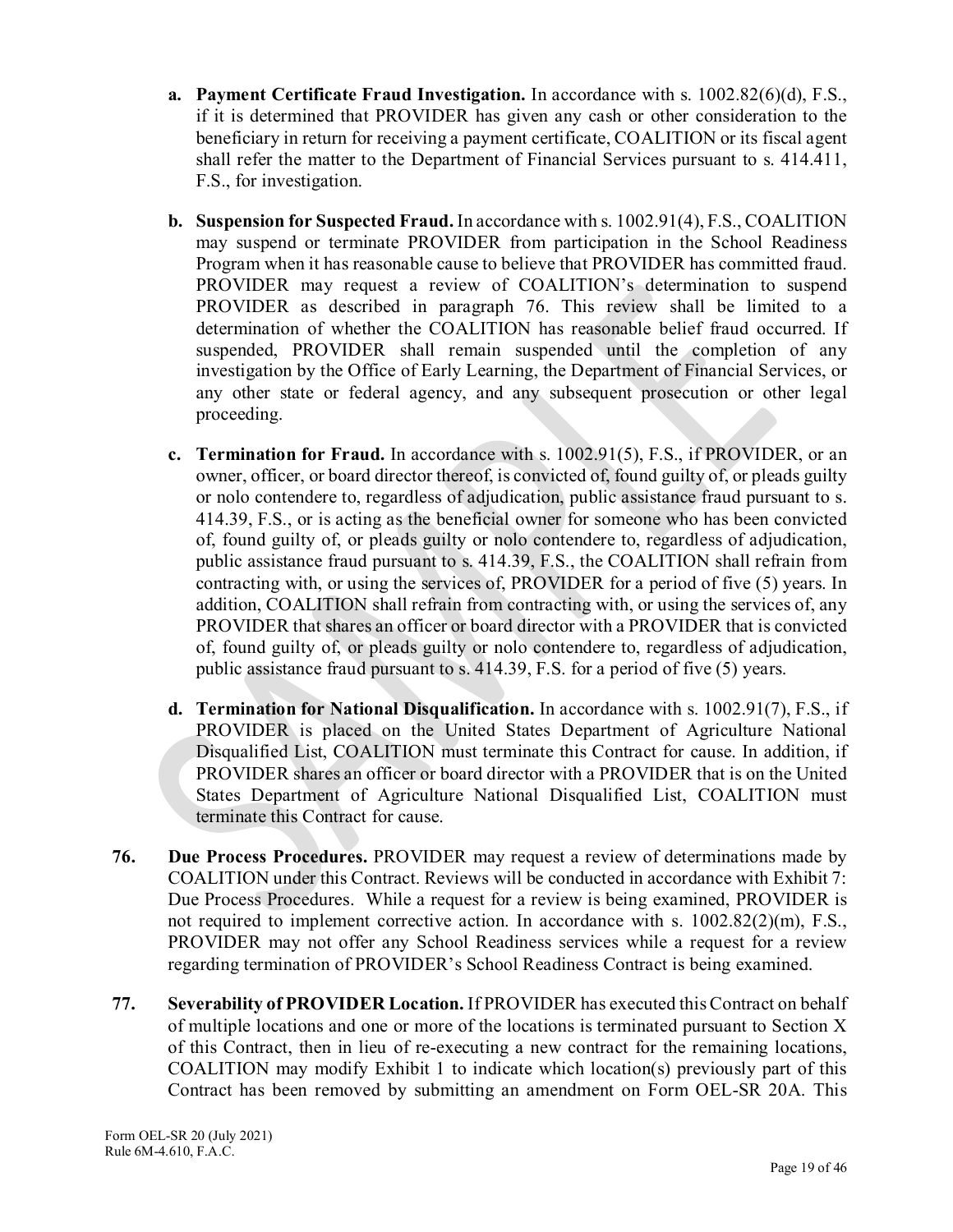Contract shall remain in full force and effect as to all other locations on Exhibit 1 which have not been stricken.

**78. Litigation and Venue.** In the event that PROVIDER believes that this Contract has been inappropriately terminated, or in the event of a breach of this Contract, any available remedies may be pursued in a court of competent jurisdiction. COALITION and PROVIDER agree that any litigation related to this Contract which is brought by COALITION or PROVIDER will be brought in a county within COALITION's geographical service area.

# **XI. NOTIFICATION**

**79. Information Change Notification.** PROVIDER agrees that it will comply with each of the following notification requirements:

 **a. Providing notice to the COALITION of** changes in contact or program information within fourteen (14) calendar days.

**b. Providing notice to the COALITION of a request for an additional program assessment** in accordance with Rule 6M-4.740. PROVIDER acknowledges additional assessments are at the PROVIDER's expense. The cost of the additional program assessment charged by the coalition: The control of the control of the control of the control of the control of the control of the control of the control of the control of the control of the control of the control of the control of the control of t

**c. Providing notice to the COALITION of** temporary emergency closure by the close of business the first day that the closing occurs. Providing notice to the COALITION of subsequent reopening of the SR Program within two (2) business days of reopening..

**d. Providing notice to the COALITION of** permanent business closings or changes in business location or ownership must be reported at least thirty (30) calendar days prior to changes.

- **80. CCR&R Participation.** PROVIDER agrees to update program and business information annually using the single statewide information system for inclusion in the Child Care Resource and Referral Network. PROVIDER agrees to provide the COALITION with upto-date business and contact (including emergency contact) information on an ongoing basis throughout the contract year using the single statewide information system.
- **81. Unusual Incident Notification.** PROVIDER agrees to report unusual incidents to COALITION by no later than the close of business on the next business day of the unusual incident and to submit a written report to COALITION within three (3) business days from the date of the incident. For licensed PROVIDERs, sending a copy of the incident report submitted for DCF to COALITION shall constitute compliance with this paragraph. An unusual incident is any significant event involving the health and safety of children under PROVIDER's care. Examples of unusual incidents include: accusations of abuse or neglect against PROVIDER or PROVIDER's staff; the injury of a child which requires professional medical attention at PROVIDER's site or written notification from the child's parent that the child received professional medical attention; and when PROVIDER receives notice of litigation where PROVIDER is named party or defendant and which relates to the PROVIDERs operation at any location at which SR services are being provided.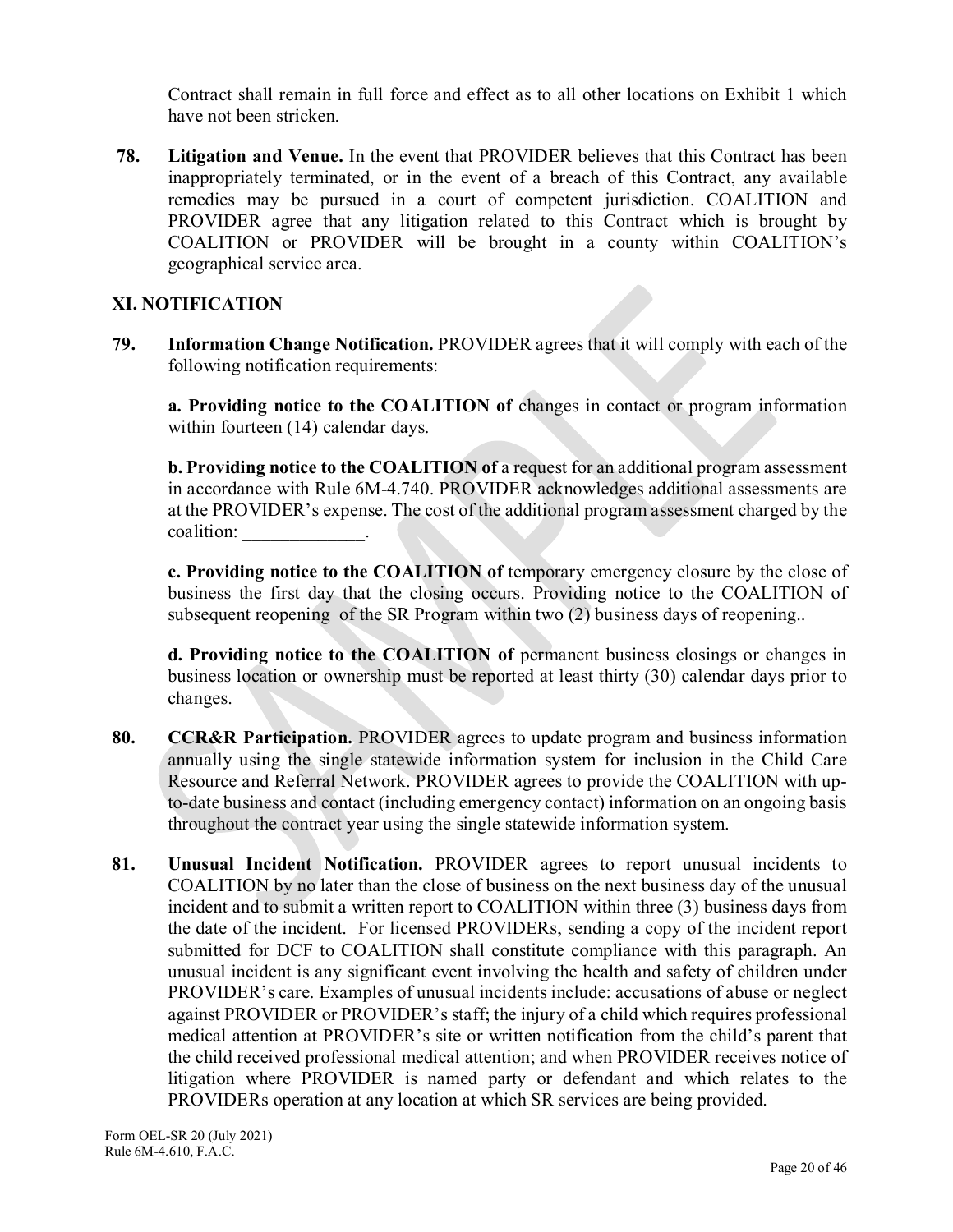## **82. Notification of Disqualification or Public Assistance Fraud.**

- **a.** PROVIDER shall notify COALITION within five (5) calendar days if the PROVIDER is placed on the United States Department of Agriculture National Disqualified List, or if PROVIDER shares an officer or board director with a PROVIDER that is on the United States Department of Agriculture National Disqualified List.
- **b.** PROVIDER shall notify COALITION within five (5) calendar days if PROVIDER, or an owner, officer, or board director thereof, is convicted of, found guilty of, or pleads guilty or nolo contendere to, regardless of adjudication, public assistance fraud pursuant to s. 414.39, F.S., or is acting as the beneficial owner for someone who has been convicted of, found guilty of, or pleads guilty or nolo contendere to, regardless of adjudication, public assistance fraud pursuant to s. 414.39, F.S.

#### **83. Contact Persons.**

**a. COALITION Contact.** The representative for COALITION for the purposes of this Contract is who can be contacted at

or by email at ...

- **b. PROVIDER Contact.** The representative for PROVIDER for the purposes of this Contract is who can be contacted at or by email at  $\qquad \qquad$  .
- **c. Contact Change.** In the event that either party designates different representatives after execution of this Contract, notice of the name and contact information of the new representative will be rendered in writing to the other party within ten (10) calendar days of change.

## **XII. INDEMNIFICATION**

**84. Indemnification.** PROVIDER shall be fully liable for and indemnify, defend and hold harmless COALITION, the Office of Early Learning and all of their officers, directors, agents, contractors, subcontractors and employees from and against any and all third-party claims, suits, actions, damages, judgments and costs that arise whether in law or in equity, from any of the PROVIDER's agents, subcontractors or employees' acts, actions, neglect or omission during the performance or operations under this Contract or any subsequent modification thereof. This includes attorney's fees and costs. This indemnification holds whether liability is direct or indirect and whether damage is to any person or real or personal tangible or intangible property. If PROVIDER is a state agency, or subdivision thereof, as defined in s. 768.28(2), paragraph is limited to the extent permitted by s. 768.28, F.S.

#### **XIII. SEVERABILITY**

**85. Severability.** If any provision of this Contract is held to be unenforceable by a court of competent jurisdiction, the remaining terms and conditions remain in full force and effect.

#### **XIV. AMENDMENTS**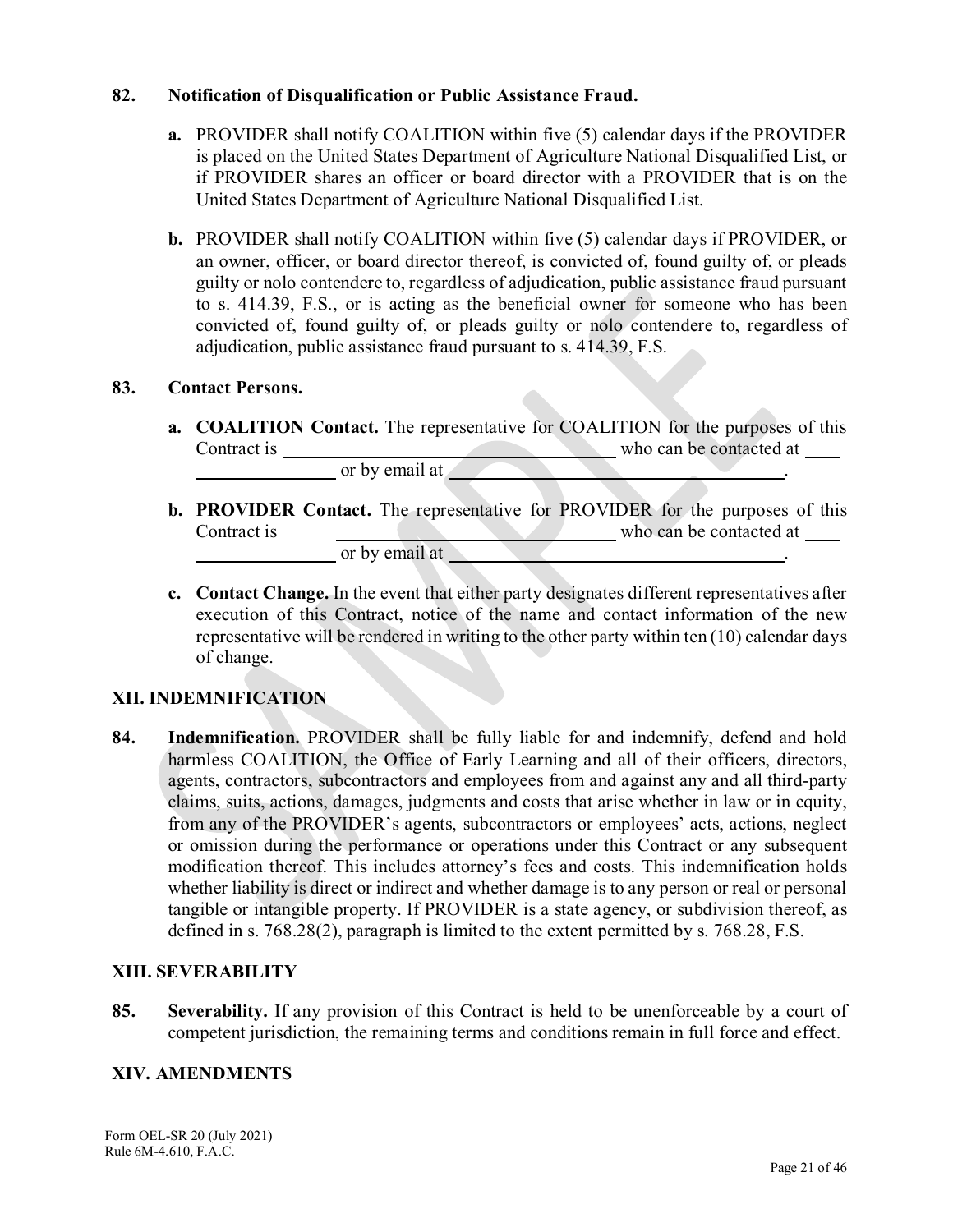**86. Only Authorized Amendments.** No attachments, or supplements to this Contract are authorized or permitted, except those specifically incorporated by reference in this form, including Exhibit 1: PROVIDER Location List; Exhibit 2: Required Documentation; Exhibit 3: Quality Improvement Plan Selection; Exhibit 4: Contracted Slots Program; Exhibit 5: PROVIDER Reimbursement Rates; Exhibit 6: Holiday Schedule; Exhibit 7: Due Process Procedures; and Form OEL-SR 20L, Form OEL-SR 20LE, or Form OEL-SR 20FFN, as described in paragraph 7. No amendments to this contract are authorized or permitted except for those amendments made with the execution of Form OEL-SR 20A (School Readiness PROVIDER Contract Amendments).

*(Remainder of this page intentionally left blank.)*

## **XV. EXECUTION OF CONTRACT**

In accordance with s.  $1002.88(1)(q)$ , F.S., PROVIDER has caused this Contract to be executed as of the date set forth in Paragraph 1. By signing below, PROVIDER hereby certifies that PROVIDER has read and understood this Contract. PROVIDER certifies that all information provided is true and correct and agrees that noncompliance with the requirements of the School Readiness Program including, but not limited to the requirements of this Contract, and all Exhibits and authorized attachments, shall result in corrective action, withholding of funds, or termination of this Contract at the discretion of COALITION, in accordance with Section X.

**Warranty of Authority.** Each person signing this contract warrants that he or she is duly authorized to do so and to bind the respective party to the contract.

| <b>Signature of President/Vice President/</b><br>Secretary/Officer/Owner/Principal/or Other<br><b>Authorized Representative</b><br>By Electronic Signature | <b>Print Name</b> |
|------------------------------------------------------------------------------------------------------------------------------------------------------------|-------------------|
| <b>Title</b>                                                                                                                                               | Date              |
| <b>PROVIDER's Additional Signatory (If</b><br>required by the PROVIDER)<br>By Electronic Signature                                                         | <b>Print Name</b> |
| <b>Title</b>                                                                                                                                               | Date              |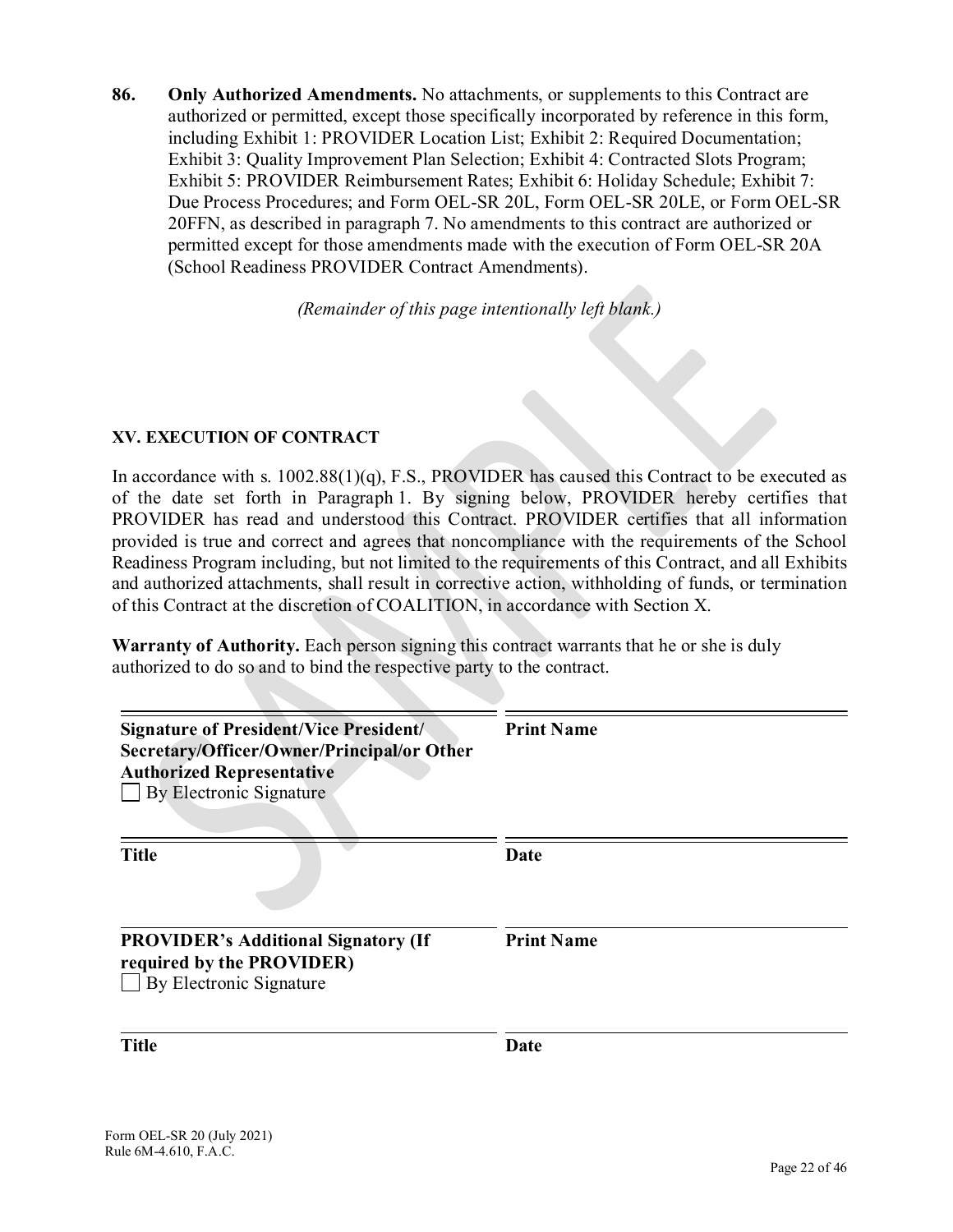COALITION has caused this Contract to be executed as of the date set forth in paragraph 1.

| <b>Signature of Authorized COALITION</b>         | <b>Print Name</b> |  |
|--------------------------------------------------|-------------------|--|
| Representative<br>$\Box$ By Electronic Signature |                   |  |
|                                                  |                   |  |

**Title Date** *\* Electronic signature: By providing this electronic signature I attest that I understand that electronic signatures are legally binding and have the same meaning as handwritten signatures. I confirm that internal controls have been maintained, and that policies and procedures were properly followed to ensure the authenticity of the electronic signature.*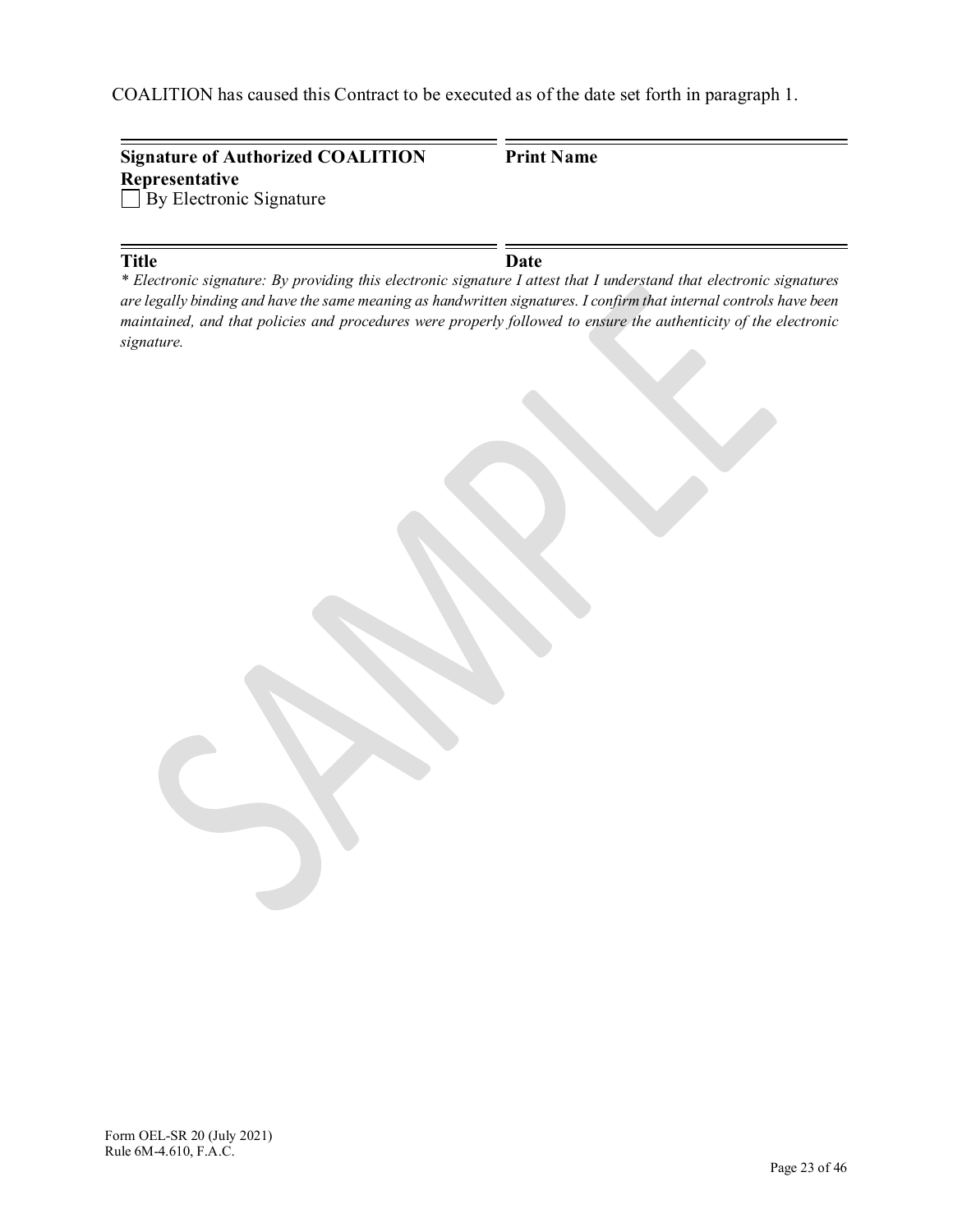Provider Name:

If PROVIDER is executing this Contract on behalf of one physical location, mark this Exhibit "Not Applicable" in the box below.

Not Applicable.

If PROVIDER is a school district executing a single Contract on behalf of multiple public school School Readiness (SR) Program providers or if PROVIDER is executing a single Contract on behalf of multiple private SR sites within COALITION's service area, PROVIDER shall complete a Provider Location List in a table format with the following rows:

- A. Location Number (optional)
- B. Location Legal Name
- C. Doing Business As Name (if applicable)
- D. Physical Address
- E. Employer Identification Number (EIN)
- F. Composite Program Assessment Score
- G. Curriculum (Date/Edition)
- H. Character Development (Date/Edition)
- I. Conducts Child Assessments (Yes/No)
- J. Child Assessment Tool Used
- K. Sites Exempt From Program Assessment
- L. Sites with Waived Exemptions
- M. Sites on a Quality Improvement Plan

Official Use Only (for COALITION use).

The COALITION will only contract with locations that are eligible to offer the SR Program.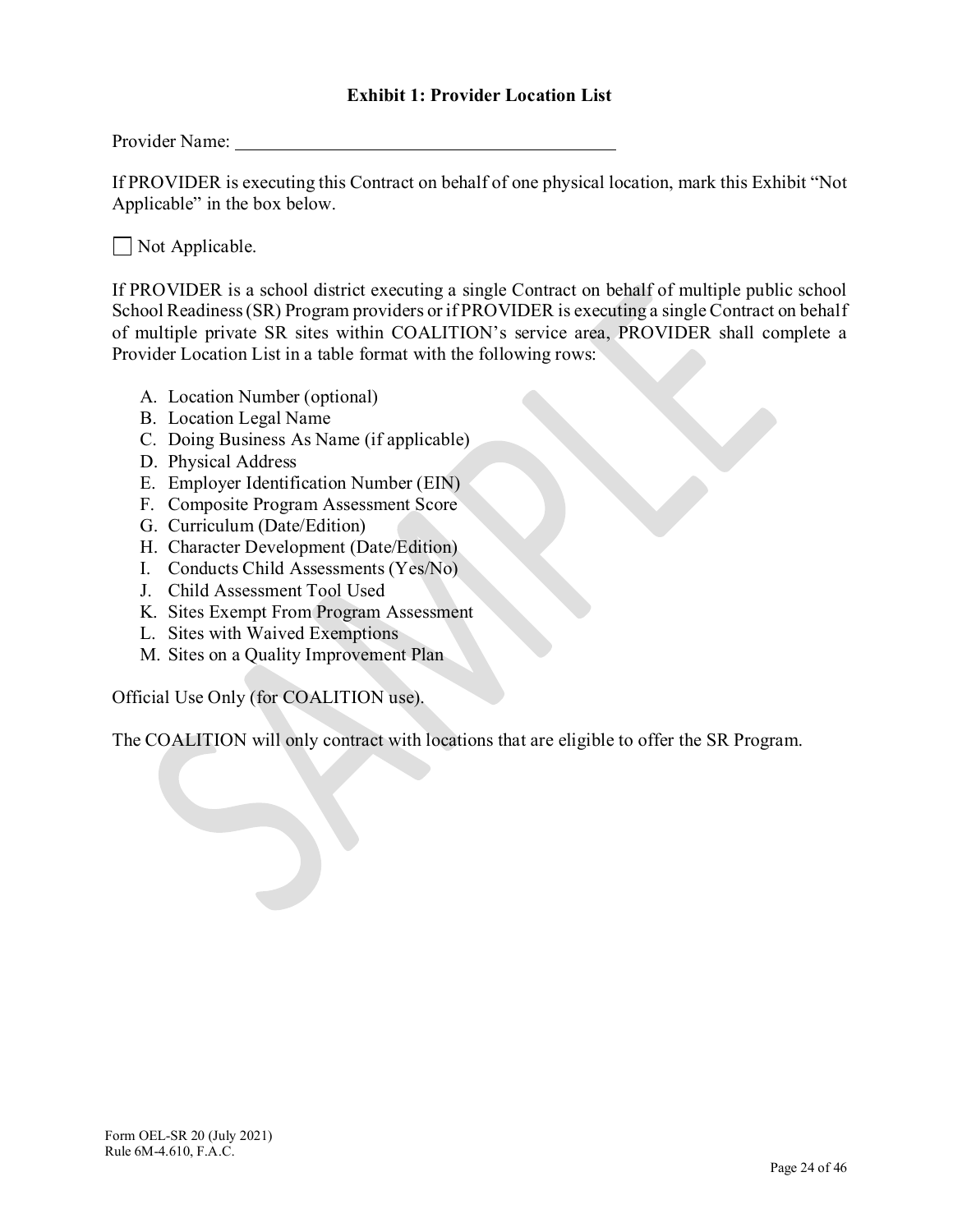# **Exhibit 2: Required Documentation**

Provider Name:

 $\Box$ 

PROVIDER must mark the appropriate box in each section or subsection below. In addition, if PROVIDER is executing this Contract on behalf of multiple public schools or private provider sites, PROVIDER must mark the documentation with the corresponding Location Number from Exhibit 1.

- 1. Private Child Care Rates
	- PROVIDER has provided a copy of its private child care rate information to COALITION with this Contract.
- 2. Gold Seal Rates
	- PROVIDER has provided a copy of documentation with appropriate age designation related to its Gold Seal status, if applicable, to COALITION with this Contract.
	- $\Box$ PROVIDER does not possess a Gold Seal Quality Care Designation.
- 3. Documentation of Eligible Child Care PROVIDER
	- PROVIDER has provided a copy of its Certificate of Licensure which includes a DCF identification number OR
	- $\Box$ PROVIDER has provided a copy of its determination letter from DCF which includes a DCF exemption number and explains the nature of the exemption.
	- $\Box$ PROVIDER is a public school and has provided a copy of documentation showing its school district and public school number.

7 PROVIDER is a charter school and has provided a copy of its charter which includes preschool aged children as a service population and documentation showing its school district and school number.

- 4. Specialized Program Type
	- PROVIDER offers the Head Start program.
	- PROVIDER offers the Early Head Start program.
	- PROVIDER offers the Migrant Head Start program.
	- PROVIDER does not offer the Head Start program.
- 5. Additional Documentation
	- PROVIDER has provided a copy of its IRS W-9 Form (Request for Taxpayer Identification Number).
	- PROVIDER has provided a copy of its certificate of accreditation.
	- PROVIDER has provided evidence of liability insurance.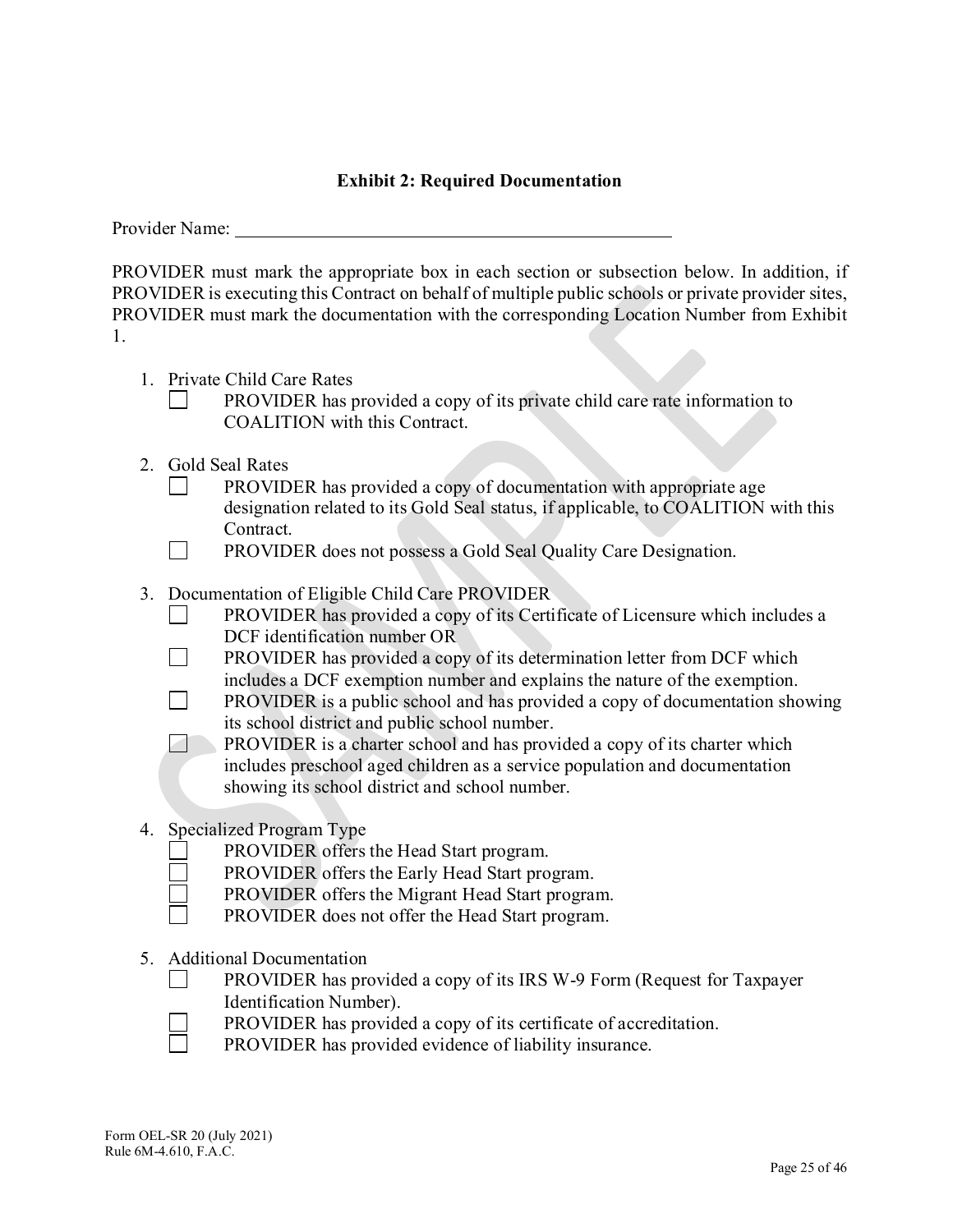| PROVIDER has provided an affidavit stating that the subcontractor does not       |  |
|----------------------------------------------------------------------------------|--|
| employ, contract with, or subcontract with an unauthorized alien for the current |  |
| contract year.                                                                   |  |
| . . <i>.</i>                                                                     |  |

PROVIDER has provided evidence of worker's compensation insurance, if applicable.

Signature authority delegated.

 $\Box$ 

 $\Box$ 

 $\Box$ 

Current Sunbiz print-out identifying the office, director or authorized person(s), if applicable.

Form OEL-SR 20 (July 2021) Rule 6M-4.610, F.A.C.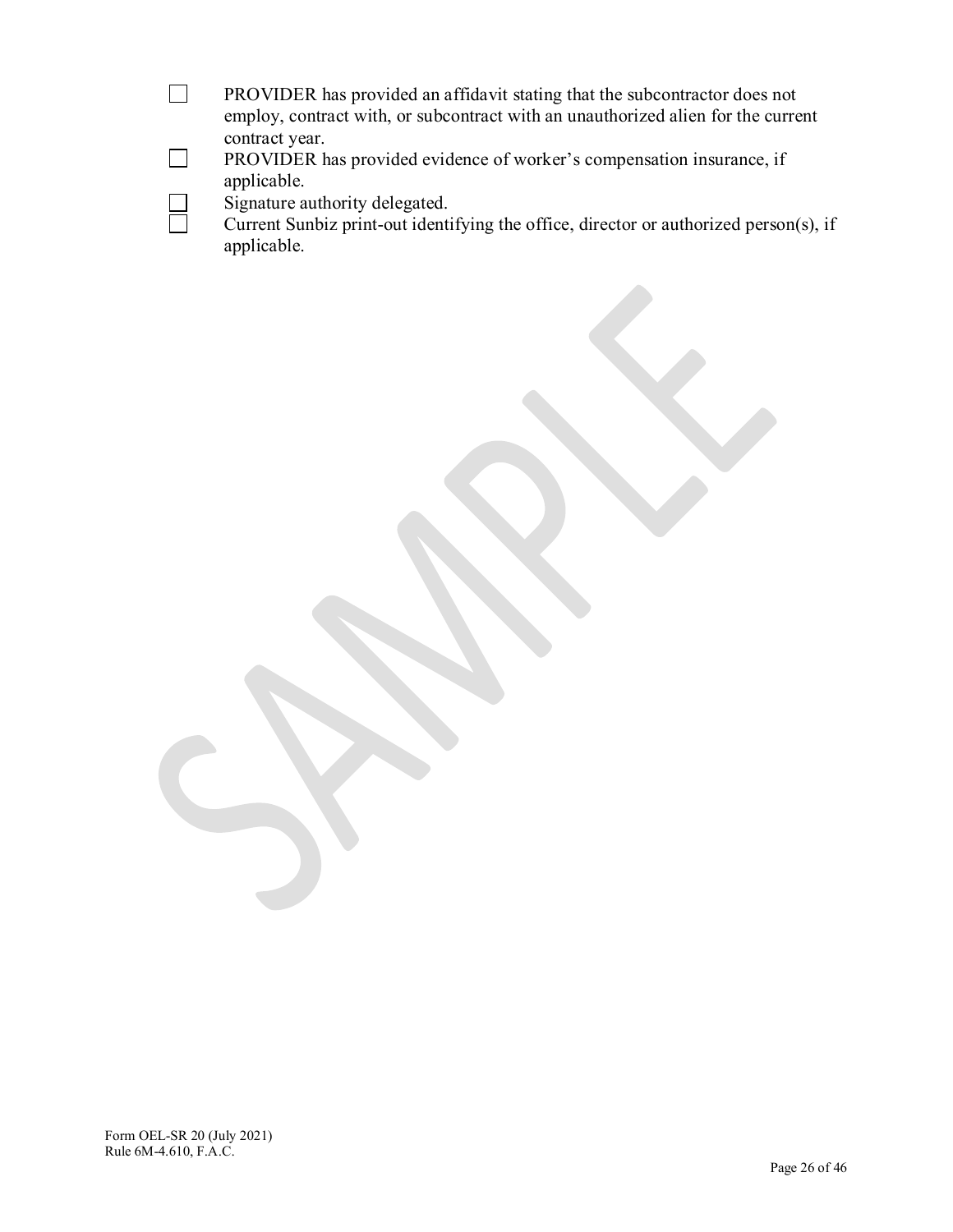# **Exhibit 3: Quality Improvement Plan Selection**

Provider Name:

- 1. Definitions
	- (a) "Classroom" means to any well-defined room in which care is provided or classes are held; a room arranged with materials and equipment and set up as a learning space with intent to implement a plan of activities for the School Readiness program. The classroom provides a space where learning can take place uninterrupted by outside distractions. If floor to ceiling walls are not present, the classroom walls must be defined by stable barriers, and must adhere to the requirements for such barriers as established in Forms OEL-SR-6202, OEL-SR-6204, and OEL-SR-6206 as incorporated by reference in Rule 6M-4.620, F.A.C. Any classroom that is eligible to receive a School Readiness child enrollment at any time, is considered under this definition. Any classroom that serves children in the School Readiness program for less than two hours a day is not considered a "classroom" per this definition.
	- (b) "Certified Coaching" 20 hours certified by a State College/University or from a nationally recognized early learning coaching program with five (5) years of experience in an early learning environment.
- 2. The COALITION shall require at least one but no more than two of the following continuous Quality Improvement Plan strategies for each selected personnel required to participate:
	- (a) COALITIONS shall select the personnel required to participate in this quality improvement plan and the selected strategy.

| Selection                   | Strategy                                         | Description (summary)                                                                                                                                                                               |
|-----------------------------|--------------------------------------------------|-----------------------------------------------------------------------------------------------------------------------------------------------------------------------------------------------------|
| <b>PROVIDER</b><br>Initials | <b>CLASS</b> Group<br>Coaching<br>(CGC) Training | Each selected instructor/director will complete either the<br>CGC PreK 24-hour course or the CGC Infant/Toddler 24-<br>hour course provided by the COALITION's or its<br>delegate's CGC Specialist. |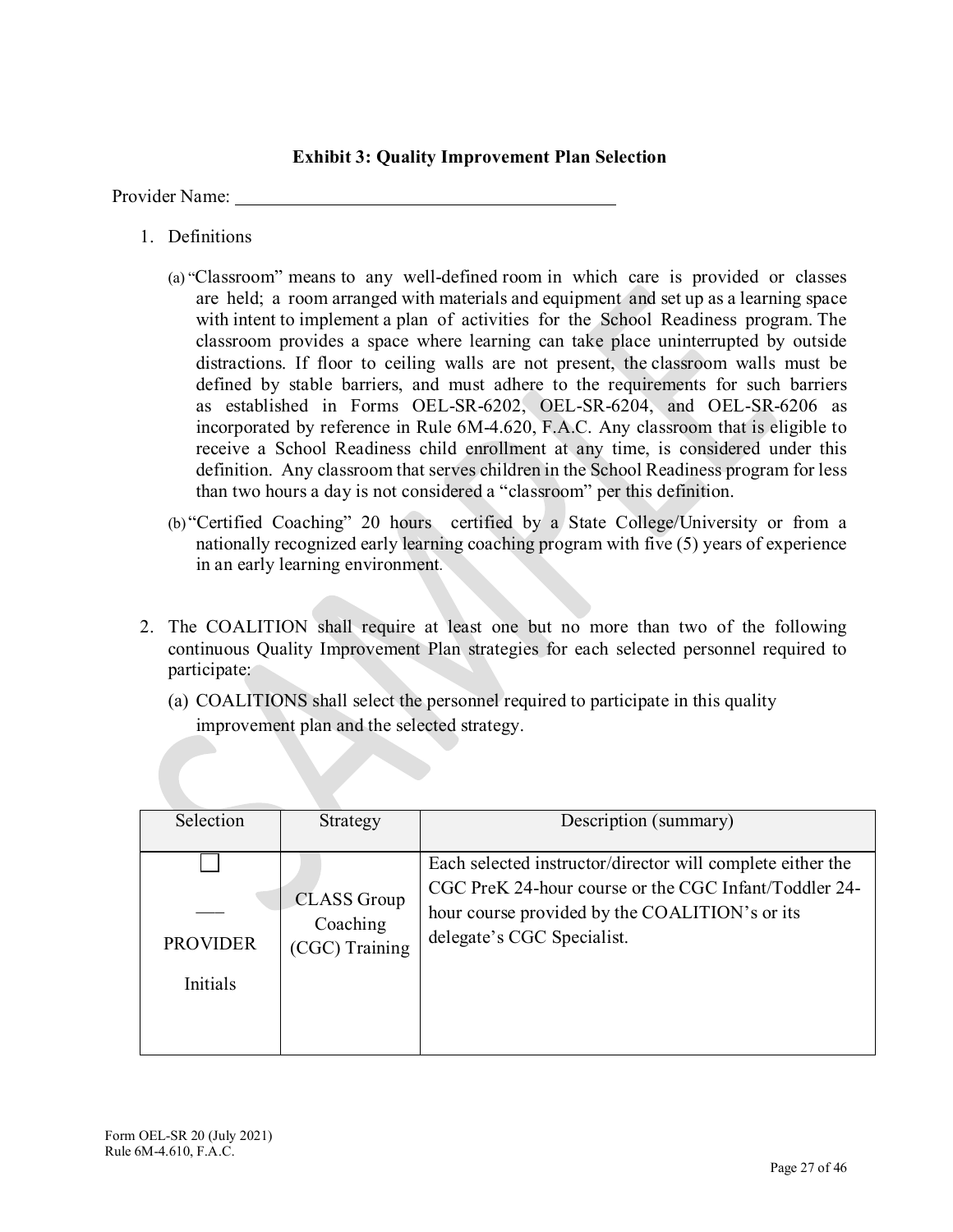| Selection                   | Strategy                                                   | Description (summary)                                                                                                                                                                                                                                                                             |
|-----------------------------|------------------------------------------------------------|---------------------------------------------------------------------------------------------------------------------------------------------------------------------------------------------------------------------------------------------------------------------------------------------------|
| <b>PROVIDER</b><br>Initials | Early<br>Childhood<br>Training<br>System (ECTS)<br>Courses | Each selected instructor/director will successfully<br>complete two Early Childhood Training System courses<br>facilitated by the ELC. Course options include taking an<br>online course alone, with TA coaching support and/or as a<br>member of a COALITION-sponsored Community of<br>Practice. |
| <b>PROVIDER</b><br>Initials | Professional<br>Development                                | Each selected instructor/director shall register in the<br>Florida Early Care and Education Professional<br>Development Registry, generate a professional<br>development plan in the registry and complete the<br>required progression along the career pathway.                                  |
| <b>PROVIDER</b><br>Initials | Certified<br><b>Coaching Visits</b>                        | Each selected classroom will participate in 20 hours of<br>certified coaching provided by the ELC or its delegate.                                                                                                                                                                                |
| <b>PROVIDER</b><br>Initials | 20-hours of<br>IACET- or<br>OEL-approved<br>training       | Each selected instructor/director will register for and<br>successfully complete 20 hours of International<br>Association for Continuing Education & Training<br>(IACET) approved training (or other OEL-approved CEU<br>training) provided by the ELC or their delegate.                         |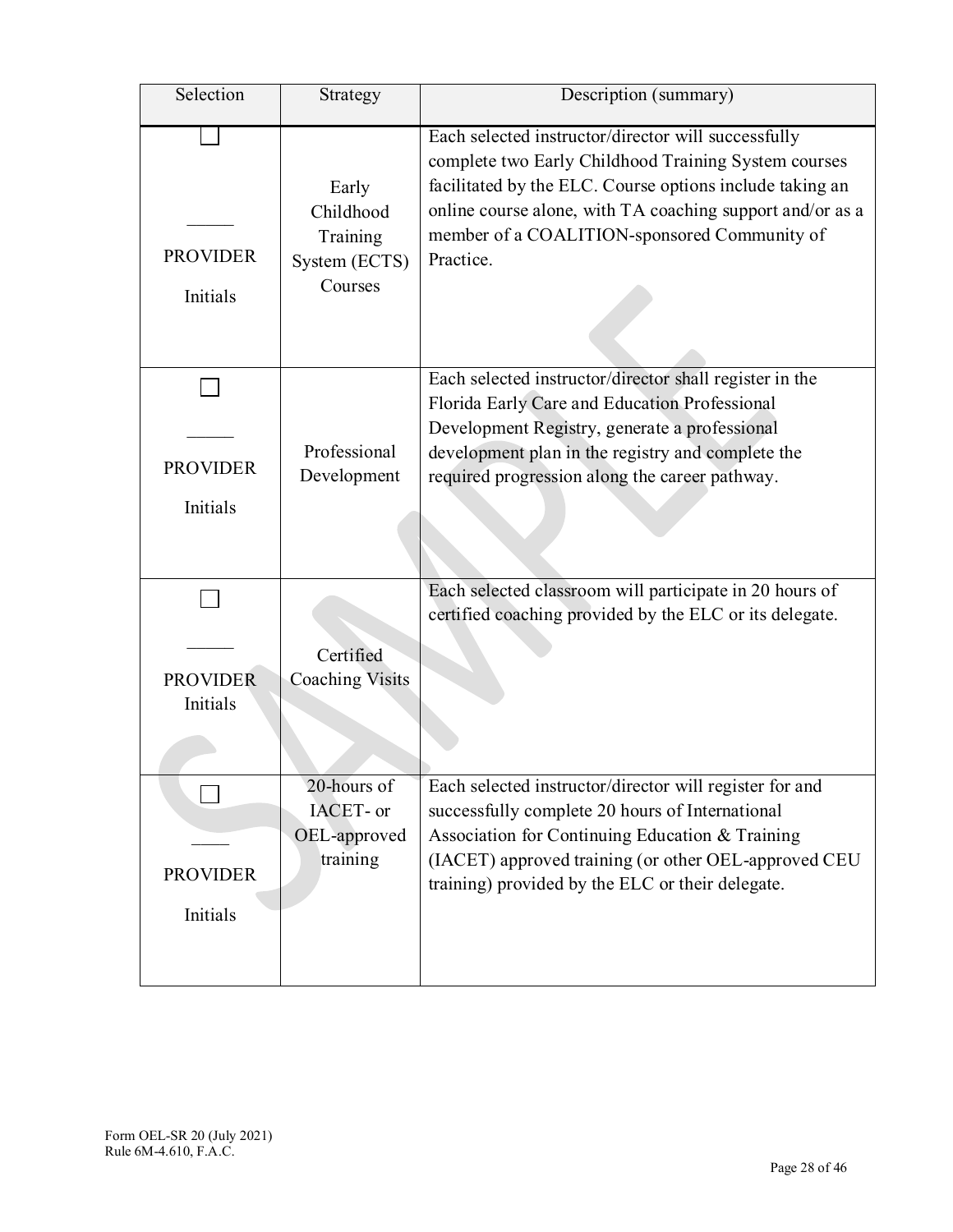| Selection       | Strategy                     | Description (summary)               |
|-----------------|------------------------------|-------------------------------------|
|                 | <b>COALITION</b><br>approved | Description included in QIP Notice. |
|                 | strategy                     |                                     |
| <b>PROVIDER</b> |                              |                                     |
| Initials        |                              |                                     |
|                 |                              |                                     |

# 3. Completion Requirements

3.1 To maintain compliance with QIP, the PROVIDER's selected instructors/directors must successfully complete each deliverable by the due date provided by the QIP Notice. In the event of turnover, the QIP notice shall be amended to reflect the current personnel.

## 4. Selected Strategy Requirements

This section details the requirements for the QIP strategies listed in section 2. PROVIDER agrees to and is responsible for performing the tasks, meeting the deliverables and submitting the evidence of completion for the QIP strategy components selected by the COALITION in Section 2. QIP Strategy Selection, in accordance with the QIP notice provided by the COALITION.

Note: PROVIDER is only responsible for performing those tasks and activities below that are related to the QIP strategies and optional resources checked and confirmed by PROVIDER'S initials in section 2. QIP Strategy Selection.

# a. CGC Training

If COALITION has selected CGC training for the PROVIDER:

- i. PROVIDER agrees to purchase an CGC kit for each selected instructor/director. The COALITION will provide the PROVIDER with information about where it can purchase CGC kits. CGC kits are not reusable or shareable and must be purchased new each contract year.
- ii. PROVIDER shall require selected instructors/directors to complete CGC training. PROVIDER shall schedule CGC trainings with the COALITION and schedule time for selected instructors/directors to participate in CGC training provided by the COALITION or its delegate.
- iii. CGC PreK training consists of twenty-four (24) total hours of instruction provided to selected instructors/directors by a COALITION provided/delegated CGC specialist and an additional twelve (12) hours of self-study during the project term.
- iv. CGC infant/toddler training consists of twenty-four (24) total hours of instruction provided to selected instructors/directors by COALITION provided/delegated CGC specialist and an additional 12 hours of self-study during the project term.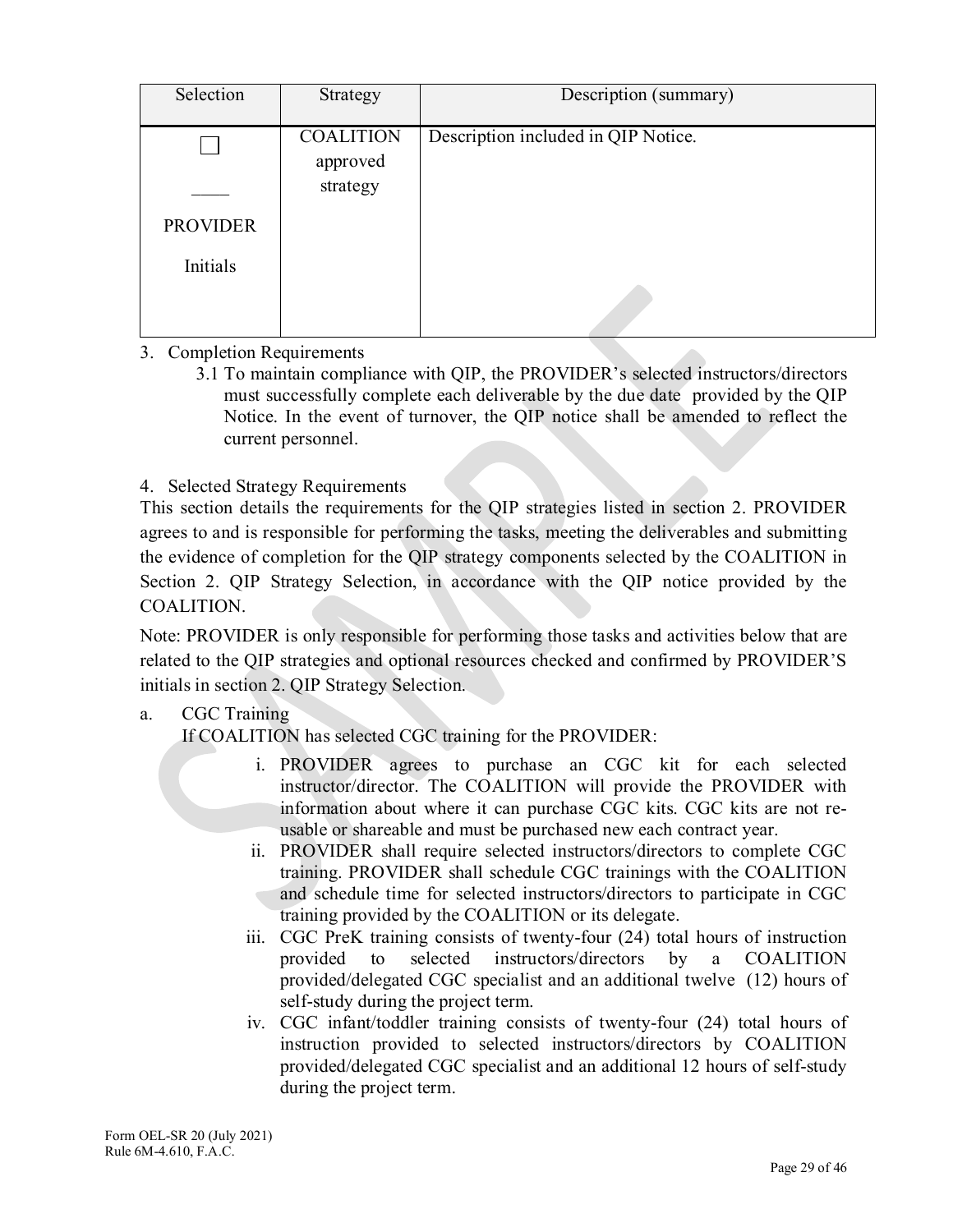- v. CGC trainings take place over several sessions and may span over weeks/months.
- b. Early Childhood Training System Courses (ECTS)

If COALITION has selected Early Childhood Training System courses for the PROVIDER:

- i. The PROVIDER'S selected instructors/directors are required to complete and pass two (2) ECTS online courses by the due dates identified within the QIP notice.
- ii. Each ECTS course has a specific start and end date. Courses are facilitated by ECTS staff.
- iii. COALITION will notify the PROVIDER regarding the approved ECTS courses including course registration, course start and course end dates.
- iv. Prior to the course registration deadline, the PROVIDER will receive course registration codes from the COALITION based on the selected instructor's /director's classroom care level (infant, toddler or preschool).
- v. To confirm registration, PROVIDER shall upload a screenshot from the ECTS for each selected instructor/director in the OEL-defined system indicating all instructors/directors have registered for training.
- vi. Instructors/directors not registered by the course deadlines will not be able to participate in training and will result in the PROVIDER being considered out of compliance with this QIP.
- vii. Selected instructors/directors shall, by the due date listed in the QIP Notice, upload into the OEL-defined system a certificate from the ECTS system as evidence of completion for each course completed during the required timeframe of this QIP.
- c. Professional Development

If COALITION has selected Professional Development for the PROVIDER:

- i. Each of the PROVIDER'S selected instructors/directors shall:
- 1. Log in to the Florida Early Care and Education Professional Development Registry (Registry), create a registry account, and provide the required documentation and credentials necessary for determining professional development pathway placement.
- 2. Generate a Professional Development (PD) Plan in the registry reflecting the next appropriate steps based on the instructors'/directors' pathway tier qualifications. Each plan will be unique depending on the instructor's/director's current qualifications and training/credentials.

See http://www.floridaearlylearning.com/PROVIDERs/professional [development/professional\\_development\\_registry.aspx](http://www.floridaearlylearning.com/providers/professional_development/professional_development_registry.aspx)

ii. To be eligible for this strategy, a practitioner must have completed all of the Career Pathways Foundational Child Care Training & Core Training as adopted in Rule 6M-4.735. The PROVIDER'S instructors/directors shall indicate on the PD Plan the training/credential/degree they will make progress toward completion. PROVIDER shall upload into the OEL-defined system the completed PD plans for each instructor/director participating in professional development.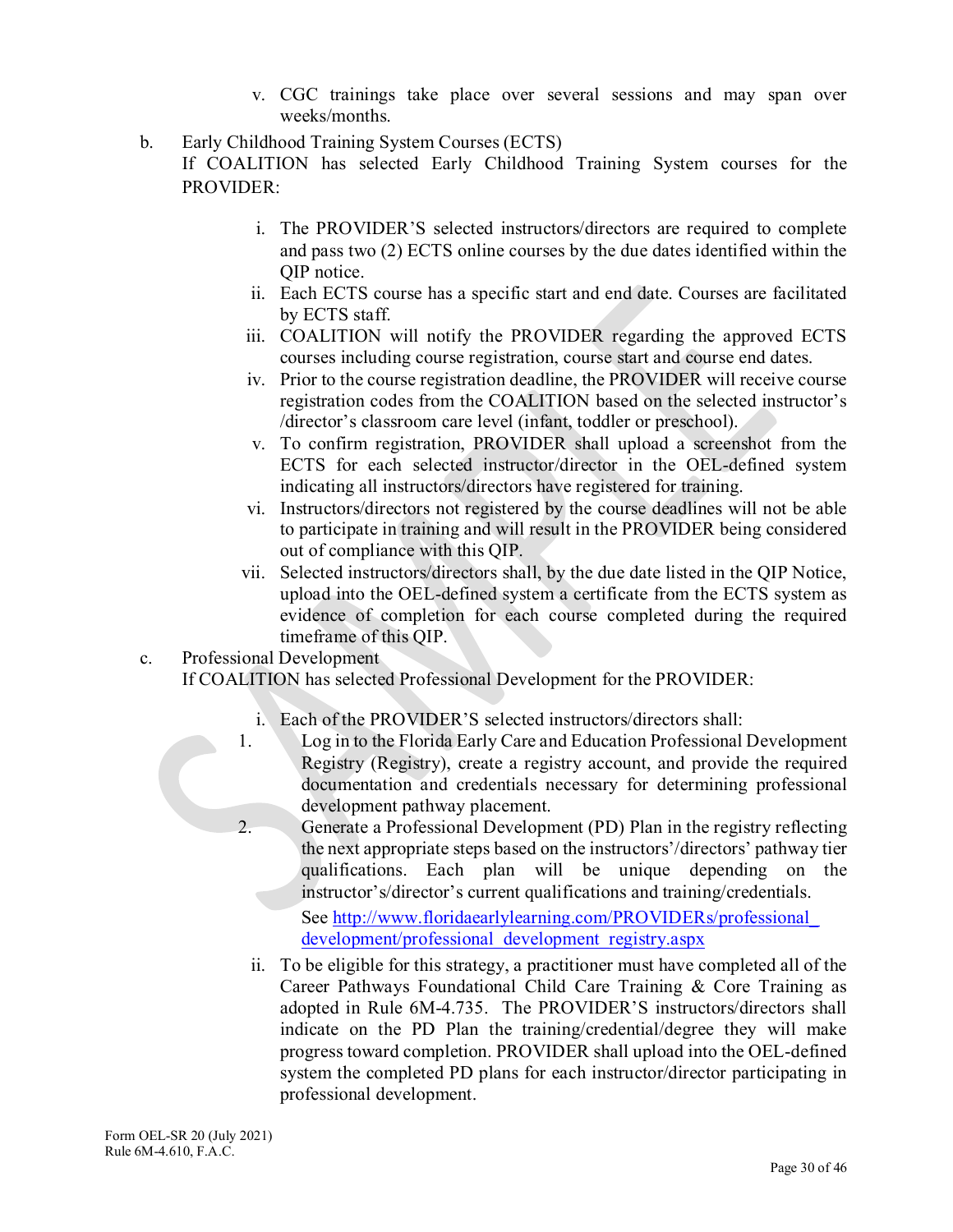- iii. The PROVIDER'S instructors/directors shall register and begin classes/trainings as their PD plans reflect.
- iv. PROVIDER'S instructors/directors shall upload, into the OEL-defined system, an attestation of progress for their chosen credential/certification/degree per the QIP notice.
- v. Attestation must indicate minimum level of progress on the instructor's/director's chosen pathway, on official letterhead or other official documentation from the credential/certification/degree or training PROVIDER.
- vi. PROVIDER shall upload documentation that demonstrates each selected instructor/director made the required progress for the deliverable period in their professional development plan, unless exempt.
- vii. Instructors/Directors must achieve the following progress as it correlates to their appropriate pathway tier:

| <b>Option 1</b> | <b>Staff Credential Option</b><br><b>Career Pathway Designation</b>                                                                                |                                      |  |  |
|-----------------|----------------------------------------------------------------------------------------------------------------------------------------------------|--------------------------------------|--|--|
| Deliverable 1   | - Create/update a registry account<br>- Generate a PD plan<br>- Upload proof of staff credential program<br>registration                           | Career Pathway EC/SA Educator I      |  |  |
| Deliverable 2   | - Upload attestation signed by program<br>instructor and practitioner of program<br>participation at halfway point of program                      |                                      |  |  |
| Deliverable 3   | Upload official program certificate upon<br>program completion                                                                                     |                                      |  |  |
| <b>Option 2</b> | <b>Infield Associate Degree</b>                                                                                                                    | <b>Career Pathway EC/SA</b>          |  |  |
| Deliverable 1   | - Create/update a registry account<br>- Generate a PD plan<br>- Upload proof of program or course<br>registration                                  | <b>Educator II</b>                   |  |  |
| Deliverable 2   | - Upload current course schedule to include<br>practitioner contact information or<br>attestation signed by program instructor and<br>practitioner |                                      |  |  |
| Deliverable 3   | Upload transcript showing at least six<br>hours of college course requirements<br>completed in timeframe of project year.                          |                                      |  |  |
| <b>Option 3</b> | <b>Formal EC Degree Option</b>                                                                                                                     | <b>Career Pathway EC/SA Educator</b> |  |  |
| Deliverable 1   | - Create/update a registry account<br>- Generate a PD plan<br>- Upload proof of program or course<br>registration                                  | Ш                                    |  |  |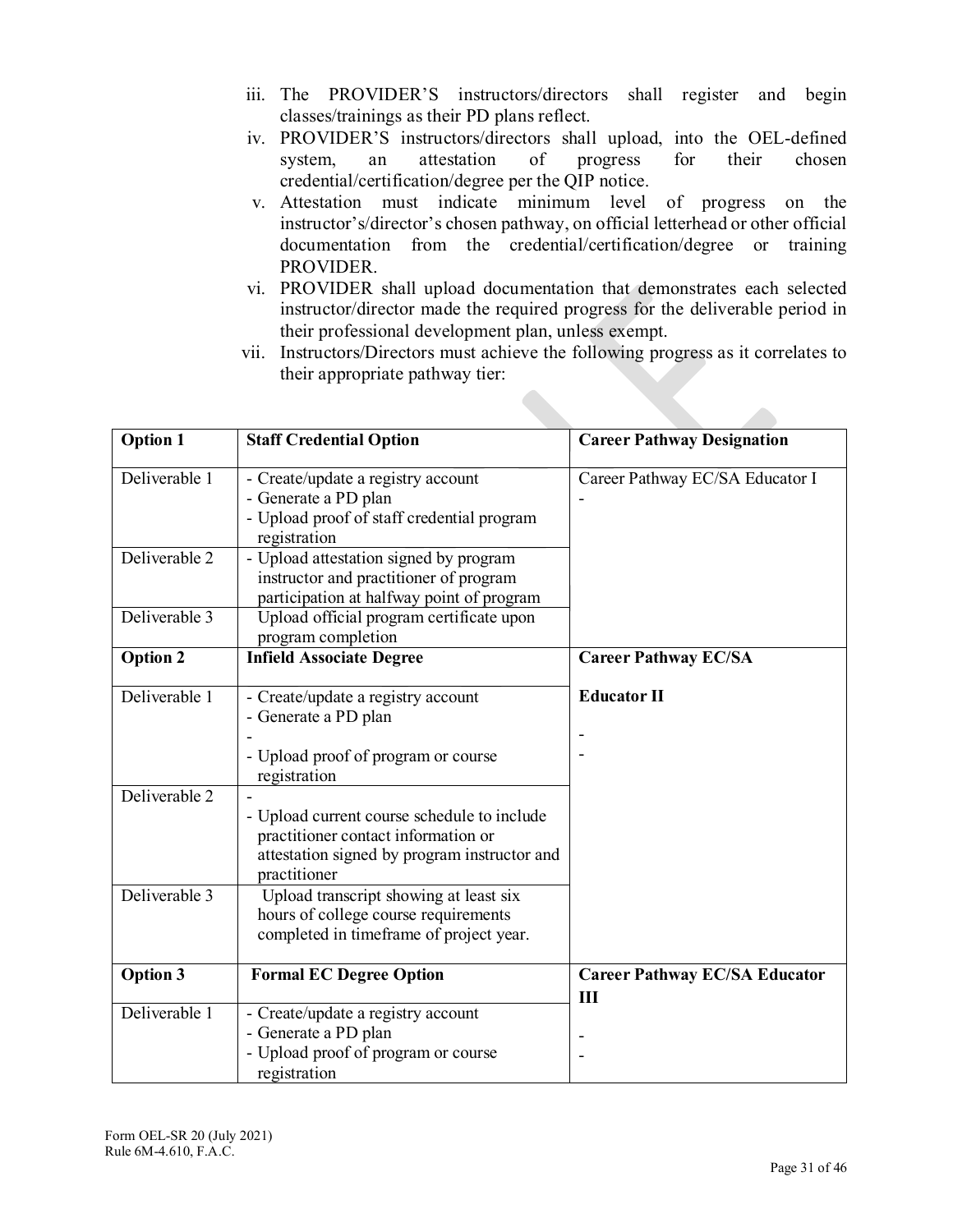| Deliverable 2   | - Upload current course schedule to include  |     |
|-----------------|----------------------------------------------|-----|
|                 | practitioner contact information or          |     |
|                 |                                              |     |
|                 | attestation signed by program instructor and |     |
|                 | practitioner                                 |     |
| Deliverable 3   | Upload transcript showing at least six hours |     |
|                 | of college course requirements completed in  |     |
|                 | timeframe of project year.                   |     |
|                 |                                              |     |
|                 |                                              | N/A |
|                 |                                              |     |
| <b>Option 4</b> | Specialization                               |     |
|                 |                                              |     |
|                 | - Create/update a registry account           |     |
|                 |                                              |     |
|                 | - Generate a PD plan                         |     |
| Deliverable 1   | - Upload proof of program or course          |     |
|                 | registration                                 |     |
|                 | - Upload proof of program or course          |     |
|                 |                                              |     |
|                 | registration                                 |     |
| Deliverable 2   |                                              |     |
|                 |                                              |     |
|                 | Upload proof of completion of                |     |
|                 | specialization requirements.                 |     |
|                 |                                              |     |
| Deliverable 3   |                                              |     |
|                 |                                              |     |

d. Participate in Certified Coaching Visit(s) from the COALITION or Contracted Third-Party Vendor

If COALITION has selected Certified Coaching Visits for the PROVIDER:

- i. The PROVIDER agrees to coordinate with the ELC to develop a coaching visitation schedule totaling at least 20 hours per selected classroom.
- ii. Once the coaching visitation schedule is developed, the ELC will notify the PROVIDER regarding coaching visitation times and dates. Notification shall include date and time of coaching visit, coaching topic related to the visit, and estimated duration of visit.
- iii. Coaching topics may include teacher-child interactions, behavior management, classroom organization and management, child assessment and other topics related to early childhood and approved by OEL.
- iv. Selected instructors/directors shall meet with certified coaches per the schedule developed and agreed to by both parties.
- v. If the coaching model requires, PROVIDER shall make arrangements or provide a substitute instructor that will allow the selected instructor/director to meet face-to-face with the coach outside of the classroom.
- vi. PROVIDER shall attest where indicated in the OEL-defined system that each selected classroom completed the required coaching hours as indicated in the QIP notice.
- e. 20-hour IACET- or OEL-approved Training

If COALITION has selected 20-hour IACET- or OEL-approved Training (training) for the PROVIDER: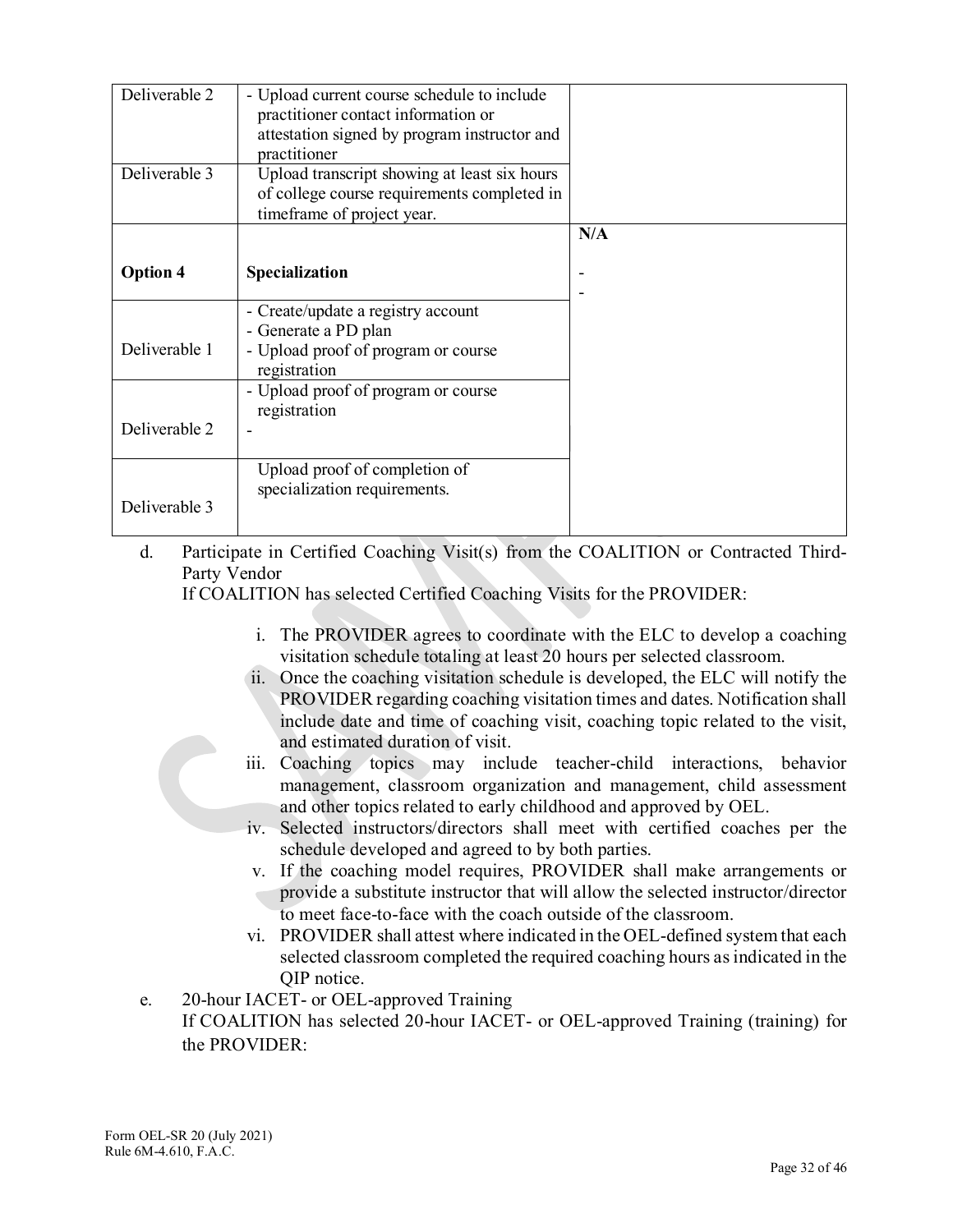- i. PROVIDER agrees to coordinate with the COALITION to register for training.
- ii. Once the training schedule is developed, COALITION will notify the PROVIDER regarding training dates and times.
- iii. Each of the PROVIDER'S selected instructors/directors shall complete the training requirements specified for the deliverable in the QIP Notice
- iv. PROVIDER shall upload certificates of completion where indicated in the OEL-defined system documenting that each selected instructor/director completed the required training hours for the deliverable period. QIP Notice for required training hours per deliverable.
- 5. Notification of change in PROVIDER's personnel
	- a. If instructor/director turnover occurs during the term of the QIP or instructors/directors fail to complete the required timeframes, the PROVIDER must notify the ELC in writing within two (2) days of the deliverable due date passing. The PROVIDER must notify the COALITION of any changes in staff, any resulting change in classroom status (opening or closing) and any changes to instructor classroom assignment within five (5) business days of the changes occurring.
- 6. COALITION Responsibilities
- a. For the strategy or strategies selected by COALITION in section 1. QIP Strategy Selection, COALITION will perform tasks below related to those selected strategies:
	- i. Provide or arrange for CGC training for the PROVIDER'S selected instructors/directors appropriate to the care levels of their assigned classrooms.
	- ii. Validate the PROVIDER'S required staff professional development progression for each deliverable.
	- iii. Schedule and provide certified coaching visits to each of the PROVIDER'S classrooms focusing on improving the PROVIDER'S CLASS observation scores at the times and places scheduled. Topics appropriate for coaching may include teacher-child interactions, behavior management, classroom organization and management, child assessment and other topics related to early childhood education.
	- iv. Schedule and provide or arrange for IACET- or OEL-approved training to selected instructors/directors at the times and places in the agreed to training schedule.
	- v. Communicate in writing to PROVIDER the ECTS course one and course two registration information, course start dates and course end dates.
- b. COALITION agrees to:
	- i. For the strategies selected for the PROVIDER, confirm and validate in a timely manner that evidence of completion that PROVIDER has uploaded and submitted into the OEL-defined system as required.
	- ii. Communicate and follow up with PROVIDER regarding project timelines, timeliness and any missing deliverables documentation.
	- iii. Monitor any QIP deliverables submitted by the PROVIDER .
	- iv. Be available to meet with the PROVIDER'S staff as needed to keep PROVIDER informed about ongoing QIP activities.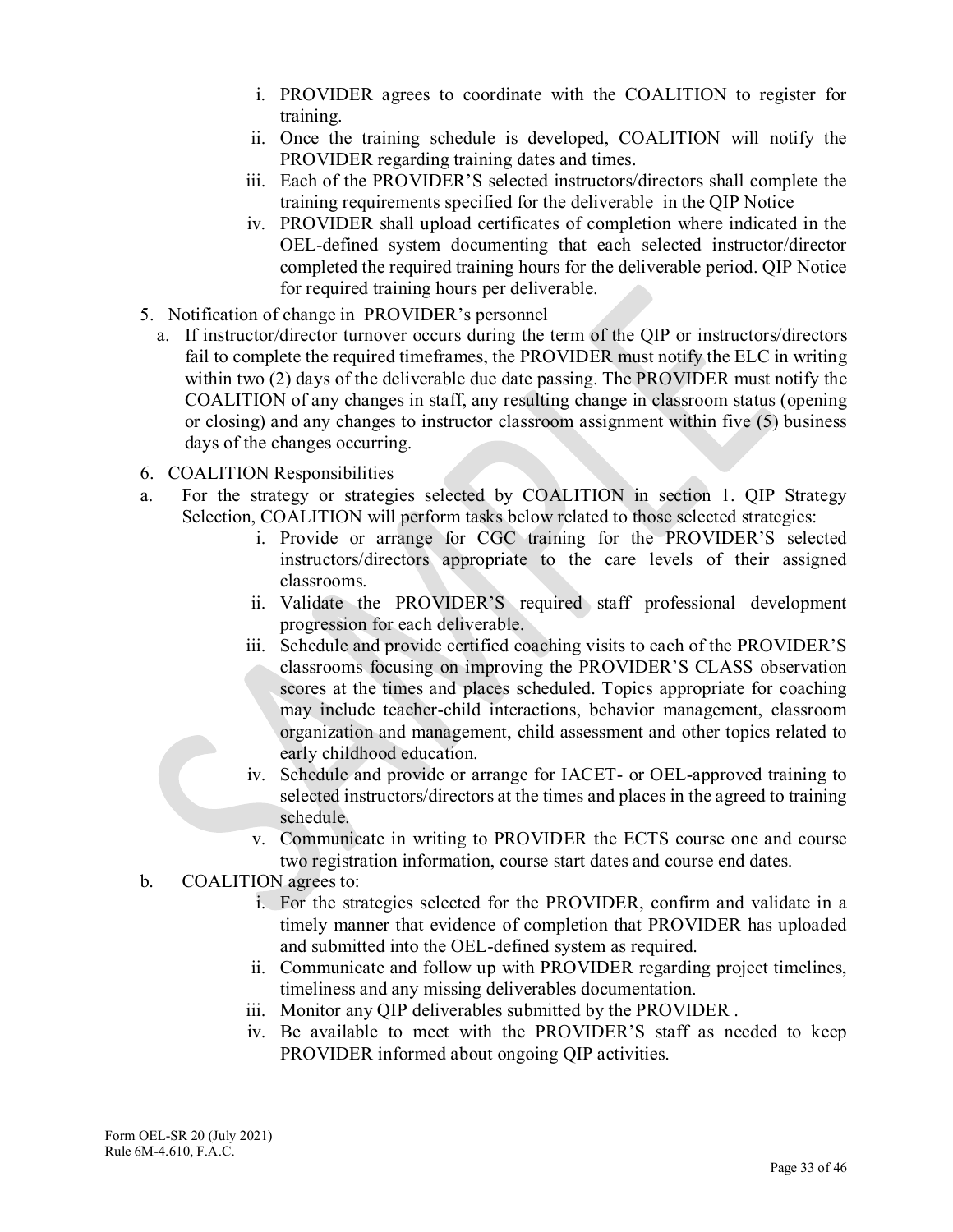# THIS SPACE LEFT BLANK INTENTIONALLY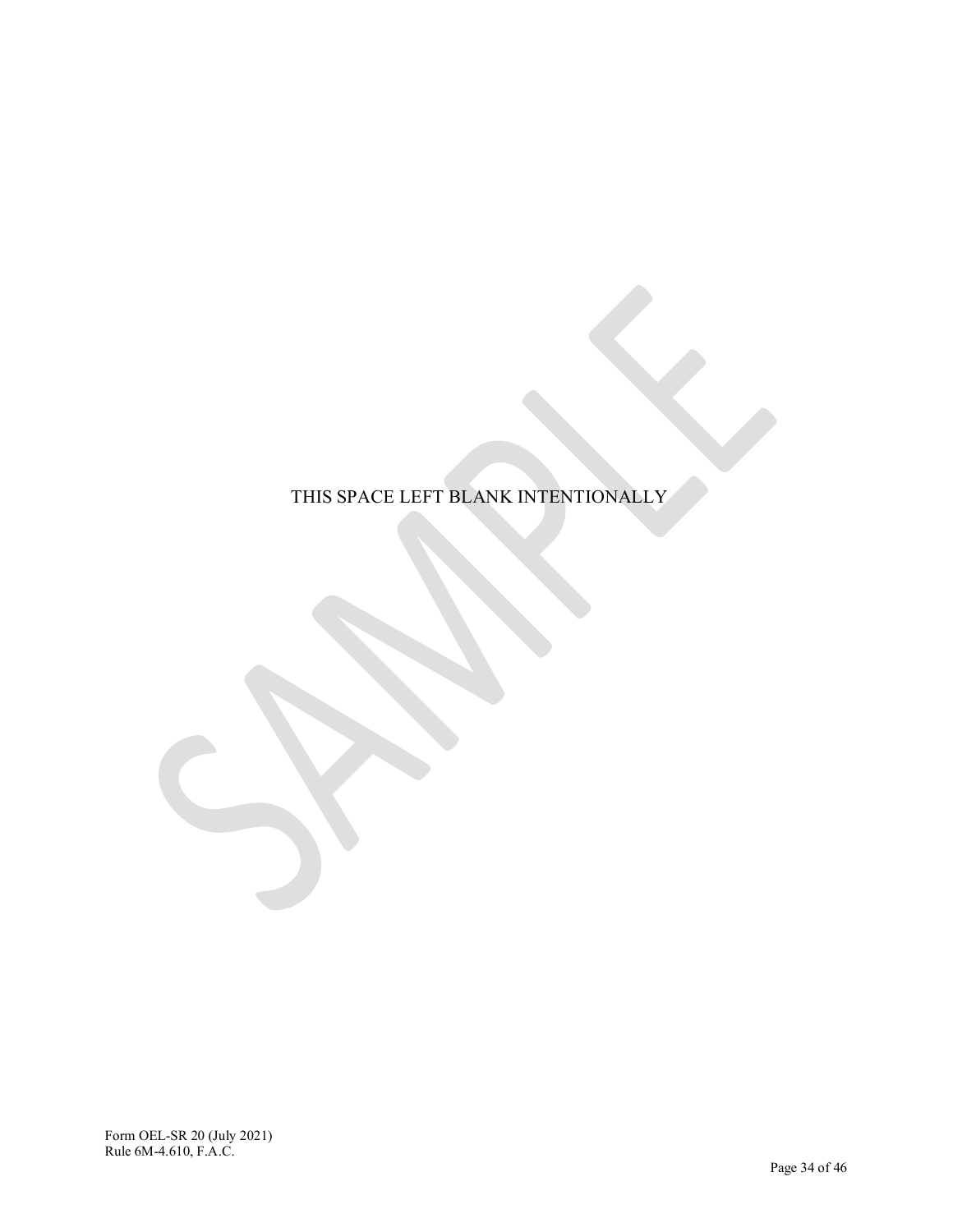Provider Name:

## **A. Participation Requirements**

## 1. **PROVIDER Responsibilities The PROVIDER shall:**

- 1.1 Maintain status of current SR PROVIDER in good standing and in compliance with the terms and conditions of this Contract.
- 1.2 Provide services to participating children in accordance with this Contract.
- 1.3 Report vacancies within 5 business days of the first undocumented absence.

## **B. Compensation and Funding**

## 1. **Method of Payment**

PROVIDER reimbursement for children participating in Contracted Slots will be in accordance with this Contract, Section VII, subsection 49.

## 2. **Reimbursement Rates Established**

PROVIDER agrees to accept the Contracted Slots reimbursement rates for the participating number of children established by the COALITION and identified within Exhibit 5. The Contracted Slots reimbursement rates will be paid once the contracted slot is filled:

- 2.1 For all scheduled days during this contract period for each child enrollment, regardless of whether the child is in attendance or not.
- 2.2 At the Contracted Slots Differential Daily Rates established in Exhibit 5 in addition to the reimbursement rates established within the SR PROVIDER Contract for the children identified as participating in Contracted Slots for days paid in accordance with the SR attendance rules.
- 2.3 At the Contracted Slots Full-Time Daily Rates established in Exhibit 5 for unexcused absences and vacancy days, up to a maximum of 60 consecutive calendar days for an absent child in a Contracted Slot, at the reimbursement rate for the care level of the child enrolled in the Contracted Slot prior to the vacancy/absence.

## 3. **Restriction to Care Levels**

- 3.1. Contracted Slots shall only be filled with children ages birth through five years old.
- 3.2. The SR child selected to receive a transferred Contracted Slot within the conditions of Section B, subsection 4.1 may be from a different care level than the child prior to the vacancy (restricted to ages birth through five years old).

## 4. **Vacancies and Loss/Transfer of Contracted Slots**

4.1. Upon notification of a vacancy, the COALITION must immediately take all actions necessary in an effort to fill the vacant Contracted Slot with another SR child (from the COALITION's wait list or existing child) as quickly as possible. In the event that the Contracted Slot is not filled after 60 consecutive calendar days, the COALITION may transfer the Contracted Slot to another eligible PROVIDER. If the PROVIDER has no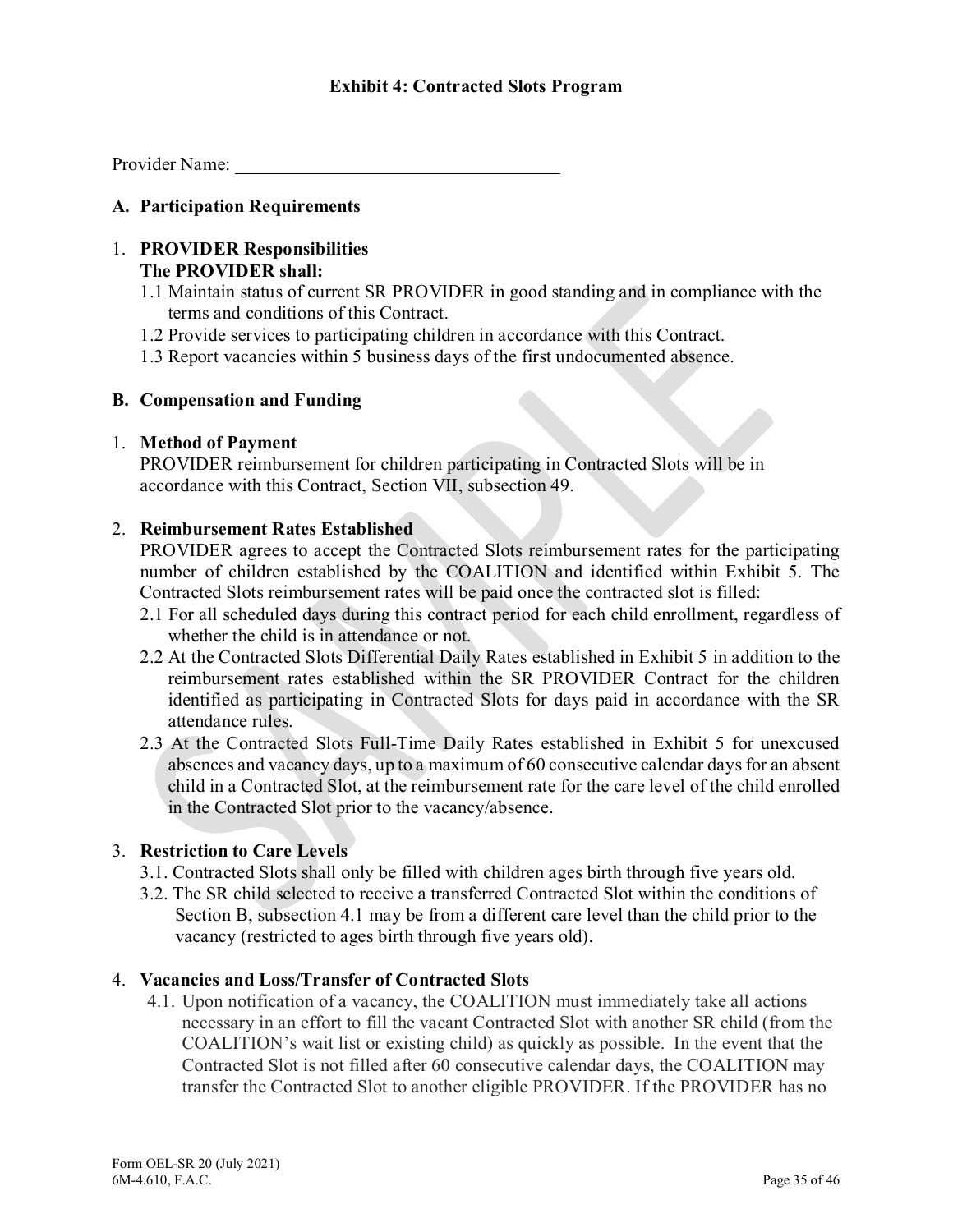remaining Contracted Slots under this contract after a transfer has occurred, this will result in termination of the Contracted Slots Program.

4.2. The PROVIDER will lose the Contracted Slots payment for the total number of children identified in in this exhibit if it does not continue to meet terms and conditions of this exhibit. This will result in termination of the PROVIDER's contracted slots eligibility, and the balance of the PROVIDER's Contracted Slots will be transferred to another eligible PROVIDER.

# 5. **Number of Contracted Slots.**

The COALITION and PROVIDER will agree upon the number of contracted slots. The total number of contracted slots is \_\_\_\_\_\_\_\_\_\_\_\_.

## 6. **Rates and Fees for Parents**

PROVIDER is prohibited from charging the differential between the PROVIDER's private pay rate and the Contracted Slots reimbursement rates established in Exhibit 5. PROVIDER is prohibited from charging any fees to parents/families other than the parent co-payment or late fees.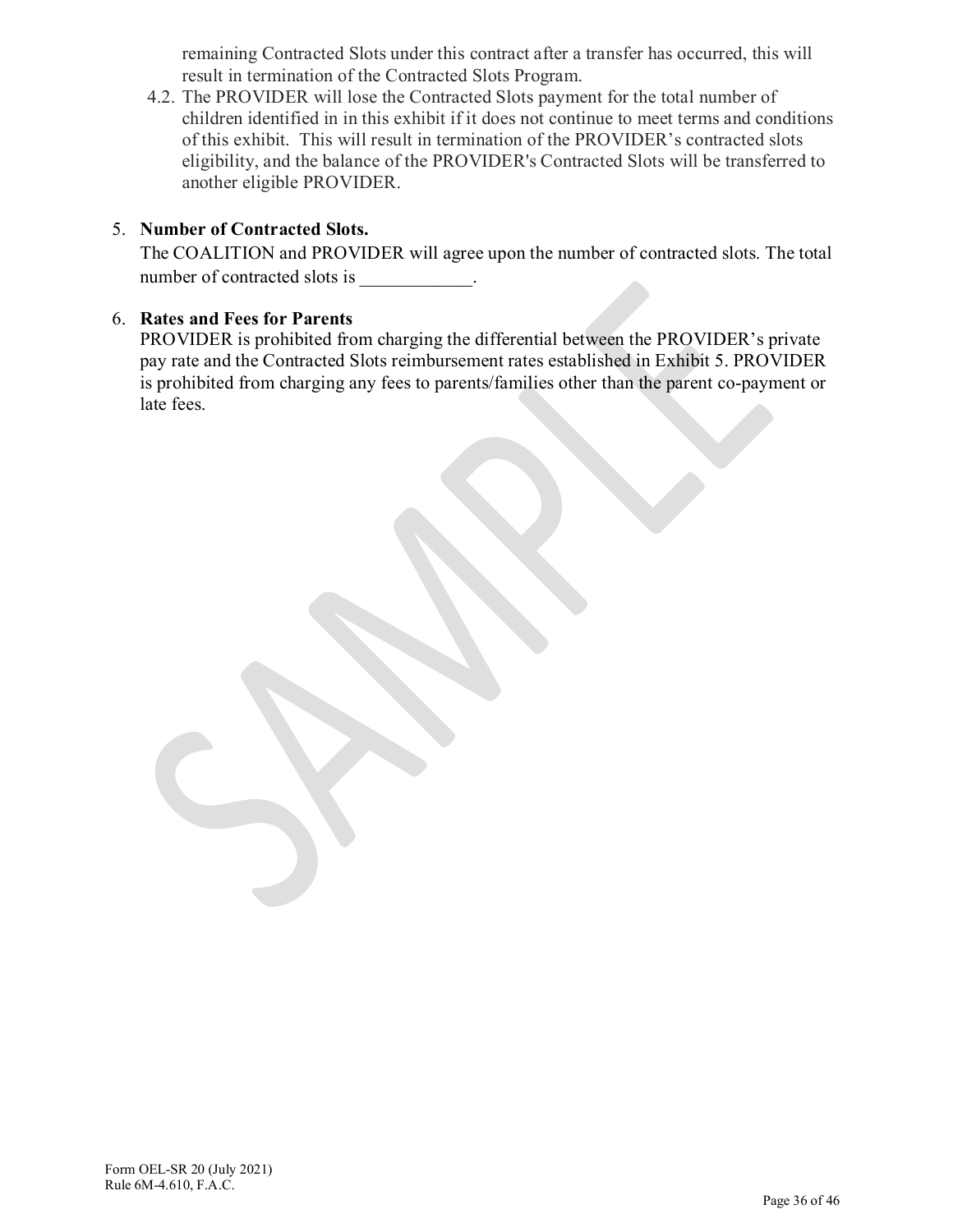Provider Name:

Provider Operational Hours:

PROVIDER must mark the appropriate box below indicating the appropriate PROVIDER type. In addition, PROVIDER must mark whether or not it has a Gold Seal Quality Care Designation. PROVIDER must mark whether it requires the parent to pay the differential between the Reimbursement Rate and Copayment and the private pay rate. Finally, PROVIDER must complete the table below marked "To be completed by PROVIDER." COALITION will complete the remainder of the Exhibit.

Does PROVIDER have a Gold Seal Designation for children ages Birth-5?  $\square$  Yes  $\square$  No

Does PROVIDER have a Gold Seal Designation for school aged children?  $\square$  Yes  $\square$  No

## PROVIDER's Private Pay Rates

| <b>CARE LEVEL</b>                                | (INF)<br>$12~\mathrm{MTH}$ | (TOD)<br>12<24<br><b>MTH</b> | (2YR)<br>24 < 36<br><b>MTH</b> | (PR3)<br>36<48<br><b>MTH</b> | (PR4)<br>48<60<br><b>MTH</b> | (PR5)<br>60<72<br><b>MTH</b> | (SCH)<br>In School | (SPCR)<br>Special Needs<br>If applicable |
|--------------------------------------------------|----------------------------|------------------------------|--------------------------------|------------------------------|------------------------------|------------------------------|--------------------|------------------------------------------|
| <b>Full-Time</b><br><b>Daily Rates</b>           |                            |                              |                                |                              |                              |                              |                    |                                          |
| <b>Part-Time</b><br><b>Daily Rates</b>           |                            |                              |                                |                              |                              |                              |                    |                                          |
| <b>Before or</b><br><b>After School</b><br>Rates | N/A                        | N/A                          | N/A                            | N/A                          |                              |                              |                    |                                          |

## (To be Completed by PROVIDER)

If PROVIDER charges a registration fee please check one and provide the amount: \$

□ One time fee upon enrollment.

 $\Box$  Annual fee. Month  $\Box$ , or upon enrollment , or other

□ Other Describe:

Does PROVIDER require the parent to pay the differential between the approved Reimbursement Rate and the PROVIDER'S Private Pay Rate? □Yes □No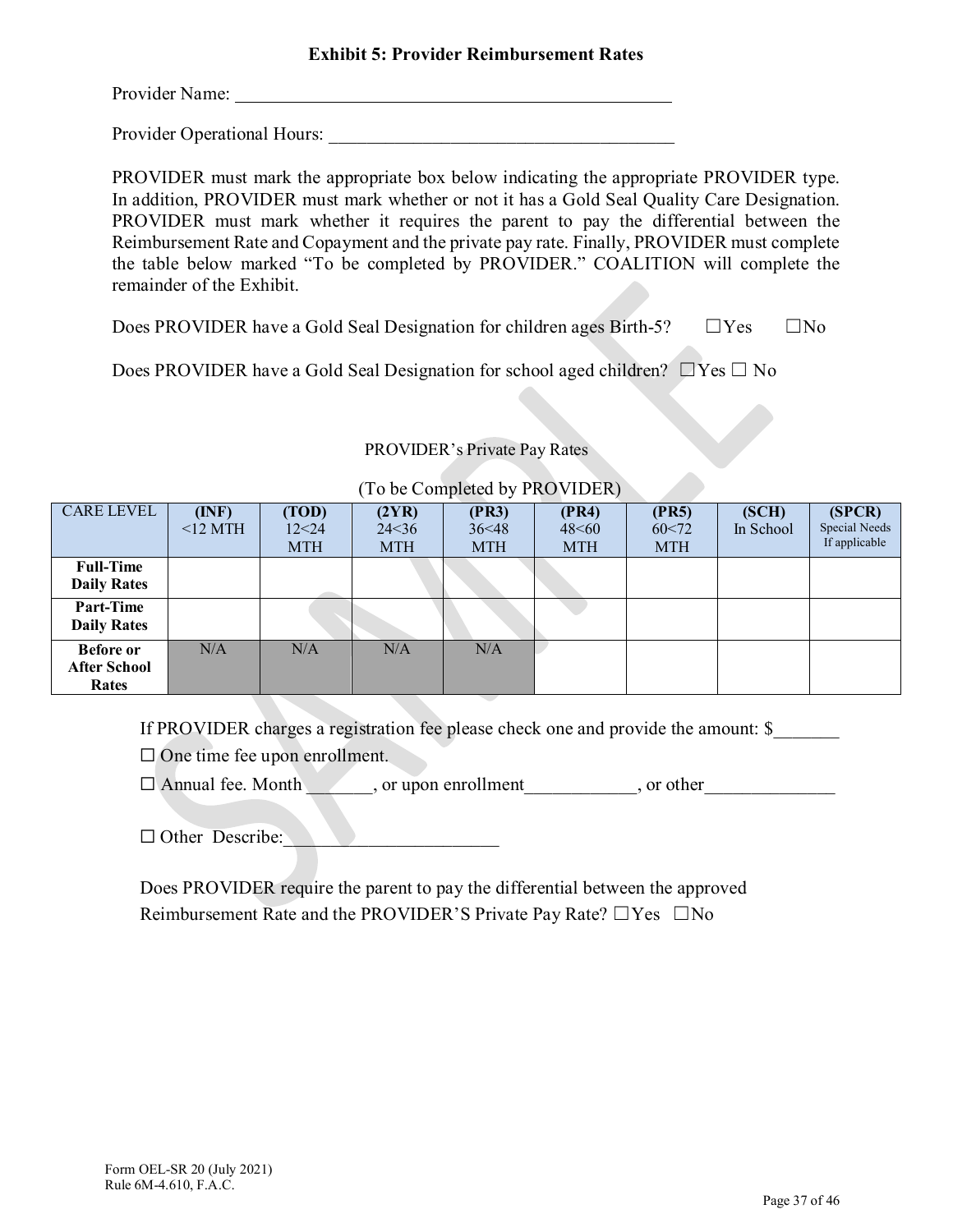# COALITION Maximum Reimbursement Rates (To be Completed by COALITION)

| <b>CARE LEVEL</b>   | (INF)      | (TOD)      | (2YR)      | (PR3)      | (PR4)      | (PR5)      | (SCH)     | (SPCR)        |
|---------------------|------------|------------|------------|------------|------------|------------|-----------|---------------|
|                     | $<$ 12 MTH | 12<24      | 24 < 36    | 36<48      | 48<60      | 60<72      | In School | Special Needs |
|                     |            |            |            |            |            |            |           |               |
|                     |            | <b>MTH</b> | <b>MTH</b> | <b>MTH</b> | <b>MTH</b> | <b>MTH</b> |           |               |
| <b>Full-Time</b>    |            |            |            |            |            |            |           |               |
|                     |            |            |            |            |            |            |           |               |
| <b>Daily Rates</b>  |            |            |            |            |            |            |           |               |
| <b>Full-Time</b>    |            |            |            |            |            |            |           |               |
| <b>Gold Seal</b>    |            |            |            |            |            |            |           |               |
|                     |            |            |            |            |            |            |           |               |
| <b>Daily Rates</b>  |            |            |            |            |            |            |           |               |
| Part-Time           |            |            |            |            |            |            |           |               |
| <b>Daily Rates</b>  |            |            |            |            |            |            |           |               |
|                     |            |            |            |            |            |            |           |               |
| <b>Part-Time</b>    |            |            |            |            |            |            |           |               |
| <b>Gold Seal</b>    |            |            |            |            |            |            |           |               |
| <b>Daily Rates</b>  |            |            |            |            |            |            |           |               |
| <b>Before</b> or    | N/A        | N/A        | N/A        | N/A        |            |            |           |               |
| <b>After School</b> |            |            |            |            |            |            |           |               |
| Rates               |            |            |            |            |            |            |           |               |

Quality Performance Incentive Rate:  $\%$ 

Child Assessment Rate:  $\%$ 

Contracted Slots Rate: \$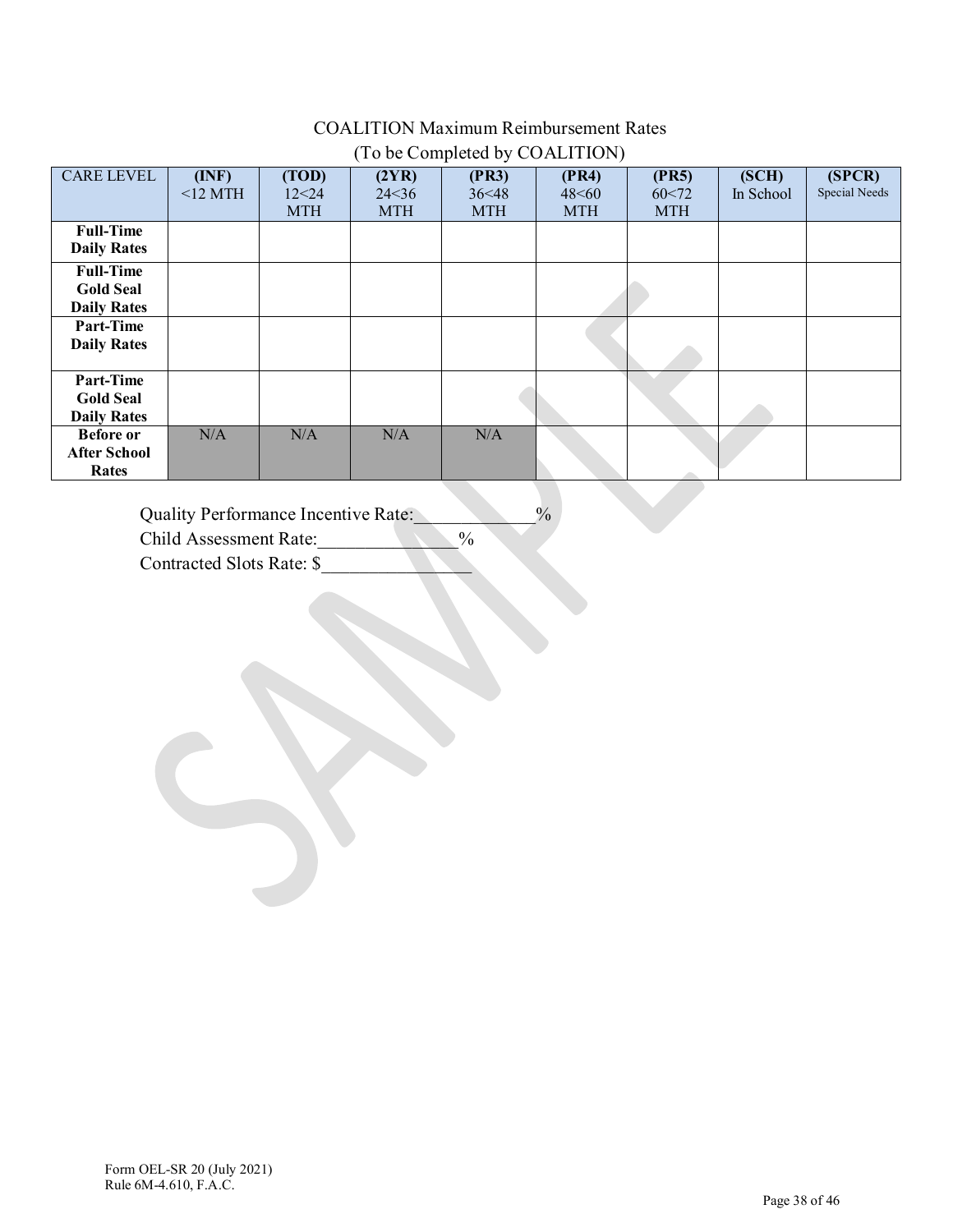# Approved PROVIDER Reimbursement Rate\* FULL TIME (To be Completed by COALITION)

|                | <b>Care Code</b>                                                                                                      | <b>INF</b>     | <b>TOD</b>    | 2YR           | PR <sub>3</sub> | PR <sub>4</sub> | PR <sub>5</sub> | <b>SCH</b> |
|----------------|-----------------------------------------------------------------------------------------------------------------------|----------------|---------------|---------------|-----------------|-----------------|-----------------|------------|
|                |                                                                                                                       | $\overline{2}$ | 12 < 24       | 24 < 36       | 36 < 48         | 48 < 60         | 60 < 72         | $\ln$      |
|                | <b>Description</b>                                                                                                    | <b>Months</b>  | <b>Months</b> | <b>Months</b> | <b>Months</b>   | <b>Months</b>   | <b>Months</b>   | School     |
| $\mathbf{1}$   | <b>Provider's Private Pay</b><br><b>Rates</b>                                                                         |                |               |               |                 |                 |                 |            |
| 2 <sup>1</sup> | <b>Coalition Maximum</b><br><b>Reimbursement Rates</b>                                                                |                |               |               |                 |                 |                 |            |
| 3              | <b>Approved Provider</b><br><b>Reimbursement Rate</b><br>without Gold Seal (Row 1<br>or 2, whichever is lower)        |                |               |               |                 |                 |                 |            |
| 4              | <b>Gold Seal Differential</b><br>(Row 2 × percentage)                                                                 |                |               |               |                 |                 |                 |            |
| 5              | <b>Approved Provider</b><br><b>Reimbursement Rate with</b><br>Gold Seal (Row 3 + 4;<br>amount cannot exceed<br>Row 6) |                |               |               |                 |                 |                 |            |
| 6              | <b>Provider's Private Pay</b><br><b>Rates Upper Limit (Row 1</b><br>$+20\%$                                           |                |               |               |                 |                 |                 |            |
| 7              | <b>QPI Differential Rate</b><br>(Row $3 \times$ tier percentage)                                                      |                |               |               |                 |                 |                 |            |
| 8              | <b>Local QI Level Differential</b><br>Rate (Row 3 x tier<br>percentage)                                               |                |               |               |                 |                 |                 |            |
| 9              | <b>Total Payment Rate (Row</b><br>$5 + 7 + 8$ ; cannot exceed<br>Row 6)                                               |                |               |               |                 |                 |                 |            |
| 10             | <b>Contracted Slots</b><br><b>Differential Rate (per</b><br>child flagged for<br>contracted slots)                    |                |               |               |                 |                 |                 |            |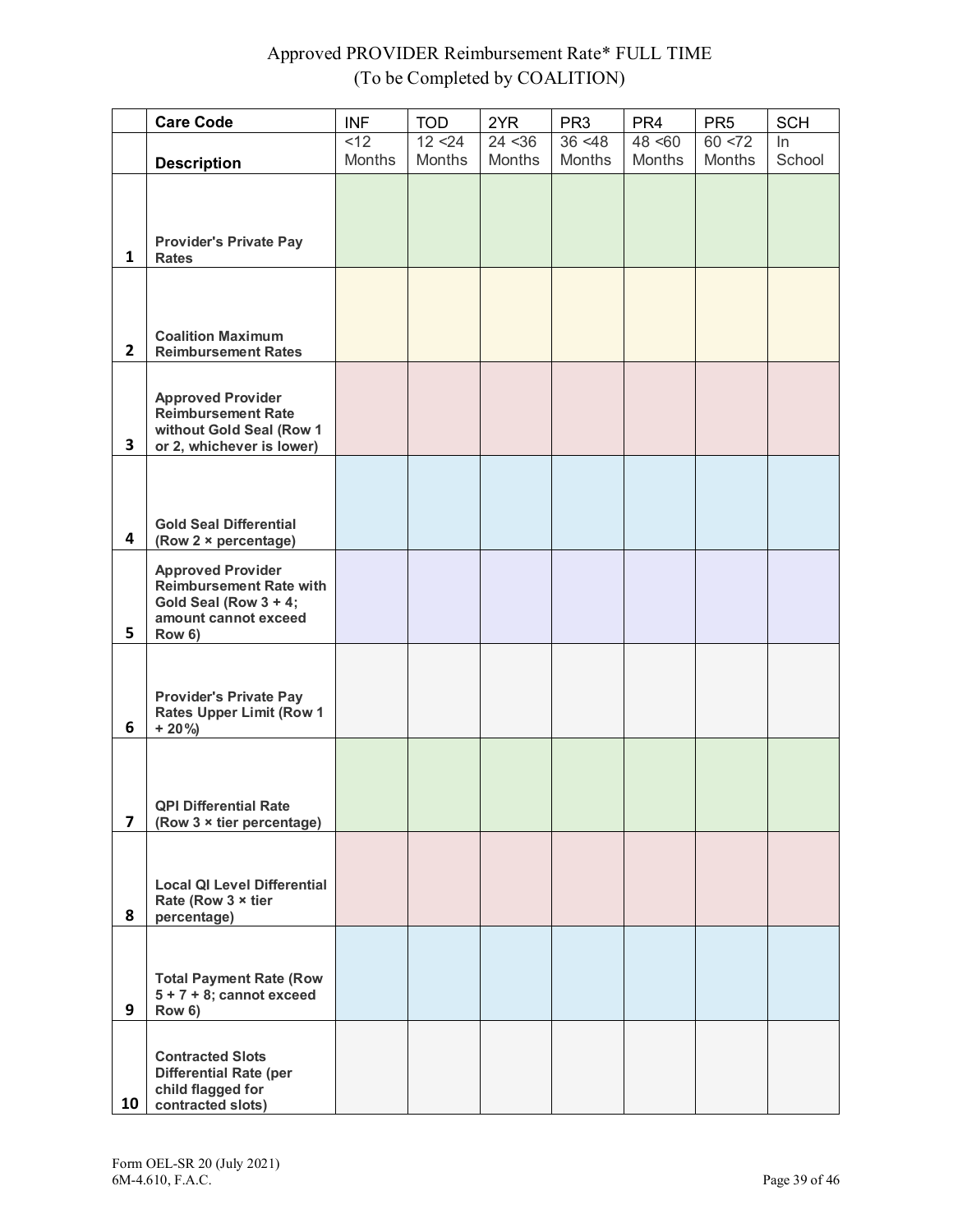|    | <b>Child Assessment</b><br>Differential Rate (Row 3 x |  |  |  |  |
|----|-------------------------------------------------------|--|--|--|--|
| 11 | tier percentage)                                      |  |  |  |  |

# Approved PROVIDER Reimbursement Rate\* PART TIME (To be Completed by COALITION)

|                         | <b>Care Code</b>                                                                                                      | <b>INF</b> | <b>TOD</b>    | 2YR     | PR <sub>3</sub> | PR <sub>4</sub> | PR <sub>5</sub> | <b>SCH</b> |
|-------------------------|-----------------------------------------------------------------------------------------------------------------------|------------|---------------|---------|-----------------|-----------------|-----------------|------------|
|                         |                                                                                                                       | <12        | 12 < 24       | 24 < 36 | 36 < 48         | 48 < 60         | 60 < 72         | $\ln$      |
|                         | <b>Description</b>                                                                                                    | Months     | <b>Months</b> | Months  | Months          | <b>Months</b>   | Months          | School     |
| $\mathbf{1}$            | <b>Provider's Private Pay</b><br><b>Rates</b>                                                                         |            |               |         |                 |                 |                 |            |
| $\mathbf{2}$            | <b>Coalition Maximum</b><br><b>Reimbursement Rates</b>                                                                |            |               |         |                 |                 |                 |            |
| $\mathbf{3}$            | <b>Approved Provider</b><br><b>Reimbursement Rate</b><br>without Gold Seal (Row 1<br>or 2, whichever is lower)        |            |               |         |                 |                 |                 |            |
| $\overline{\mathbf{4}}$ | <b>Gold Seal Differential</b><br>(Row $2 \times$ percentage)                                                          |            |               |         |                 |                 |                 |            |
| 5                       | <b>Approved Provider</b><br><b>Reimbursement Rate with</b><br>Gold Seal (Row 3 + 4;<br>amount cannot exceed<br>Row 6) |            |               |         |                 |                 |                 |            |
| 6                       | <b>Provider's Private Pay</b><br><b>Rates Upper Limit (Row 1</b><br>$+20\%$                                           |            |               |         |                 |                 |                 |            |
| 7                       | <b>QPI Differential Rate</b><br>(Row 3 x tier percentage)                                                             |            |               |         |                 |                 |                 |            |
| 8                       | <b>Local QI Level Differential</b><br>Rate (Row 3 x tier<br>percentage)                                               |            |               |         |                 |                 |                 |            |
| 9                       | <b>Total Payment Rate (Row</b><br>$5 + 7 + 8$ ; cannot exceed<br>Row 6)                                               |            |               |         |                 |                 |                 |            |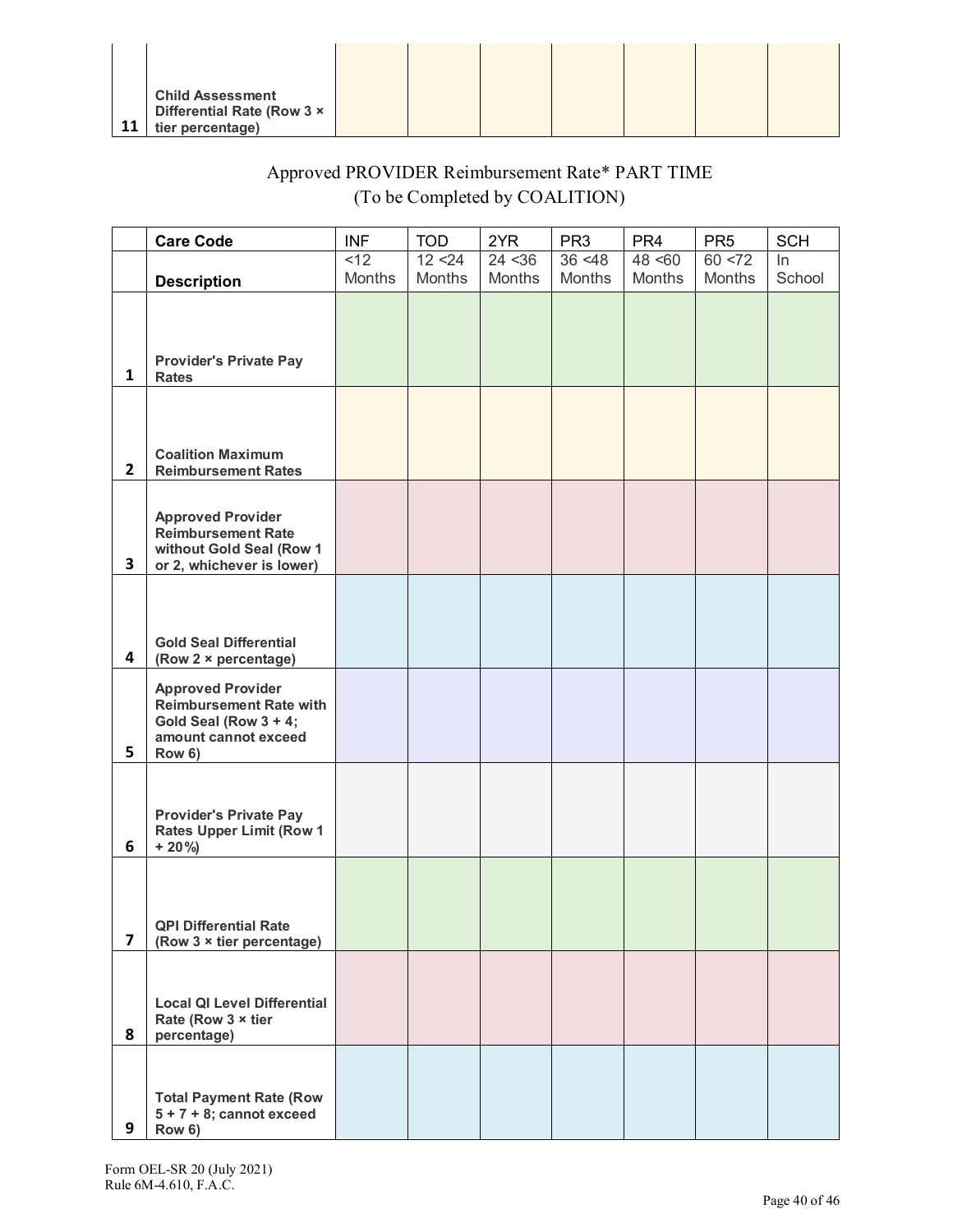| 10 | <b>Contracted Slots</b><br><b>Differential Rate (per</b><br>child flagged for<br>contracted slots) |  |  |  |  |
|----|----------------------------------------------------------------------------------------------------|--|--|--|--|
| 11 | <b>Child Assessment</b><br>Differential Rate (Row 3 x<br>tier percentage)                          |  |  |  |  |

*\*Note: The Approved PROVIDER Reimbursement Rate PROVIDER will be paid shall not exceed PROVIDER's Private Pay Rates for each category.*

*\*\*VPK Wrap Rates will be calculated per child based on the child's full or part time unit of care and the Approved PROVIDER Reimbursement Rates for full or part time care, whichever is applicable, as indicated in the table above. For an explanation of how the VPK wrap rate is calculated by the statewide information system, reference Table 1 and Table 2 below.*

| <b>TABLE 1 - School Readiness Units of Care</b> |                                                                       |                      |  |  |  |  |
|-------------------------------------------------|-----------------------------------------------------------------------|----------------------|--|--|--|--|
| <b>Standard code for</b><br>unit of care        | Description of units of care                                          | <b>Maximum hours</b> |  |  |  |  |
| <b>PTL</b>                                      | Part time low (fewer than 3 hours)                                    | 3                    |  |  |  |  |
| <b>PT</b>                                       | Part time (3 or more hours but fewer than 6 hours)                    | 6                    |  |  |  |  |
| <b>FT</b>                                       | Full time (6 or more hours but fewer than 11 hours)                   | 11                   |  |  |  |  |
| <b>FTPT</b>                                     | Full time and part time<br>(11 or more hours but fewer than 16 hours) | 16                   |  |  |  |  |
| <b>FTFT</b>                                     | Full time and full time (16 or more hours)                            | 20                   |  |  |  |  |

Table 1 displays the units of care used in the Statewide Information System.

Table 2 describes the steps for calculating the VPK Wrap Rate.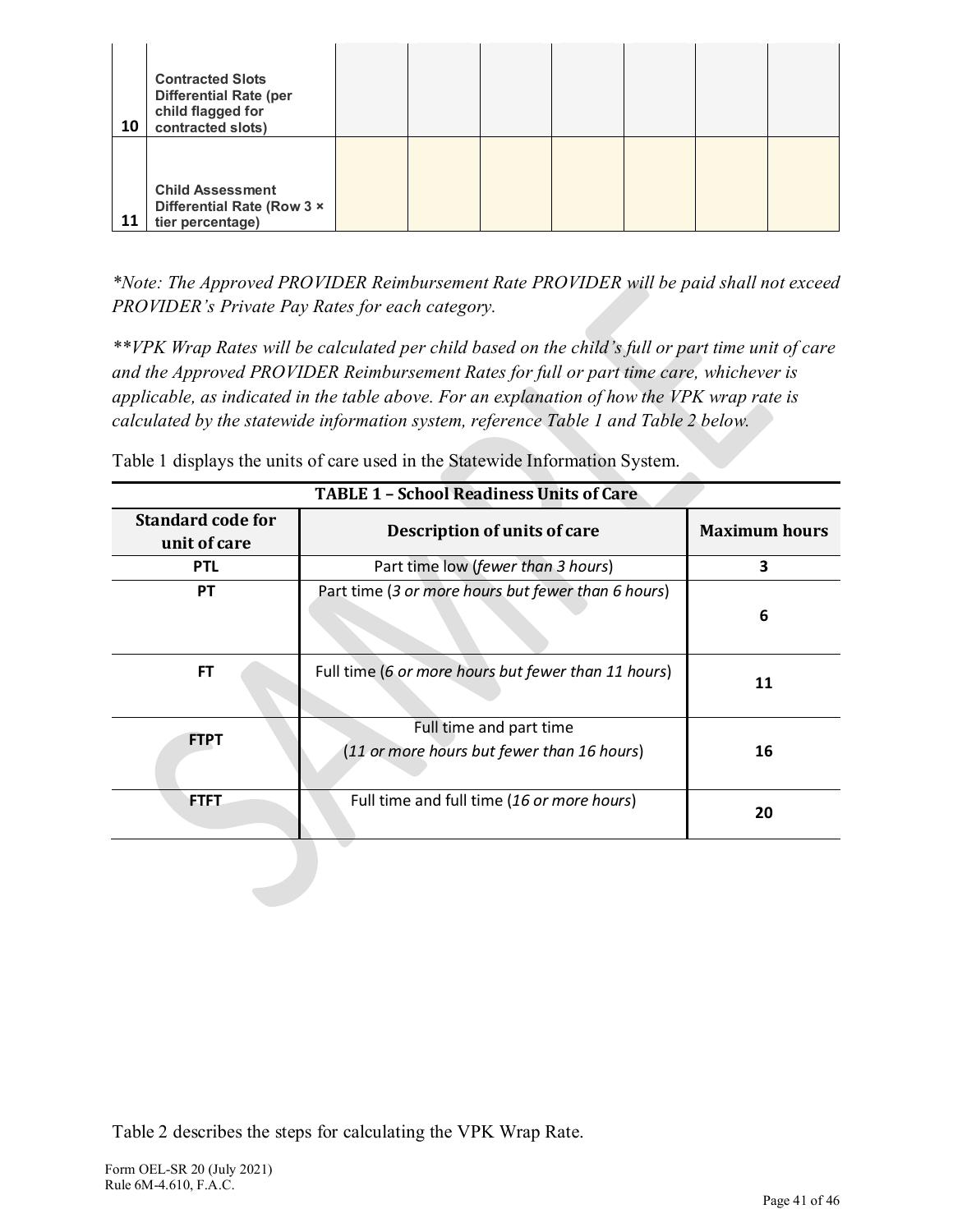# **TABLE 2 – Calculation of Wrap-Around Payment Rates**

|    | Determine the child's unit of care.                     | Reference Table 1 for unit of care and maximum hours. |
|----|---------------------------------------------------------|-------------------------------------------------------|
| 2. | Convert the provider's daily rate to an<br>hourly rate. | Daily rate/Maximum hours = Hourly rate                |
| 3. | Determine the number of payable<br>hours.               | Maximum hours - VPK class hours = Payable hours       |
|    | Multiply hourly rate by payable hours.                  | Hourly rate X payable hours = VPK Wrap Rate           |

*\*\*\*Special needs rate will be negotiated up to twenty (20) percent above the maximum approved base reimbursement rate established for infant care by the coalition. The negotiated rate will be based on the level of care needed for an individual child.*

Effective Date of Rates Established in This Exhibit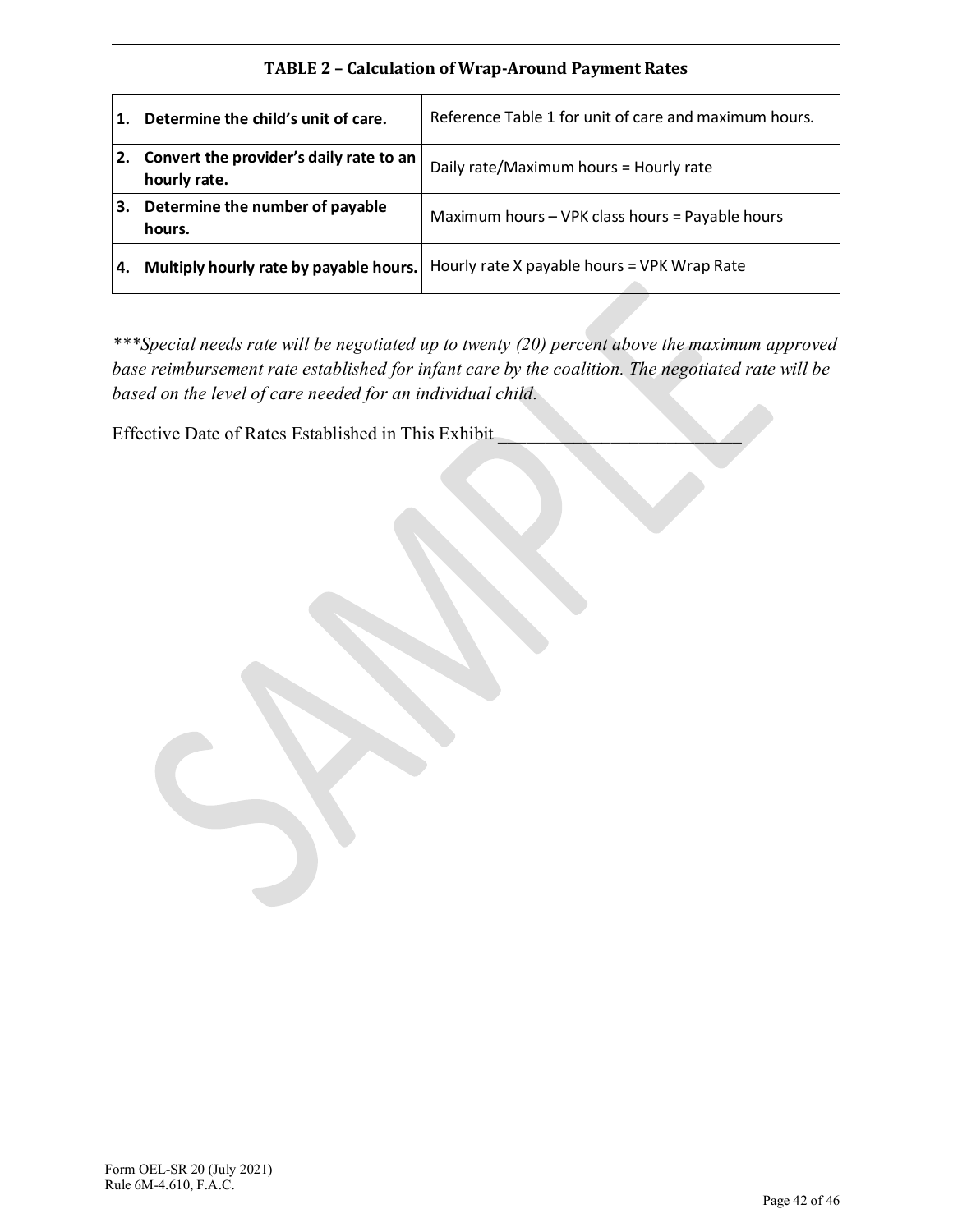# **Exhibit 6: Holiday Schedule**

Provider Name:

| Holiday | <b>Date Observed</b> |
|---------|----------------------|
|         |                      |
|         |                      |
|         |                      |
|         |                      |
|         |                      |
|         |                      |
|         |                      |
|         |                      |
|         |                      |
|         |                      |
|         |                      |
|         |                      |

If the holiday falls on a Saturday, the holiday is observed on the Friday preceding the holiday. If the holiday falls on a Sunday, the holiday is observed on the Monday following the holiday.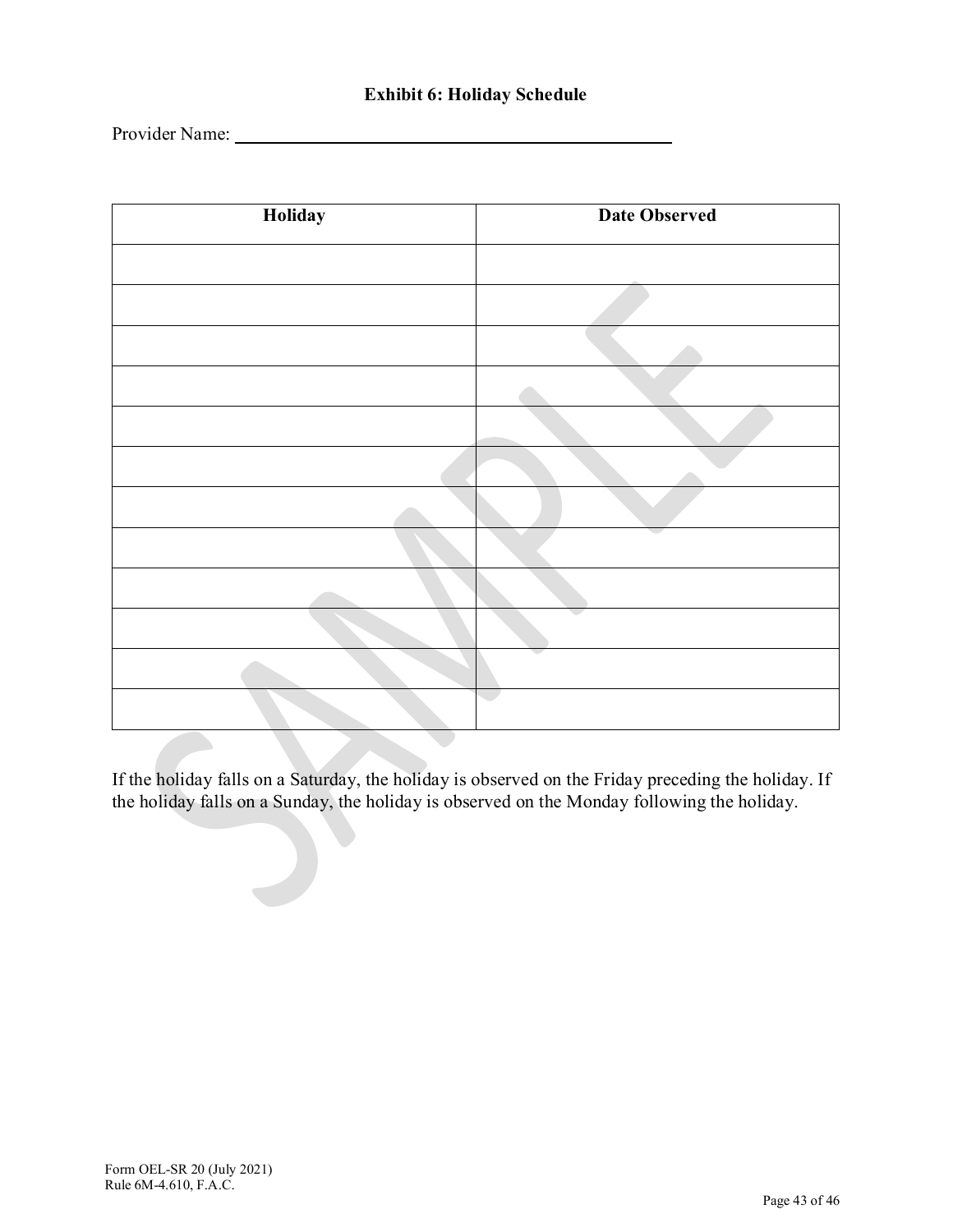Provider Legal Name:

- **1. Purpose of Exhibit.** Early Learning Coalitions are responsible for the local implementation of early learning programs funded with state and federal funds, such as the School Readiness Program and Voluntary Prekindergarten Education Program. Providers of such early learning programs may request a review of determinations made by an Early Learning Coalition in accordance with the due process procedures described below.
- **2. Request for Review Hearing.** If a provider disputes any action taken by the COALITION pursuant to the terms of the Statewide School Readiness Provider Contract, the provider may request a review hearing in writing by sending it to the contact person listed in the COALITION's action. A review hearing is a "meeting" for the purposes of the Sunshine Law which is subject to public notice. During a review hearing, the PROVIDER will have a reasonable opportunity to address COALITION staff-persons or sub-contractor staff regarding the Coalition's action and to present supporting evidence before a Review Hearing Committee. PROVIDER may have an attorney present at the review hearing to represent or advise the provider.
	- **a. Content of Request for Review Hearing.** The request for review hearing must state: the name and contact information of an individual authorized to provide information and binding responses on behalf of PROVIDER; the specific action by the COALITION that the PROVIDER disputes, the specific reasons for the PROVIDER's belief; and whether the PROVIDER will be represented by an attorney or another individual during the review hearing.
	- **b. Request Time.** The PROVIDER's request for a review hearing must be submitted in writing to the COALITION within five (5) business days of receipt of notice of the determination which the provider believes to be incorrect.
	- **c. Supporting Documentation.** The PROVIDER must send copies of any written documentation supporting the claims of the provider. Examples of relevant documentation may include, but are not limited to, attendance documentation, notarized attestations from parents, documentation from licensing or accrediting bodies, documents demonstrating dates of information submission, and a proposed corrective action plan.
- **3. Implementation of Review.** If the COALITION receives a request for review hearing from the provider, the Coalition must address the request by taking the following steps.

**a. Assignment of Review Hearing Committee.** Within three (3) business days of receipt of a request for review hearing, the COALITION must assign a Review Hearing Committee to complete the review. The Review Hearing Committee must be composed of at least three but no more than five members of the Coalition Board. The Chair of the ELC shall appoint the Review Hearing Committee and shall name the chair of the committee. At least one of the members must be a mandatory member as set forth in section 1002.83(4) and at least one other member shall be one of the provider representative members. If all attempts have been made by the COALITION to schedule among the selected Review Hearing Committee members potential dates for the hearing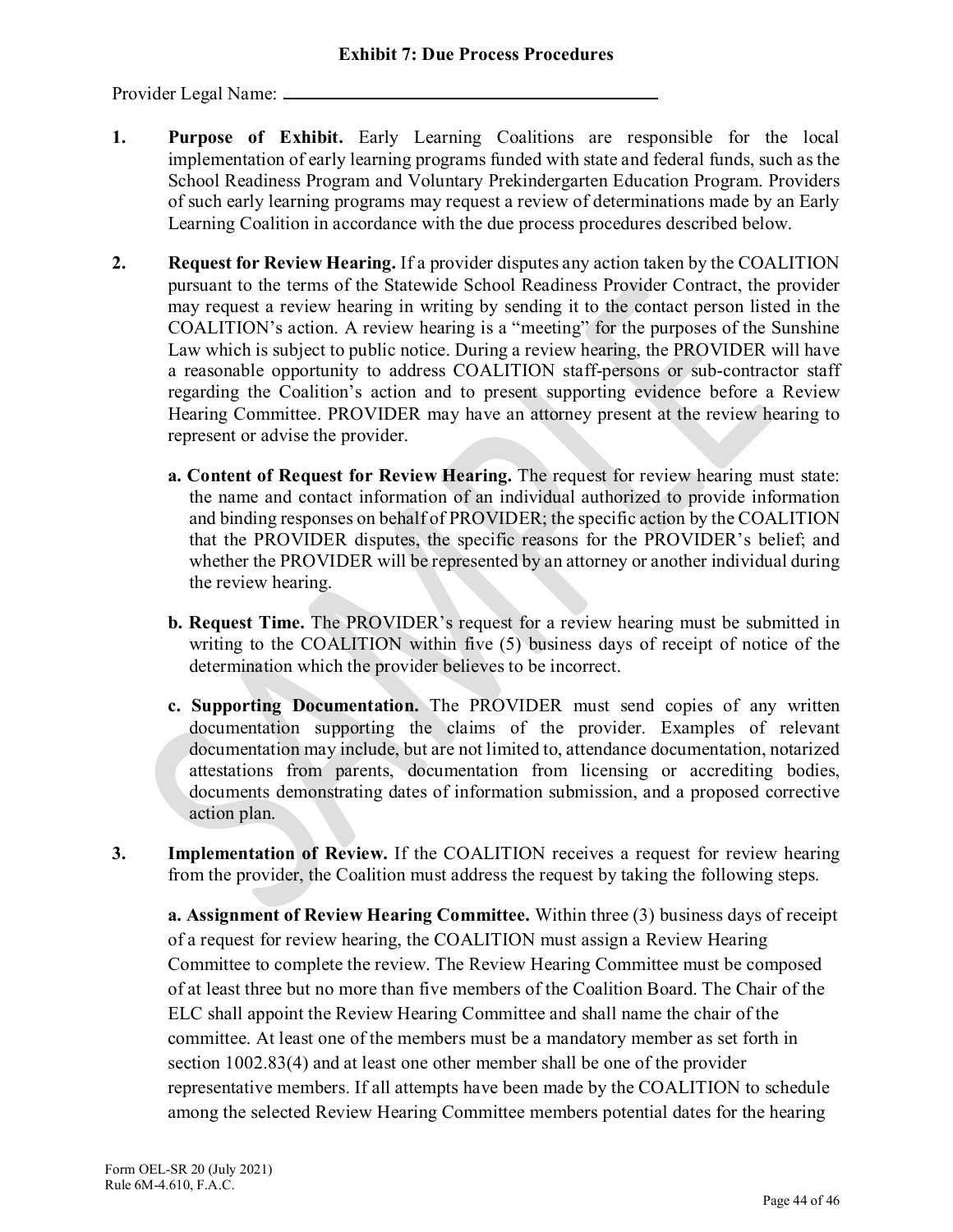and neither provider representative from the Coalition Board is available, then the requirement for a provider representative will be waived for this hearing and the minutes of the Review Hearing Committee will document that the Coalition made every attempt to have a provider representative member included but was unable to do so for this hearing.

- **b. Response to Request for Review Hearing.** Within five (5) business days of receipt of the request for review hearing, the COALITION must respond to the PROVIDER in writing, return receipt requested. The notice must include at least three (3) proposed dates and times for the review hearing which must be within forty-five (45) days of the date of receipt of the request for review hearing. The notice must also state that the review hearing may be conducted in person at a location designated by the COALITION or via any method of telecommunications, as long as the public is given reasonable access to observe and participate. Finally, the notice must state whether or not all of the COALITION staff persons or sub-contractor staff whom the PROVIDER wishes to have present during the hearing will be made available. If any individual who the PROVIDER requested to have present is not available, the COALITION must make available an individual who is qualified to address the subjects the PROVIDER wished the individual to address.
- **c. Date and Location Selection.** Within five (5) business days of receipt of the response to a request for review hearing, the PROVIDER must inform the COALITION of the date and time which it selects for the review hearing and whether the provider will attend the meeting in person or via a method of telecommunication. Within five (5) business days of receipt of the response to a request for review hearing, if the PROVIDER is unable to attend any of the proposed dates and times for the review hearing, the provider must submit written notice which states the specific reasons that provider is unable to attend and must contact the COALITION to select a mutually agreed upon date for the review hearing. If the PROVIDER does not inform the Coalition of the date and time within the required time period, then the process is considered complete and the request is denied.
- **d. Conducting the Review Hearing.** The Review Hearing Committee shall assess the claim(s) the provider made in its request for review by examining all information and documentation submitted by the provider. The provider must be given a reasonable opportunity to question COALITION staff-persons or sub-contractor staff regarding the determinations of the Coalition and to present evidence before the Review Hearing Committee. The COALITION will also be provided a reasonable opportunity to submit evidence to rebut any claims made by the provider.
- **e. Review Hearing Committee Decision.** Following completion of the presentation by the PROVIDER and the COALITION, the Review Hearing Committee will vote regarding each of the provider's claims. The decision of the Review Hearing Committee is final. In its' deliberations, the Review Hearing Committee must determine:
	- **i.** If the determination made by the COALITION was correct, in whole or in part, or incorrect.
	- **ii.** If no part of the determination made by the COALITION was correct, then PROVIDER is not required to take further action.